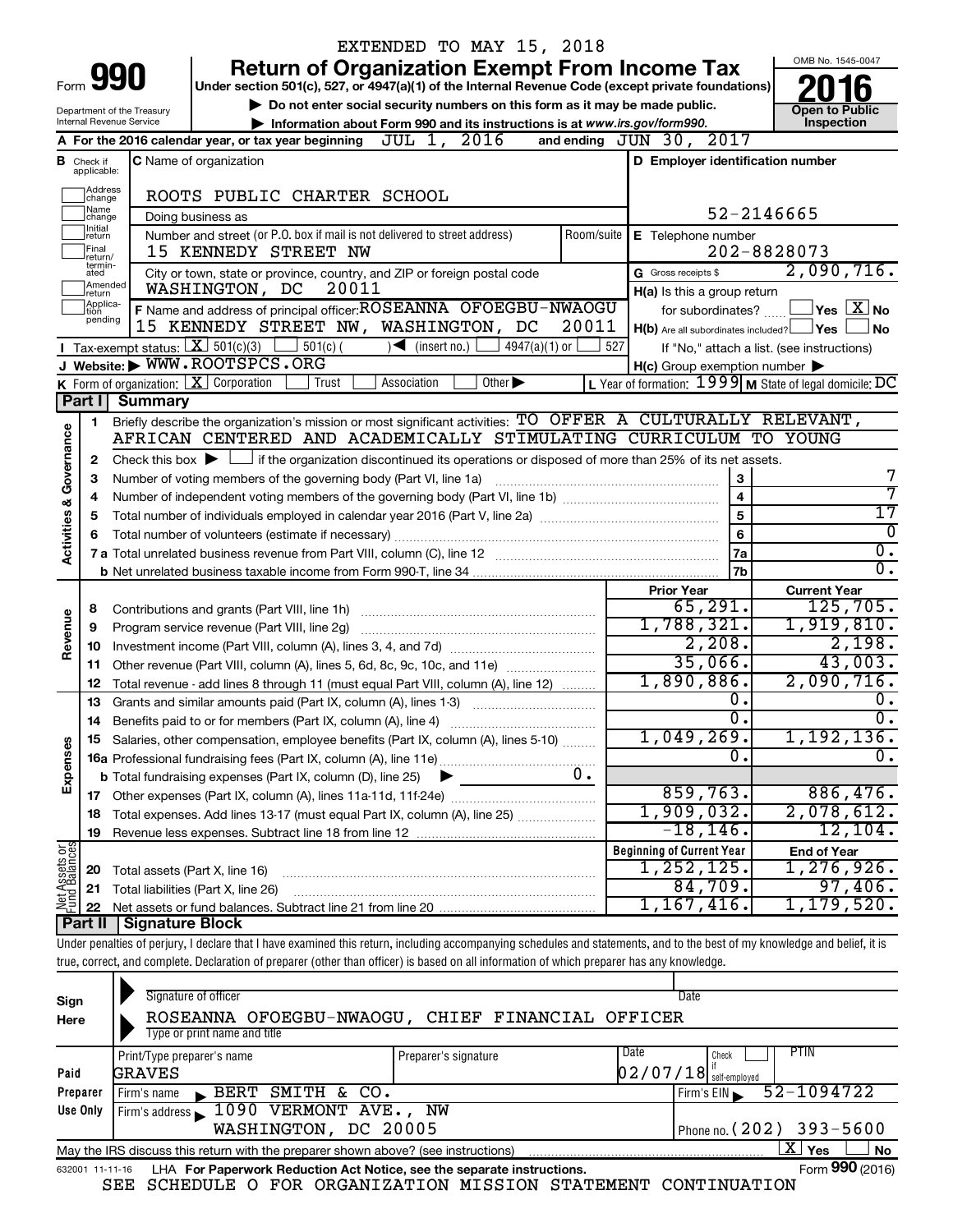| Part III   Statement of Program Service Accomplishments<br>Briefly describe the organization's mission:      |                                           |                                                                                                                                              |                                      |
|--------------------------------------------------------------------------------------------------------------|-------------------------------------------|----------------------------------------------------------------------------------------------------------------------------------------------|--------------------------------------|
|                                                                                                              |                                           |                                                                                                                                              |                                      |
|                                                                                                              |                                           |                                                                                                                                              |                                      |
|                                                                                                              |                                           | TO OFFER A CULTURALLY RELEVANT, AFRICAN CENTERED AND ACADEMICALLY                                                                            |                                      |
|                                                                                                              | STIMULATING CURRICULUM TO YOUNG CHILDREN. |                                                                                                                                              |                                      |
|                                                                                                              |                                           |                                                                                                                                              |                                      |
| Did the organization undertake any significant program services during the year which were not listed on the |                                           |                                                                                                                                              |                                      |
| prior Form 990 or 990-EZ?                                                                                    |                                           |                                                                                                                                              | $\sqrt{\mathsf{Yes}\ \mathbf{X}}$ No |
| If "Yes," describe these new services on Schedule O.                                                         |                                           |                                                                                                                                              |                                      |
|                                                                                                              |                                           | Did the organization cease conducting, or make significant changes in how it conducts, any program services?                                 | $\sqrt{\mathsf{Yes}\ \mathbf{X}}$ No |
| If "Yes," describe these changes on Schedule O.                                                              |                                           |                                                                                                                                              |                                      |
|                                                                                                              |                                           | Describe the organization's program service accomplishments for each of its three largest program services, as measured by expenses.         |                                      |
|                                                                                                              |                                           | Section 501(c)(3) and 501(c)(4) organizations are required to report the amount of grants and allocations to others, the total expenses, and |                                      |
| revenue, if any, for each program service reported.                                                          |                                           |                                                                                                                                              |                                      |
| ) (Expenses \$<br>STUDENTS ARE PROVIDED ACADEMIC EXCELLENCE IN LANGUAGE ARTS,                                | 1, 322, 795. including grants of \$       | ) (Revenue \$                                                                                                                                | 1,965,011.                           |
|                                                                                                              |                                           | MATHEMATICS, SOCIAL STUDIES, SCIENCE, ETC., NAD OTHER ACADEMIC,                                                                              |                                      |
| ENRICHMENT, AND VOCATIONAL SUBJECTS.                                                                         |                                           |                                                                                                                                              |                                      |
|                                                                                                              |                                           |                                                                                                                                              |                                      |
|                                                                                                              |                                           |                                                                                                                                              |                                      |
|                                                                                                              |                                           |                                                                                                                                              |                                      |
|                                                                                                              |                                           |                                                                                                                                              |                                      |
|                                                                                                              |                                           |                                                                                                                                              |                                      |
|                                                                                                              |                                           |                                                                                                                                              |                                      |
|                                                                                                              |                                           |                                                                                                                                              |                                      |
|                                                                                                              |                                           |                                                                                                                                              |                                      |
|                                                                                                              |                                           |                                                                                                                                              |                                      |
| (Expenses \$                                                                                                 | including grants of \$                    | ) (Revenue \$                                                                                                                                |                                      |
|                                                                                                              |                                           |                                                                                                                                              |                                      |
|                                                                                                              |                                           |                                                                                                                                              |                                      |
|                                                                                                              |                                           |                                                                                                                                              |                                      |
|                                                                                                              |                                           |                                                                                                                                              |                                      |
|                                                                                                              |                                           |                                                                                                                                              |                                      |
|                                                                                                              |                                           |                                                                                                                                              |                                      |
|                                                                                                              |                                           |                                                                                                                                              |                                      |
|                                                                                                              |                                           |                                                                                                                                              |                                      |
|                                                                                                              |                                           |                                                                                                                                              |                                      |
|                                                                                                              |                                           |                                                                                                                                              |                                      |
|                                                                                                              |                                           |                                                                                                                                              |                                      |
| ) (Expenses \$                                                                                               | including grants of \$                    | ) (Revenue \$                                                                                                                                |                                      |
|                                                                                                              |                                           |                                                                                                                                              |                                      |
|                                                                                                              |                                           |                                                                                                                                              |                                      |
|                                                                                                              |                                           |                                                                                                                                              |                                      |
|                                                                                                              |                                           |                                                                                                                                              |                                      |
|                                                                                                              |                                           |                                                                                                                                              |                                      |
|                                                                                                              |                                           |                                                                                                                                              |                                      |
|                                                                                                              |                                           |                                                                                                                                              |                                      |
|                                                                                                              |                                           |                                                                                                                                              |                                      |
|                                                                                                              |                                           |                                                                                                                                              |                                      |
|                                                                                                              |                                           |                                                                                                                                              |                                      |
|                                                                                                              |                                           |                                                                                                                                              |                                      |
|                                                                                                              |                                           |                                                                                                                                              |                                      |
| Other program services (Describe in Schedule O.)<br>(Expenses \$                                             |                                           |                                                                                                                                              |                                      |
| Total program service expenses                                                                               | including grants of \$<br>1,322,795.      |                                                                                                                                              | Form 990 (2016)                      |
|                                                                                                              |                                           |                                                                                                                                              | (Revenue \$                          |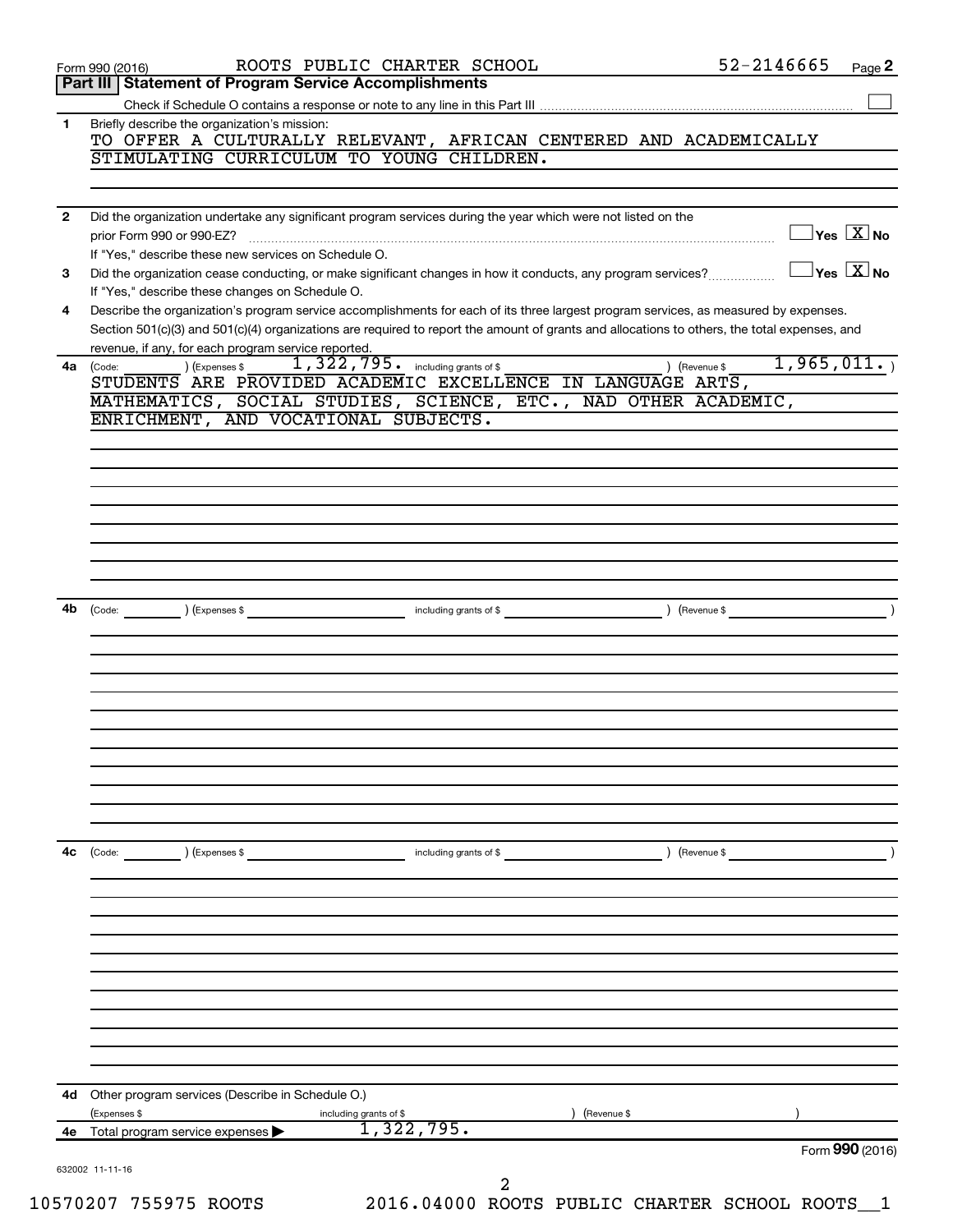| Form 990 (2016) |  |  |
|-----------------|--|--|

Form 990 (2016) Page ROOTS PUBLIC CHARTER SCHOOL 52-2146665 **Part IV Checklist of Required Schedules**

|    |                                                                                                                                                                                                                                                                                                                                                                     |                | Yes                     | No                            |
|----|---------------------------------------------------------------------------------------------------------------------------------------------------------------------------------------------------------------------------------------------------------------------------------------------------------------------------------------------------------------------|----------------|-------------------------|-------------------------------|
| 1. | Is the organization described in section $501(c)(3)$ or $4947(a)(1)$ (other than a private foundation)?                                                                                                                                                                                                                                                             | 1              | х                       |                               |
| 2  |                                                                                                                                                                                                                                                                                                                                                                     | $\overline{2}$ | $\overline{\textbf{x}}$ |                               |
| 3  | Did the organization engage in direct or indirect political campaign activities on behalf of or in opposition to candidates for                                                                                                                                                                                                                                     | З              |                         | x                             |
| 4  | Section 501(c)(3) organizations. Did the organization engage in lobbying activities, or have a section 501(h) election in effect                                                                                                                                                                                                                                    |                |                         |                               |
|    |                                                                                                                                                                                                                                                                                                                                                                     | 4              |                         | х                             |
| 5  | Is the organization a section 501(c)(4), 501(c)(5), or 501(c)(6) organization that receives membership dues, assessments, or                                                                                                                                                                                                                                        |                |                         |                               |
|    |                                                                                                                                                                                                                                                                                                                                                                     | 5              |                         | х                             |
| 6  | Did the organization maintain any donor advised funds or any similar funds or accounts for which donors have the right to                                                                                                                                                                                                                                           |                |                         |                               |
|    | provide advice on the distribution or investment of amounts in such funds or accounts? If "Yes," complete Schedule D, Part I                                                                                                                                                                                                                                        | 6              |                         | x                             |
| 7  | Did the organization receive or hold a conservation easement, including easements to preserve open space,                                                                                                                                                                                                                                                           |                |                         |                               |
|    |                                                                                                                                                                                                                                                                                                                                                                     | $\overline{7}$ |                         | х                             |
| 8  | Did the organization maintain collections of works of art, historical treasures, or other similar assets? If "Yes," complete<br>Schedule D, Part III <b>Marting Communities</b> and the contract of the contract of the contract of the contract of the contract of the contract of the contract of the contract of the contract of the contract of the contract of | 8              |                         | X                             |
| 9  | Did the organization report an amount in Part X, line 21, for escrow or custodial account liability, serve as a custodian for                                                                                                                                                                                                                                       |                |                         |                               |
|    | amounts not listed in Part X; or provide credit counseling, debt management, credit repair, or debt negotiation services?                                                                                                                                                                                                                                           |                |                         |                               |
|    | If "Yes," complete Schedule D, Part IV                                                                                                                                                                                                                                                                                                                              | 9              |                         | х                             |
| 10 | Did the organization, directly or through a related organization, hold assets in temporarily restricted endowments, permanent                                                                                                                                                                                                                                       |                |                         |                               |
|    |                                                                                                                                                                                                                                                                                                                                                                     | 10             |                         | x                             |
| 11 | If the organization's answer to any of the following questions is "Yes," then complete Schedule D, Parts VI, VII, VIII, IX, or X                                                                                                                                                                                                                                    |                |                         |                               |
|    | as applicable.                                                                                                                                                                                                                                                                                                                                                      |                |                         |                               |
|    | a Did the organization report an amount for land, buildings, and equipment in Part X, line 10? If "Yes," complete Schedule D,<br>Part VI                                                                                                                                                                                                                            | 11a            | х                       |                               |
|    | <b>b</b> Did the organization report an amount for investments - other securities in Part X, line 12 that is 5% or more of its total                                                                                                                                                                                                                                | 11b            |                         | х                             |
|    | c Did the organization report an amount for investments - program related in Part X, line 13 that is 5% or more of its total                                                                                                                                                                                                                                        |                |                         |                               |
|    |                                                                                                                                                                                                                                                                                                                                                                     | 11c            |                         | x                             |
|    | d Did the organization report an amount for other assets in Part X, line 15 that is 5% or more of its total assets reported in                                                                                                                                                                                                                                      |                |                         |                               |
|    |                                                                                                                                                                                                                                                                                                                                                                     | 11d            |                         | х                             |
|    | e Did the organization report an amount for other liabilities in Part X, line 25? If "Yes," complete Schedule D, Part X                                                                                                                                                                                                                                             | 11e            |                         | x                             |
| f  | Did the organization's separate or consolidated financial statements for the tax year include a footnote that addresses                                                                                                                                                                                                                                             |                |                         |                               |
|    | the organization's liability for uncertain tax positions under FIN 48 (ASC 740)? If "Yes," complete Schedule D, Part X                                                                                                                                                                                                                                              | 11f            | х                       |                               |
|    | 12a Did the organization obtain separate, independent audited financial statements for the tax year? If "Yes," complete                                                                                                                                                                                                                                             |                |                         |                               |
|    | Schedule D, Parts XI and XII                                                                                                                                                                                                                                                                                                                                        | 12a            | х                       |                               |
|    | <b>b</b> Was the organization included in consolidated, independent audited financial statements for the tax year?                                                                                                                                                                                                                                                  |                |                         |                               |
|    | If "Yes," and if the organization answered "No" to line 12a, then completing Schedule D, Parts XI and XII is optional                                                                                                                                                                                                                                               | 12b            |                         | Δ.<br>$\overline{\textbf{x}}$ |
| 13 |                                                                                                                                                                                                                                                                                                                                                                     | 13             |                         | x                             |
|    | <b>b</b> Did the organization have aggregate revenues or expenses of more than \$10,000 from grantmaking, fundraising, business,                                                                                                                                                                                                                                    | 14a            |                         |                               |
|    | investment, and program service activities outside the United States, or aggregate foreign investments valued at \$100,000                                                                                                                                                                                                                                          |                |                         |                               |
|    |                                                                                                                                                                                                                                                                                                                                                                     | 14b            |                         | x                             |
| 15 | Did the organization report on Part IX, column (A), line 3, more than \$5,000 of grants or other assistance to or for any                                                                                                                                                                                                                                           |                |                         |                               |
|    |                                                                                                                                                                                                                                                                                                                                                                     | 15             |                         | х                             |
| 16 | Did the organization report on Part IX, column (A), line 3, more than \$5,000 of aggregate grants or other assistance to                                                                                                                                                                                                                                            |                |                         |                               |
|    |                                                                                                                                                                                                                                                                                                                                                                     | 16             |                         | x                             |
| 17 | Did the organization report a total of more than \$15,000 of expenses for professional fundraising services on Part IX,                                                                                                                                                                                                                                             |                |                         |                               |
|    |                                                                                                                                                                                                                                                                                                                                                                     | 17             |                         | x                             |
| 18 | Did the organization report more than \$15,000 total of fundraising event gross income and contributions on Part VIII, lines                                                                                                                                                                                                                                        |                |                         |                               |
|    |                                                                                                                                                                                                                                                                                                                                                                     | 18             |                         | x                             |
| 19 | Did the organization report more than \$15,000 of gross income from gaming activities on Part VIII, line 9a? If "Yes,"                                                                                                                                                                                                                                              |                |                         | X                             |
|    |                                                                                                                                                                                                                                                                                                                                                                     | 19             |                         |                               |

Form (2016) **990**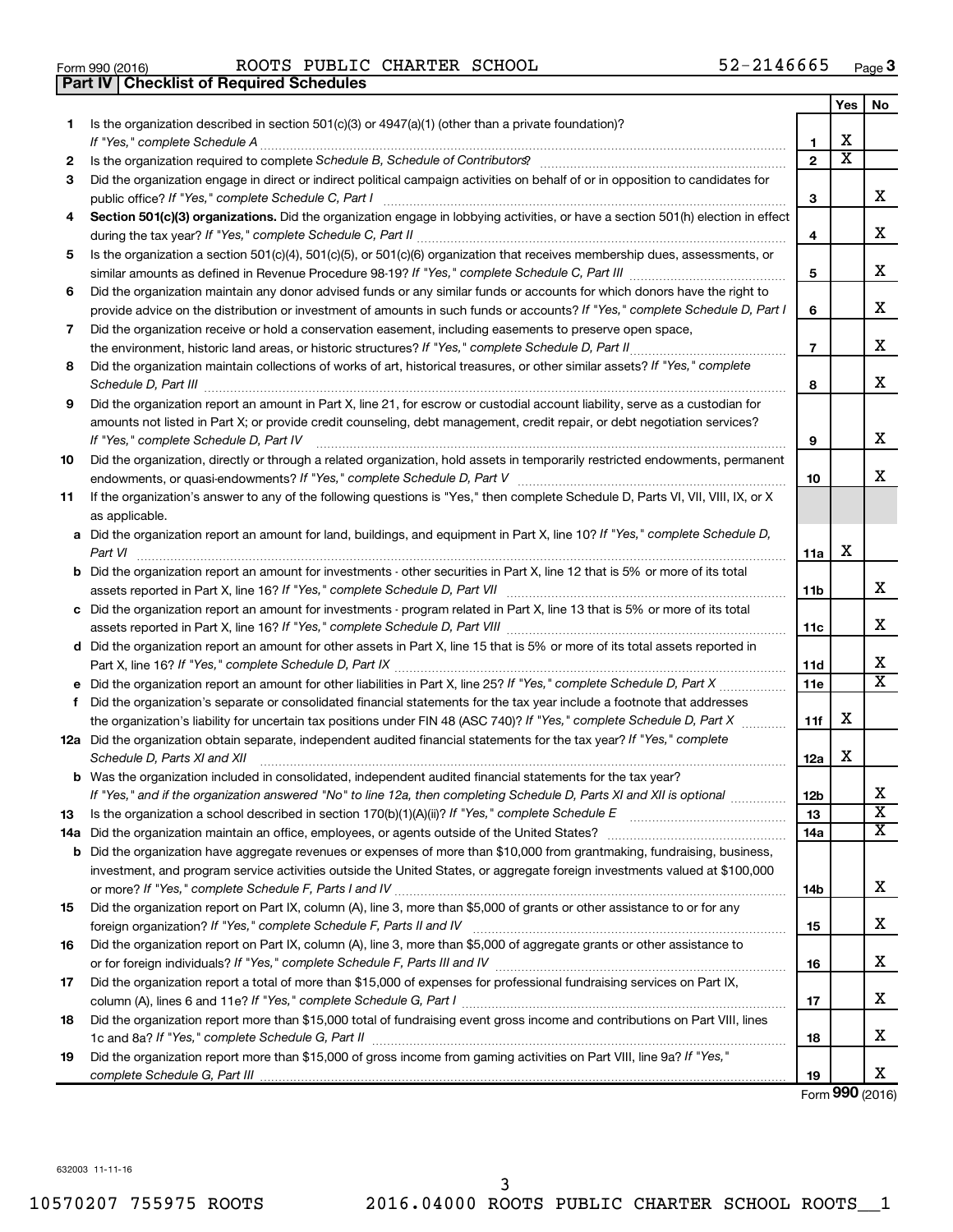|  | Form 990 (2016) |
|--|-----------------|

Form 990 (2016) Page ROOTS PUBLIC CHARTER SCHOOL 52-2146665

*(continued)* **Part IV Checklist of Required Schedules**

|                                                                                                                                                                                                                                                   |                 | Yes | No                      |
|---------------------------------------------------------------------------------------------------------------------------------------------------------------------------------------------------------------------------------------------------|-----------------|-----|-------------------------|
| 20a Did the organization operate one or more hospital facilities? If "Yes," complete Schedule H                                                                                                                                                   | 20a             |     | х                       |
|                                                                                                                                                                                                                                                   | 20 <sub>b</sub> |     |                         |
| Did the organization report more than \$5,000 of grants or other assistance to any domestic organization or<br>21                                                                                                                                 |                 |     |                         |
|                                                                                                                                                                                                                                                   | 21              |     | x                       |
| Did the organization report more than \$5,000 of grants or other assistance to or for domestic individuals on<br>22                                                                                                                               |                 |     |                         |
|                                                                                                                                                                                                                                                   | 22              |     | x                       |
| Did the organization answer "Yes" to Part VII, Section A, line 3, 4, or 5 about compensation of the organization's current<br>23                                                                                                                  |                 |     |                         |
| and former officers, directors, trustees, key employees, and highest compensated employees? If "Yes," complete                                                                                                                                    |                 |     | x                       |
| Schedule J <b>www.communications.communications.com</b>                                                                                                                                                                                           | 23              |     |                         |
| 24a Did the organization have a tax-exempt bond issue with an outstanding principal amount of more than \$100,000 as of the<br>last day of the year, that was issued after December 31, 2002? If "Yes," answer lines 24b through 24d and complete |                 |     |                         |
| Schedule K. If "No", go to line 25a                                                                                                                                                                                                               | 24a             |     | x                       |
| b                                                                                                                                                                                                                                                 | 24 <sub>b</sub> |     |                         |
| Did the organization maintain an escrow account other than a refunding escrow at any time during the year to defease                                                                                                                              |                 |     |                         |
|                                                                                                                                                                                                                                                   | 24c             |     |                         |
| d Did the organization act as an "on behalf of" issuer for bonds outstanding at any time during the year?                                                                                                                                         | 24d             |     |                         |
| 25a Section 501(c)(3), 501(c)(4), and 501(c)(29) organizations. Did the organization engage in an excess benefit                                                                                                                                  |                 |     |                         |
|                                                                                                                                                                                                                                                   | 25a             |     | x                       |
| <b>b</b> Is the organization aware that it engaged in an excess benefit transaction with a disqualified person in a prior year, and                                                                                                               |                 |     |                         |
| that the transaction has not been reported on any of the organization's prior Forms 990 or 990-EZ? If "Yes," complete                                                                                                                             |                 |     |                         |
| Schedule L, Part I                                                                                                                                                                                                                                | 25b             |     | x                       |
| Did the organization report any amount on Part X, line 5, 6, or 22 for receivables from or payables to any current or<br>26                                                                                                                       |                 |     |                         |
| former officers, directors, trustees, key employees, highest compensated employees, or disqualified persons? If "Yes,"                                                                                                                            |                 |     |                         |
| complete Schedule L, Part II                                                                                                                                                                                                                      | 26              |     | x                       |
| Did the organization provide a grant or other assistance to an officer, director, trustee, key employee, substantial<br>27                                                                                                                        |                 |     |                         |
| contributor or employee thereof, a grant selection committee member, or to a 35% controlled entity or family member                                                                                                                               |                 |     |                         |
|                                                                                                                                                                                                                                                   | 27              |     | x                       |
| Was the organization a party to a business transaction with one of the following parties (see Schedule L, Part IV<br>28                                                                                                                           |                 |     |                         |
| instructions for applicable filing thresholds, conditions, and exceptions):                                                                                                                                                                       |                 | х   |                         |
| A current or former officer, director, trustee, or key employee? If "Yes," complete Schedule L, Part IV<br>а                                                                                                                                      | 28a             |     | $\overline{\mathbf{X}}$ |
| A family member of a current or former officer, director, trustee, or key employee? If "Yes," complete Schedule L, Part IV<br>b                                                                                                                   | 28b             |     |                         |
| c An entity of which a current or former officer, director, trustee, or key employee (or a family member thereof) was an officer,<br>director, trustee, or direct or indirect owner? If "Yes," complete Schedule L, Part IV                       | 28c             |     | х                       |
| 29                                                                                                                                                                                                                                                | 29              |     | $\overline{\mathtt{x}}$ |
| Did the organization receive contributions of art, historical treasures, or other similar assets, or qualified conservation<br>30                                                                                                                 |                 |     |                         |
|                                                                                                                                                                                                                                                   | 30              |     | x                       |
| Did the organization liquidate, terminate, or dissolve and cease operations?<br>31                                                                                                                                                                |                 |     |                         |
| If "Yes," complete Schedule N, Part I                                                                                                                                                                                                             | 31              |     | х                       |
| Did the organization sell, exchange, dispose of, or transfer more than 25% of its net assets? If "Yes," complete<br>32                                                                                                                            |                 |     |                         |
|                                                                                                                                                                                                                                                   | 32              |     | X                       |
| Did the organization own 100% of an entity disregarded as separate from the organization under Regulations<br>33                                                                                                                                  |                 |     |                         |
|                                                                                                                                                                                                                                                   | 33              |     | X                       |
| Was the organization related to any tax-exempt or taxable entity? If "Yes," complete Schedule R, Part II, III, or IV, and<br>34                                                                                                                   |                 |     |                         |
| Part V, line 1                                                                                                                                                                                                                                    | 34              |     | х                       |
|                                                                                                                                                                                                                                                   | 35a             |     | $\overline{\mathtt{x}}$ |
| b If "Yes" to line 35a, did the organization receive any payment from or engage in any transaction with a controlled entity                                                                                                                       |                 |     |                         |
|                                                                                                                                                                                                                                                   | 35 <sub>b</sub> |     |                         |
| Section 501(c)(3) organizations. Did the organization make any transfers to an exempt non-charitable related organization?<br>36                                                                                                                  |                 |     | x                       |
|                                                                                                                                                                                                                                                   | 36              |     |                         |
| Did the organization conduct more than 5% of its activities through an entity that is not a related organization<br>37                                                                                                                            | 37              |     | x                       |
| Did the organization complete Schedule O and provide explanations in Schedule O for Part VI, lines 11b and 19?<br>38                                                                                                                              |                 |     |                         |
|                                                                                                                                                                                                                                                   | 38              | X   |                         |

Form (2016) **990**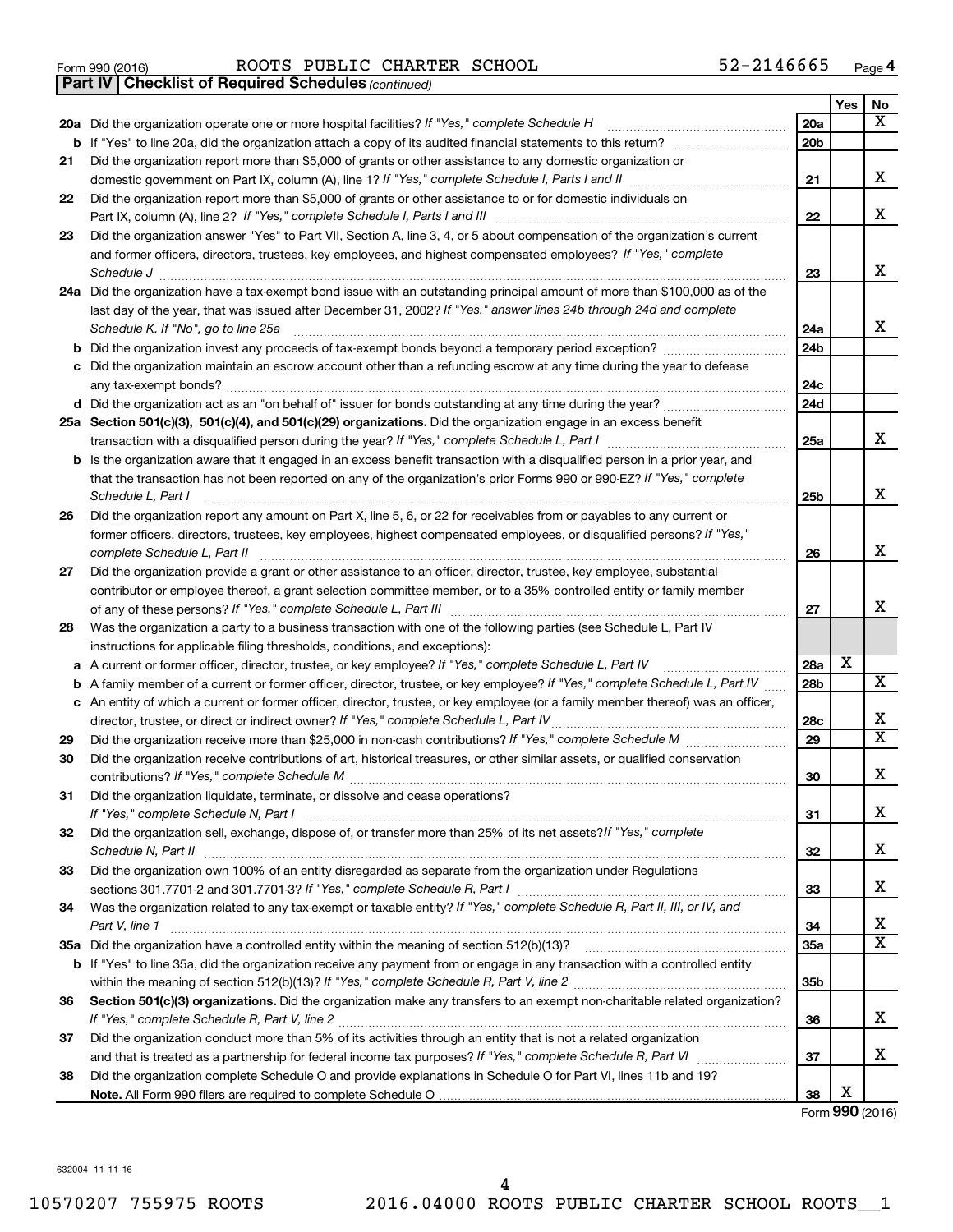|    | 52-2146665<br>ROOTS PUBLIC CHARTER SCHOOL<br>Form 990 (2016)                                                                                                                                          |                 |     | Page 5                |  |  |  |
|----|-------------------------------------------------------------------------------------------------------------------------------------------------------------------------------------------------------|-----------------|-----|-----------------------|--|--|--|
|    | <b>Statements Regarding Other IRS Filings and Tax Compliance</b><br><b>Part V</b>                                                                                                                     |                 |     |                       |  |  |  |
|    | Check if Schedule O contains a response or note to any line in this Part V                                                                                                                            |                 |     |                       |  |  |  |
|    |                                                                                                                                                                                                       |                 | Yes | No                    |  |  |  |
|    | 34<br>1a<br>1a Enter the number reported in Box 3 of Form 1096. Enter -0- if not applicable                                                                                                           |                 |     |                       |  |  |  |
| b  | Enter the number of Forms W-2G included in line 1a. Enter -0- if not applicable<br>1b                                                                                                                 |                 |     |                       |  |  |  |
| с  | Did the organization comply with backup withholding rules for reportable payments to vendors and reportable gaming                                                                                    |                 |     |                       |  |  |  |
|    |                                                                                                                                                                                                       | 1c              |     |                       |  |  |  |
|    | 2a Enter the number of employees reported on Form W-3, Transmittal of Wage and Tax Statements,                                                                                                        |                 |     |                       |  |  |  |
|    | 17<br>filed for the calendar year ending with or within the year covered by this return<br>2a                                                                                                         |                 |     |                       |  |  |  |
|    |                                                                                                                                                                                                       | 2 <sub>b</sub>  | х   |                       |  |  |  |
|    |                                                                                                                                                                                                       |                 |     |                       |  |  |  |
|    | 3a Did the organization have unrelated business gross income of \$1,000 or more during the year?                                                                                                      | 3a              |     | x                     |  |  |  |
|    |                                                                                                                                                                                                       | 3b              |     |                       |  |  |  |
|    | 4a At any time during the calendar year, did the organization have an interest in, or a signature or other authority over, a                                                                          |                 |     |                       |  |  |  |
|    | financial account in a foreign country (such as a bank account, securities account, or other financial account)?                                                                                      | 4a              |     | x                     |  |  |  |
|    | <b>b</b> If "Yes," enter the name of the foreign country: $\blacktriangleright$                                                                                                                       |                 |     |                       |  |  |  |
|    | See instructions for filing requirements for FinCEN Form 114, Report of Foreign Bank and Financial Accounts (FBAR).                                                                                   |                 |     |                       |  |  |  |
|    | 5a Was the organization a party to a prohibited tax shelter transaction at any time during the tax year?                                                                                              | 5a              |     | х                     |  |  |  |
| b  |                                                                                                                                                                                                       | 5 <sub>b</sub>  |     | $\overline{\text{X}}$ |  |  |  |
|    |                                                                                                                                                                                                       | 5c              |     |                       |  |  |  |
|    | 6a Does the organization have annual gross receipts that are normally greater than \$100,000, and did the organization solicit                                                                        |                 |     |                       |  |  |  |
|    | any contributions that were not tax deductible as charitable contributions?                                                                                                                           | 6а              |     | х                     |  |  |  |
|    | <b>b</b> If "Yes," did the organization include with every solicitation an express statement that such contributions or gifts                                                                         |                 |     |                       |  |  |  |
|    |                                                                                                                                                                                                       | 6b              |     |                       |  |  |  |
| 7  | Organizations that may receive deductible contributions under section 170(c).                                                                                                                         |                 |     | x                     |  |  |  |
| a  | Did the organization receive a payment in excess of \$75 made partly as a contribution and partly for goods and services provided to the payor?                                                       |                 |     |                       |  |  |  |
|    | <b>b</b> If "Yes," did the organization notify the donor of the value of the goods or services provided?                                                                                              |                 |     |                       |  |  |  |
|    | c Did the organization sell, exchange, or otherwise dispose of tangible personal property for which it was required                                                                                   |                 |     | x                     |  |  |  |
|    | to file Form 8282?                                                                                                                                                                                    |                 |     |                       |  |  |  |
|    |                                                                                                                                                                                                       |                 |     |                       |  |  |  |
| е  |                                                                                                                                                                                                       | 7e              |     |                       |  |  |  |
| f. | Did the organization, during the year, pay premiums, directly or indirectly, on a personal benefit contract?                                                                                          | 7f              |     |                       |  |  |  |
| g  | If the organization received a contribution of qualified intellectual property, did the organization file Form 8899 as required?                                                                      | 7g              |     |                       |  |  |  |
|    | h If the organization received a contribution of cars, boats, airplanes, or other vehicles, did the organization file a Form 1098-C?                                                                  | 7h              |     |                       |  |  |  |
| 8  | Sponsoring organizations maintaining donor advised funds. Did a donor advised fund maintained by the                                                                                                  |                 |     |                       |  |  |  |
|    | sponsoring organization have excess business holdings at any time during the year?                                                                                                                    | 8               |     |                       |  |  |  |
| 9  | Sponsoring organizations maintaining donor advised funds.                                                                                                                                             |                 |     |                       |  |  |  |
| а  | Did the sponsoring organization make any taxable distributions under section 4966?<br>and a series of the contract of the contract of the contract of the contract of the contract of the contract of | 9а              |     |                       |  |  |  |
| b  | Did the sponsoring organization make a distribution to a donor, donor advisor, or related person?                                                                                                     | 9b              |     |                       |  |  |  |
| 10 | Section 501(c)(7) organizations. Enter:                                                                                                                                                               |                 |     |                       |  |  |  |
| a  | 10a                                                                                                                                                                                                   |                 |     |                       |  |  |  |
| b  | 10 <sub>b</sub><br>Gross receipts, included on Form 990, Part VIII, line 12, for public use of club facilities                                                                                        |                 |     |                       |  |  |  |
| 11 | Section 501(c)(12) organizations. Enter:                                                                                                                                                              |                 |     |                       |  |  |  |
| а  | 11a                                                                                                                                                                                                   |                 |     |                       |  |  |  |
| b  | Gross income from other sources (Do not net amounts due or paid to other sources against                                                                                                              |                 |     |                       |  |  |  |
|    | 11 <sub>b</sub><br>12a Section 4947(a)(1) non-exempt charitable trusts. Is the organization filing Form 990 in lieu of Form 1041?                                                                     |                 |     |                       |  |  |  |
| b  | 12 <sub>b</sub><br>If "Yes," enter the amount of tax-exempt interest received or accrued during the year                                                                                              | 12a             |     |                       |  |  |  |
|    |                                                                                                                                                                                                       |                 |     |                       |  |  |  |
| 13 | Section 501(c)(29) qualified nonprofit health insurance issuers.                                                                                                                                      | 13a             |     |                       |  |  |  |
|    | Note. See the instructions for additional information the organization must report on Schedule O.                                                                                                     |                 |     |                       |  |  |  |
|    | <b>b</b> Enter the amount of reserves the organization is required to maintain by the states in which the                                                                                             |                 |     |                       |  |  |  |
|    | 13 <sub>b</sub>                                                                                                                                                                                       |                 |     |                       |  |  |  |
|    | 13c                                                                                                                                                                                                   |                 |     |                       |  |  |  |
|    | 14a Did the organization receive any payments for indoor tanning services during the tax year?                                                                                                        | 14a             |     | X                     |  |  |  |
|    |                                                                                                                                                                                                       | 14 <sub>b</sub> |     |                       |  |  |  |
|    |                                                                                                                                                                                                       |                 |     | Form 990 (2016)       |  |  |  |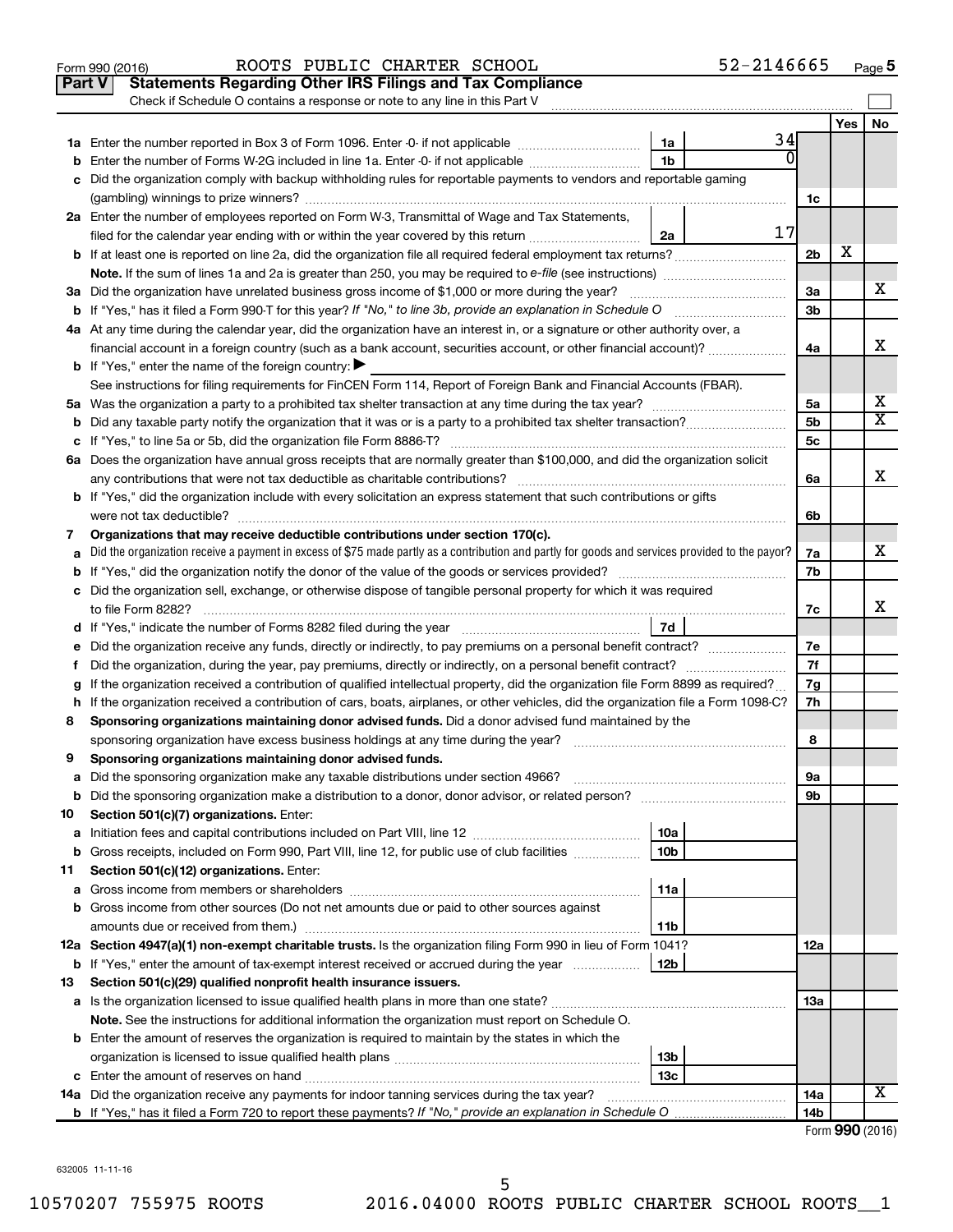Form 990 (2016) Page ROOTS PUBLIC CHARTER SCHOOL 52-2146665

**Part VI** Governance, Management, and Disclosure For each "Yes" response to lines 2 through 7b below, and for a "No" response *to line 8a, 8b, or 10b below, describe the circumstances, processes, or changes in Schedule O. See instructions.*

|     | Check if Schedule O contains a response or note to any line in this Part VI [11] [11] [11] [11] [11] [11] Check if Schedule O contains a response or note to any line in this Part VI             |                               |                        |                            | $\overline{\mathbf{X}}$ |  |
|-----|---------------------------------------------------------------------------------------------------------------------------------------------------------------------------------------------------|-------------------------------|------------------------|----------------------------|-------------------------|--|
|     | <b>Section A. Governing Body and Management</b>                                                                                                                                                   |                               |                        |                            | No                      |  |
|     |                                                                                                                                                                                                   |                               |                        | Yes                        |                         |  |
|     | 1a Enter the number of voting members of the governing body at the end of the tax year                                                                                                            | 1a                            |                        |                            |                         |  |
|     | If there are material differences in voting rights among members of the governing body, or if the governing                                                                                       |                               |                        |                            |                         |  |
|     | body delegated broad authority to an executive committee or similar committee, explain in Schedule O.                                                                                             |                               |                        |                            |                         |  |
| b   | Enter the number of voting members included in line 1a, above, who are independent <i>manamer</i>                                                                                                 | 1b                            |                        |                            |                         |  |
| 2   | Did any officer, director, trustee, or key employee have a family relationship or a business relationship with any other                                                                          |                               |                        |                            |                         |  |
|     | officer, director, trustee, or key employee?                                                                                                                                                      |                               | $\mathbf{2}$           |                            |                         |  |
| 3   | Did the organization delegate control over management duties customarily performed by or under the direct supervision                                                                             |                               |                        |                            |                         |  |
|     |                                                                                                                                                                                                   |                               | 3                      |                            |                         |  |
| 4   | Did the organization make any significant changes to its governing documents since the prior Form 990 was filed?                                                                                  |                               | $\overline{4}$         |                            |                         |  |
| 5   |                                                                                                                                                                                                   |                               | 5                      |                            |                         |  |
| 6   |                                                                                                                                                                                                   |                               | 6                      |                            |                         |  |
| 7a  | Did the organization have members, stockholders, or other persons who had the power to elect or appoint one or                                                                                    |                               |                        |                            |                         |  |
|     |                                                                                                                                                                                                   |                               | 7a                     |                            |                         |  |
|     | <b>b</b> Are any governance decisions of the organization reserved to (or subject to approval by) members, stockholders, or                                                                       |                               |                        |                            |                         |  |
|     | persons other than the governing body?                                                                                                                                                            |                               | 7b                     |                            |                         |  |
| 8   | Did the organization contemporaneously document the meetings held or written actions undertaken during the year by the following:                                                                 |                               |                        |                            |                         |  |
|     |                                                                                                                                                                                                   |                               | 8а                     | х                          |                         |  |
|     |                                                                                                                                                                                                   |                               | 8b                     | $\overline{\mathbf{x}}$    |                         |  |
| 9   | Is there any officer, director, trustee, or key employee listed in Part VII, Section A, who cannot be reached at the                                                                              |                               |                        |                            |                         |  |
|     | organization's mailing address? If "Yes," provide the names and addresses in Schedule O manuminum manuminum man                                                                                   |                               | 9                      |                            |                         |  |
|     | Section B. Policies (This Section B requests information about policies not required by the Internal Revenue Code.)                                                                               |                               |                        |                            |                         |  |
|     |                                                                                                                                                                                                   |                               |                        | Yes                        |                         |  |
|     |                                                                                                                                                                                                   |                               | 10a                    |                            |                         |  |
|     | b If "Yes," did the organization have written policies and procedures governing the activities of such chapters, affiliates,                                                                      |                               |                        |                            |                         |  |
|     | and branches to ensure their operations are consistent with the organization's exempt purposes? <i>managereconominion</i>                                                                         |                               | 10 <sub>b</sub>        |                            |                         |  |
|     | 11a Has the organization provided a complete copy of this Form 990 to all members of its governing body before filing the form?                                                                   |                               | 11a                    | $\overline{\mathbf{X}}$    |                         |  |
|     |                                                                                                                                                                                                   |                               |                        |                            |                         |  |
| 12a | <b>b</b> Describe in Schedule O the process, if any, used by the organization to review this Form 990.<br>Did the organization have a written conflict of interest policy? If "No," go to line 13 |                               |                        |                            |                         |  |
| b   | Were officers, directors, or trustees, and key employees required to disclose annually interests that could give rise to conflicts?                                                               |                               | 12a<br>12 <sub>b</sub> | х<br>$\overline{\text{x}}$ |                         |  |
|     | c Did the organization regularly and consistently monitor and enforce compliance with the policy? If "Yes," describe                                                                              |                               |                        |                            |                         |  |
|     |                                                                                                                                                                                                   |                               | 12c                    | х                          |                         |  |
|     | in Schedule O how this was done manufactured and continuum and contact the way to the set of the set of the schedule O how this was done                                                          |                               | 13                     | $\overline{\textbf{x}}$    |                         |  |
| 13  |                                                                                                                                                                                                   |                               |                        | $\overline{\textbf{x}}$    |                         |  |
| 14  | Did the organization have a written document retention and destruction policy? [11] manufaction manufaction in                                                                                    |                               | 14                     |                            |                         |  |
| 15  | Did the process for determining compensation of the following persons include a review and approval by independent                                                                                |                               |                        |                            |                         |  |
|     | persons, comparability data, and contemporaneous substantiation of the deliberation and decision?                                                                                                 |                               |                        |                            |                         |  |
|     |                                                                                                                                                                                                   |                               | 15a                    |                            |                         |  |
|     |                                                                                                                                                                                                   |                               | 15b                    |                            |                         |  |
|     | If "Yes" to line 15a or 15b, describe the process in Schedule O (see instructions).                                                                                                               |                               |                        |                            |                         |  |
|     | 16a Did the organization invest in, contribute assets to, or participate in a joint venture or similar arrangement with a                                                                         |                               |                        |                            |                         |  |
|     | taxable entity during the year?                                                                                                                                                                   |                               | 16a                    |                            |                         |  |
|     | <b>b</b> If "Yes," did the organization follow a written policy or procedure requiring the organization to evaluate its participation                                                             |                               |                        |                            |                         |  |
|     | in joint venture arrangements under applicable federal tax law, and take steps to safeguard the organization's                                                                                    |                               |                        |                            |                         |  |
|     | exempt status with respect to such arrangements?                                                                                                                                                  |                               | 16b                    |                            |                         |  |
|     | <b>Section C. Disclosure</b>                                                                                                                                                                      |                               |                        |                            |                         |  |
| 17  | <b>NONE</b><br>List the states with which a copy of this Form 990 is required to be filed >                                                                                                       |                               |                        |                            |                         |  |
| 18  | Section 6104 requires an organization to make its Forms 1023 (or 1024 if applicable), 990, and 990-T (Section 501(c)(3)s only) available                                                          |                               |                        |                            |                         |  |
|     | for public inspection. Indicate how you made these available. Check all that apply.                                                                                                               |                               |                        |                            |                         |  |
|     | $ \underline{X} $ Upon request<br>Own website<br>Another's website                                                                                                                                | Other (explain in Schedule O) |                        |                            |                         |  |
| 19  | Describe in Schedule O whether (and if so, how) the organization made its governing documents, conflict of interest policy, and financial                                                         |                               |                        |                            |                         |  |
|     | statements available to the public during the tax year.                                                                                                                                           |                               |                        |                            |                         |  |
| 20  | State the name, address, and telephone number of the person who possesses the organization's books and records:                                                                                   |                               |                        |                            |                         |  |
|     | ROOTS PUBLIC CHARTER SCHOOL - 202-8828073                                                                                                                                                         |                               |                        |                            |                         |  |
|     | 15 KENNEDY STREET NW, WASHINGTON, DC<br>20011                                                                                                                                                     |                               |                        |                            |                         |  |
|     | 632006 11-11-16                                                                                                                                                                                   |                               |                        | Form 990 (2016)            |                         |  |
|     | 6                                                                                                                                                                                                 |                               |                        |                            |                         |  |
|     | 10570207 755975 ROOTS<br>2016.04000 ROOTS PUBLIC CHARTER SCHOOL ROOTS 1                                                                                                                           |                               |                        |                            |                         |  |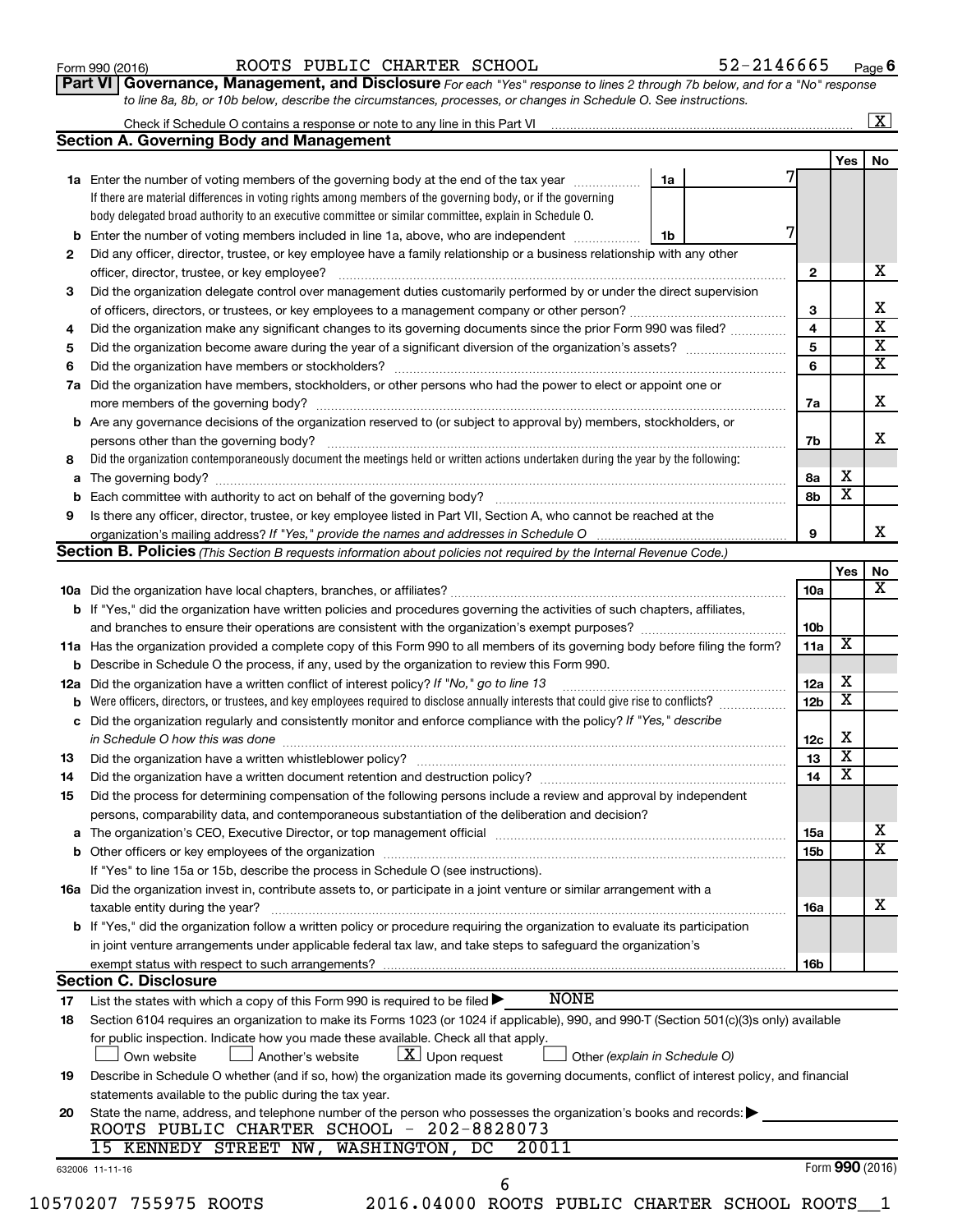$\Box$ 

| Part VII Compensation of Officers, Directors, Trustees, Key Employees, Highest Compensated |  |  |
|--------------------------------------------------------------------------------------------|--|--|
| <b>Employees, and Independent Contractors</b>                                              |  |  |

Check if Schedule O contains a response or note to any line in this Part VII

**Section A. Officers, Directors, Trustees, Key Employees, and Highest Compensated Employees**

**1a**  Complete this table for all persons required to be listed. Report compensation for the calendar year ending with or within the organization's tax year.

**•** List all of the organization's current officers, directors, trustees (whether individuals or organizations), regardless of amount of compensation. Enter -0- in columns  $(D)$ ,  $(E)$ , and  $(F)$  if no compensation was paid.

**•** List all of the organization's **current** key employees, if any. See instructions for definition of "key employee."

**•** List the organization's five current highest compensated employees (other than an officer, director, trustee, or key employee) who received reportable compensation (Box 5 of Form W-2 and/or Box 7 of Form 1099-MISC) of more than \$100,000 from the organization and any related organizations.

**•** List all of the organization's former officers, key employees, and highest compensated employees who received more than \$100,000 of reportable compensation from the organization and any related organizations.

**•** List all of the organization's former directors or trustees that received, in the capacity as a former director or trustee of the organization, more than \$10,000 of reportable compensation from the organization and any related organizations.

List persons in the following order: individual trustees or directors; institutional trustees; officers; key employees; highest compensated employees; and former such persons.

Check this box if neither the organization nor any related organization compensated any current officer, director, or trustee.  $\Box$ 

| (A)                            | (B)                    | (C)                            |                                                                          |             |              |                                   |        | (D)                        | (E)                        | (F)                          |  |  |
|--------------------------------|------------------------|--------------------------------|--------------------------------------------------------------------------|-------------|--------------|-----------------------------------|--------|----------------------------|----------------------------|------------------------------|--|--|
| Name and Title                 | Average<br>hours per   |                                | Position<br>(do not check more than one<br>box, unless person is both an |             |              |                                   |        | Reportable<br>compensation | Reportable<br>compensation | Estimated<br>amount of       |  |  |
|                                | week                   |                                | officer and a director/trustee)                                          |             |              |                                   |        | from                       | from related               | other                        |  |  |
|                                | (list any              |                                |                                                                          |             |              |                                   |        | the                        | organizations              | compensation                 |  |  |
|                                | hours for              |                                |                                                                          |             |              |                                   |        | organization               | (W-2/1099-MISC)            | from the                     |  |  |
|                                | related                |                                | trustee                                                                  |             |              |                                   |        | (W-2/1099-MISC)            |                            | organization                 |  |  |
|                                | organizations<br>below |                                |                                                                          |             |              |                                   |        |                            |                            | and related<br>organizations |  |  |
|                                | line)                  | Individual trustee or director | Institutional t                                                          | Officer     | Key employee | Highest compensated<br>  employee | Former |                            |                            |                              |  |  |
| GILDA SHERROD-ALI<br>(1)       | 1.00                   |                                |                                                                          |             |              |                                   |        |                            |                            |                              |  |  |
| <b>BOARD CHAIR</b>             |                        | $\mathbf X$                    |                                                                          | $\mathbf x$ |              |                                   |        | 24,000.                    | 0.                         | 0.                           |  |  |
| (2)<br><b>JESSE SHARPE</b>     | 1.00                   |                                |                                                                          |             |              |                                   |        |                            |                            |                              |  |  |
| TREASURER                      |                        | X                              |                                                                          | $\mathbf X$ |              |                                   |        | 2,750.                     | $\mathbf 0$ .              | $\boldsymbol{0}$ .           |  |  |
| <b>JANINE NIXON</b><br>(3)     | 1.00                   |                                |                                                                          |             |              |                                   |        |                            |                            |                              |  |  |
| <b>SECRETARY</b>               |                        | X                              |                                                                          | $\mathbf X$ |              |                                   |        | $\mathbf 0$ .              | $\mathbf 0$ .              | $\boldsymbol{0}$ .           |  |  |
| (4)<br>DR. OTTO C. WILSON      | 1.00                   |                                |                                                                          |             |              |                                   |        |                            |                            |                              |  |  |
| <b>MEMBER</b>                  |                        | $\mathbf X$                    |                                                                          |             |              |                                   |        | $\mathbf 0$ .              | $\mathbf 0$ .              | $\mathbf 0$ .                |  |  |
| PATRICIA MITCHELL<br>(5)       | 1.00                   |                                |                                                                          |             |              |                                   |        |                            |                            |                              |  |  |
| <b>MEMBER</b>                  |                        | $\mathbf X$                    |                                                                          |             |              |                                   |        | $\mathbf 0$ .              | $\mathbf 0$ .              | $\mathbf 0$ .                |  |  |
| (6)<br>CAMERON POLES           | 1.00                   |                                |                                                                          |             |              |                                   |        |                            |                            |                              |  |  |
| <b>MEMBER</b>                  |                        | $\mathbf X$                    |                                                                          |             |              |                                   |        | $\mathbf 0$ .              | $\mathbf 0$ .              | $\boldsymbol{0}$ .           |  |  |
| MAGNUS HYERA<br>(7)            | 1.00                   |                                |                                                                          |             |              |                                   |        |                            |                            |                              |  |  |
| <b>MEMBER</b>                  |                        | X                              |                                                                          |             |              |                                   |        | $\mathbf 0$ .              | $\mathbf 0$ .              | 0.                           |  |  |
| <b>BENIDA THOMPSON</b><br>(8)  | 40.00                  |                                |                                                                          |             |              |                                   |        |                            |                            |                              |  |  |
| PRINCIPAL                      |                        |                                |                                                                          | $\mathbf X$ |              |                                   |        | 116,062.                   | $\mathbf 0$ .              | 720.                         |  |  |
| ROSEANNA OFOEGBU-NWAOGU<br>(9) | 40.00                  |                                |                                                                          |             |              |                                   |        |                            |                            |                              |  |  |
| CHIEF FINANCIAL OFFICER        |                        |                                |                                                                          | $\mathbf X$ |              |                                   |        | 133,662.                   | 0.                         | 720.                         |  |  |
| (10) WINIFRED WRIGHT           | 40.00                  |                                |                                                                          |             |              |                                   |        |                            |                            |                              |  |  |
| DIRECTOR OF COMPLIANCE         |                        |                                |                                                                          |             |              | $\mathbf x$                       |        | 114,451.                   | 0.                         | 720.                         |  |  |
| (11) RASHEKI KUYKENDALL        | 40.00                  |                                |                                                                          |             |              |                                   |        |                            |                            |                              |  |  |
| VICE PRINCIPAL                 |                        |                                |                                                                          |             |              | $\mathbf X$                       |        | 116,062.                   | 0.                         | 720.                         |  |  |
|                                |                        |                                |                                                                          |             |              |                                   |        |                            |                            |                              |  |  |
|                                |                        |                                |                                                                          |             |              |                                   |        |                            |                            |                              |  |  |
|                                |                        |                                |                                                                          |             |              |                                   |        |                            |                            |                              |  |  |
|                                |                        |                                |                                                                          |             |              |                                   |        |                            |                            |                              |  |  |
|                                |                        |                                |                                                                          |             |              |                                   |        |                            |                            |                              |  |  |
|                                |                        |                                |                                                                          |             |              |                                   |        |                            |                            |                              |  |  |
|                                |                        |                                |                                                                          |             |              |                                   |        |                            |                            |                              |  |  |
|                                |                        |                                |                                                                          |             |              |                                   |        |                            |                            |                              |  |  |
|                                |                        |                                |                                                                          |             |              |                                   |        |                            |                            |                              |  |  |
|                                |                        |                                |                                                                          |             |              |                                   |        |                            |                            |                              |  |  |
|                                |                        |                                |                                                                          |             |              |                                   |        |                            |                            |                              |  |  |
|                                |                        |                                |                                                                          |             |              |                                   |        |                            |                            |                              |  |  |

7

632007 11-11-16

Form (2016) **990**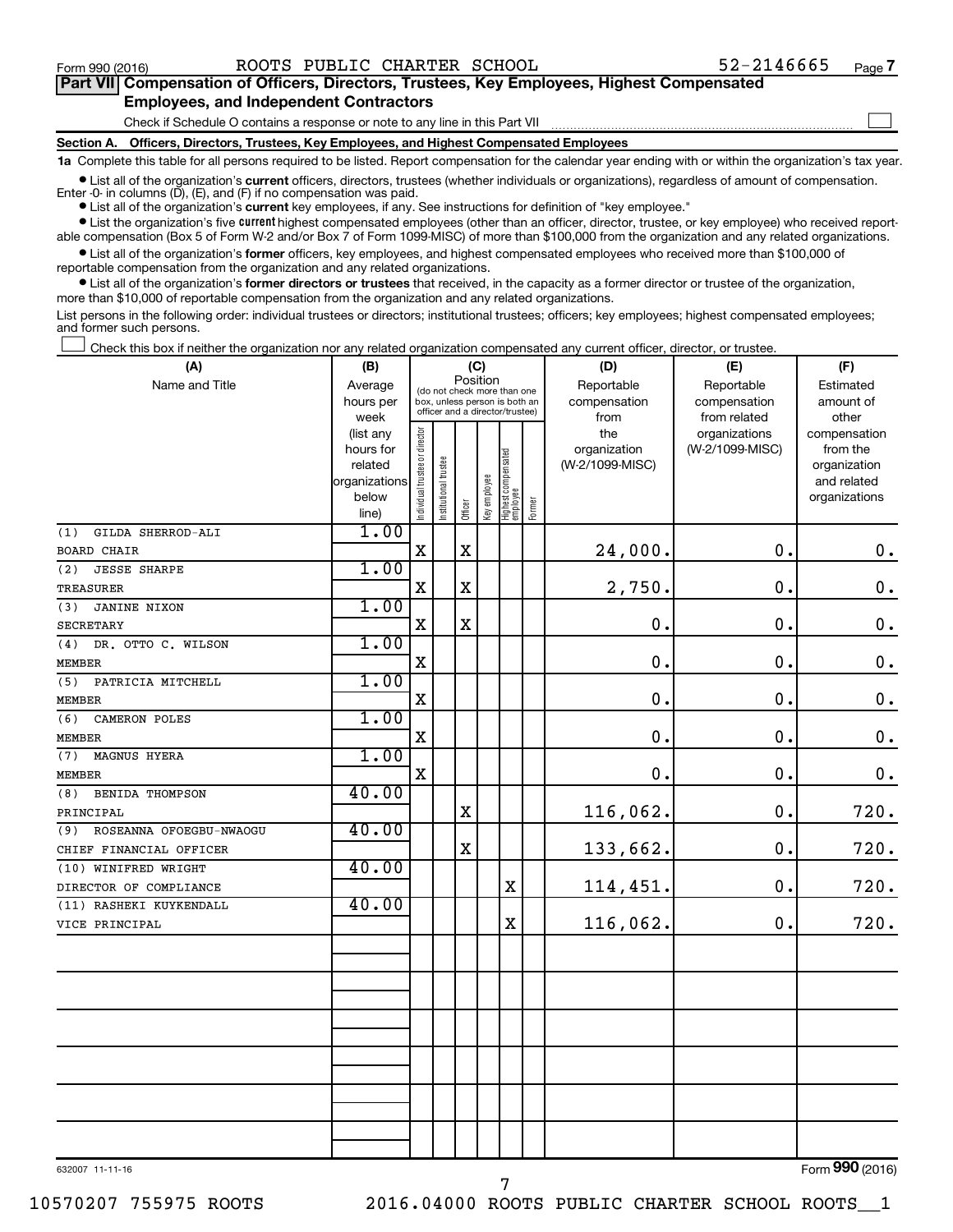| Form 990 (2016)                                                                                                                                                                                                                                             | ROOTS PUBLIC CHARTER SCHOOL                                                                                                                                |                                                                                                                    |  |  |                                   |        |                                        |                                           | 52-2146665                                        |          |                                                                          |                                        | Page 8 |
|-------------------------------------------------------------------------------------------------------------------------------------------------------------------------------------------------------------------------------------------------------------|------------------------------------------------------------------------------------------------------------------------------------------------------------|--------------------------------------------------------------------------------------------------------------------|--|--|-----------------------------------|--------|----------------------------------------|-------------------------------------------|---------------------------------------------------|----------|--------------------------------------------------------------------------|----------------------------------------|--------|
| <b>Part VII</b><br>Section A. Officers, Directors, Trustees, Key Employees, and Highest Compensated Employees (continued)                                                                                                                                   |                                                                                                                                                            |                                                                                                                    |  |  |                                   |        |                                        |                                           |                                                   |          |                                                                          |                                        |        |
| (A)<br>Name and title                                                                                                                                                                                                                                       | (B)<br>Average<br>hours per<br>week                                                                                                                        | (C)<br>Position<br>(do not check more than one<br>box, unless person is both an<br>officer and a director/trustee) |  |  |                                   |        |                                        | (D)<br>Reportable<br>compensation<br>from | (E)<br>Reportable<br>compensation<br>from related |          |                                                                          | (F)<br>Estimated<br>amount of<br>other |        |
|                                                                                                                                                                                                                                                             | (list any<br>Individual trustee or director<br>hours for<br>Institutional trustee<br>related<br>organizations<br>Key employee<br>below<br>Officer<br>line) |                                                                                                                    |  |  | Highest compensated<br>  employee | Former | the<br>organization<br>(W-2/1099-MISC) | organizations<br>(W-2/1099-MISC)          |                                                   |          | compensation<br>from the<br>organization<br>and related<br>organizations |                                        |        |
|                                                                                                                                                                                                                                                             |                                                                                                                                                            |                                                                                                                    |  |  |                                   |        |                                        |                                           |                                                   |          |                                                                          |                                        |        |
|                                                                                                                                                                                                                                                             |                                                                                                                                                            |                                                                                                                    |  |  |                                   |        |                                        |                                           |                                                   |          |                                                                          |                                        |        |
|                                                                                                                                                                                                                                                             |                                                                                                                                                            |                                                                                                                    |  |  |                                   |        |                                        |                                           |                                                   |          |                                                                          |                                        |        |
|                                                                                                                                                                                                                                                             |                                                                                                                                                            |                                                                                                                    |  |  |                                   |        |                                        |                                           |                                                   |          |                                                                          |                                        |        |
|                                                                                                                                                                                                                                                             |                                                                                                                                                            |                                                                                                                    |  |  |                                   |        |                                        |                                           |                                                   |          |                                                                          |                                        |        |
|                                                                                                                                                                                                                                                             |                                                                                                                                                            |                                                                                                                    |  |  |                                   |        |                                        |                                           |                                                   |          |                                                                          |                                        |        |
|                                                                                                                                                                                                                                                             |                                                                                                                                                            |                                                                                                                    |  |  |                                   |        |                                        |                                           |                                                   |          |                                                                          |                                        |        |
|                                                                                                                                                                                                                                                             |                                                                                                                                                            |                                                                                                                    |  |  |                                   |        |                                        |                                           |                                                   |          |                                                                          |                                        |        |
|                                                                                                                                                                                                                                                             |                                                                                                                                                            |                                                                                                                    |  |  |                                   |        |                                        |                                           |                                                   |          |                                                                          |                                        |        |
| 1b Sub-total                                                                                                                                                                                                                                                |                                                                                                                                                            |                                                                                                                    |  |  |                                   |        |                                        | 506,987.<br>$\overline{0}$ .              |                                                   | 0.<br>σ. | 2,880.<br>$\overline{0}$ .                                               |                                        |        |
| c Total from continuation sheets to Part VII, Section A manufactured by                                                                                                                                                                                     |                                                                                                                                                            |                                                                                                                    |  |  |                                   |        |                                        | 506,987.                                  |                                                   | 0.       |                                                                          | 2,880.                                 |        |
| Total number of individuals (including but not limited to those listed above) who received more than \$100,000 of reportable<br>2<br>compensation from the organization $\blacktriangleright$                                                               |                                                                                                                                                            |                                                                                                                    |  |  |                                   |        |                                        |                                           |                                                   |          |                                                                          |                                        | 4      |
|                                                                                                                                                                                                                                                             |                                                                                                                                                            |                                                                                                                    |  |  |                                   |        |                                        |                                           |                                                   |          |                                                                          | Yes                                    | No     |
| Did the organization list any former officer, director, or trustee, key employee, or highest compensated employee on<br>3                                                                                                                                   |                                                                                                                                                            |                                                                                                                    |  |  |                                   |        |                                        |                                           |                                                   |          | 3                                                                        |                                        | х      |
| For any individual listed on line 1a, is the sum of reportable compensation and other compensation from the organization<br>and related organizations greater than \$150,000? If "Yes," complete Schedule J for such individual                             |                                                                                                                                                            |                                                                                                                    |  |  |                                   |        |                                        |                                           |                                                   |          | 4                                                                        |                                        | х      |
| Did any person listed on line 1a receive or accrue compensation from any unrelated organization or individual for services<br>5                                                                                                                             |                                                                                                                                                            |                                                                                                                    |  |  |                                   |        |                                        |                                           |                                                   |          | 5                                                                        |                                        | x      |
| <b>Section B. Independent Contractors</b>                                                                                                                                                                                                                   |                                                                                                                                                            |                                                                                                                    |  |  |                                   |        |                                        |                                           |                                                   |          |                                                                          |                                        |        |
| Complete this table for your five highest compensated independent contractors that received more than \$100,000 of compensation from<br>1<br>the organization. Report compensation for the calendar year ending with or within the organization's tax year. |                                                                                                                                                            |                                                                                                                    |  |  |                                   |        |                                        |                                           |                                                   |          |                                                                          |                                        |        |
| (A)<br>Name and business address                                                                                                                                                                                                                            |                                                                                                                                                            |                                                                                                                    |  |  |                                   |        |                                        | (B)<br>Description of services            |                                                   |          |                                                                          | (C)<br>Compensation                    |        |
| 15 KENNEDY STREET ASSOCIATES LP, 6245 N.<br>CAPITOL STREET NE, WASHINGTON, DC 20012                                                                                                                                                                         |                                                                                                                                                            |                                                                                                                    |  |  |                                   |        |                                        | RENT                                      |                                                   |          |                                                                          | 198,717.                               |        |
| ROOTS ACTIVITY LEARNING CENTER INC., 6222<br>N. CAPITOL STREET NW, WASHINGTON, DC 20011                                                                                                                                                                     |                                                                                                                                                            |                                                                                                                    |  |  |                                   |        |                                        | <b>RENT</b>                               |                                                   |          |                                                                          | 133,951.                               |        |
| TOP SPANISH CAFE & CATERING<br>3541 GEORGIA AVENUE, WASHINGTON, DC 20010                                                                                                                                                                                    |                                                                                                                                                            |                                                                                                                    |  |  |                                   |        |                                        | CATERING                                  |                                                   |          |                                                                          | 115,776.                               |        |
|                                                                                                                                                                                                                                                             |                                                                                                                                                            |                                                                                                                    |  |  |                                   |        |                                        |                                           |                                                   |          |                                                                          |                                        |        |
|                                                                                                                                                                                                                                                             |                                                                                                                                                            |                                                                                                                    |  |  |                                   |        |                                        |                                           |                                                   |          |                                                                          |                                        |        |
| Total number of independent contractors (including but not limited to those listed above) who received more than<br>2<br>\$100,000 of compensation from the organization                                                                                    |                                                                                                                                                            |                                                                                                                    |  |  |                                   | 3      |                                        |                                           |                                                   |          |                                                                          |                                        |        |
|                                                                                                                                                                                                                                                             |                                                                                                                                                            |                                                                                                                    |  |  |                                   |        |                                        |                                           |                                                   |          |                                                                          |                                        |        |

632008 11-11-16

Form (2016) **990**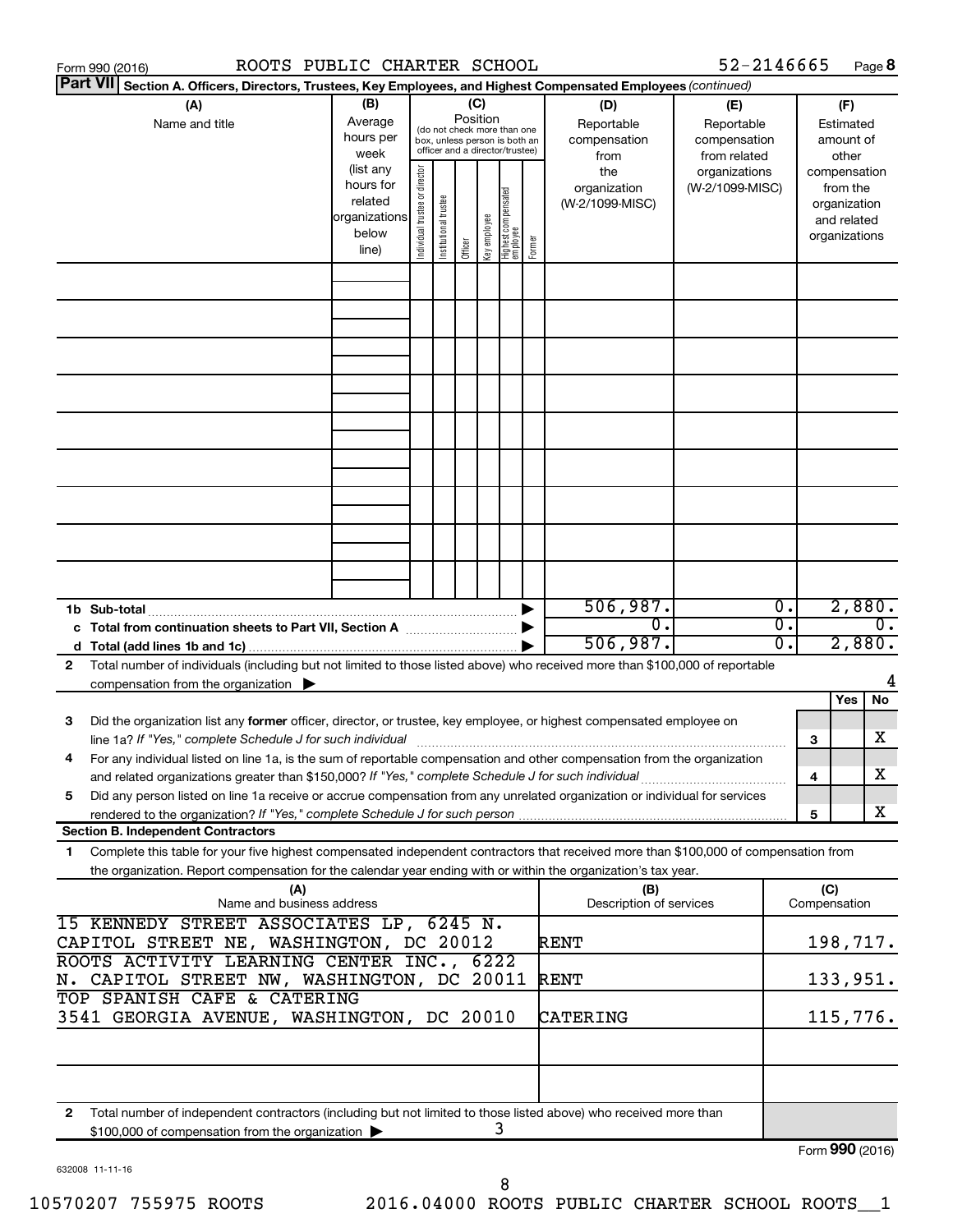|                                                           | <b>Part VIII</b>      | <b>Statement of Revenue</b>                                                                                           |                        |                       |                                    |                                                 |                                                    |                                                                    |
|-----------------------------------------------------------|-----------------------|-----------------------------------------------------------------------------------------------------------------------|------------------------|-----------------------|------------------------------------|-------------------------------------------------|----------------------------------------------------|--------------------------------------------------------------------|
|                                                           |                       |                                                                                                                       |                        |                       |                                    |                                                 |                                                    |                                                                    |
|                                                           |                       |                                                                                                                       |                        |                       | (A)<br>Total revenue               | (B)<br>Related or<br>exempt function<br>revenue | $\overline{C}$<br>Unrelated<br>business<br>revenue | (D)<br>Revenue excluded<br>from tax under<br>sections<br>512 - 514 |
| Contributions, Gifts, Grants<br>and Other Similar Amounts |                       | 1 a Federated campaigns                                                                                               | 1a                     |                       |                                    |                                                 |                                                    |                                                                    |
|                                                           |                       | <b>b</b> Membership dues                                                                                              | 1 <sub>b</sub>         |                       |                                    |                                                 |                                                    |                                                                    |
|                                                           |                       | c Fundraising events                                                                                                  | 1c                     |                       |                                    |                                                 |                                                    |                                                                    |
|                                                           |                       | d Related organizations                                                                                               | 1 <sub>d</sub>         |                       |                                    |                                                 |                                                    |                                                                    |
|                                                           |                       | e Government grants (contributions)                                                                                   | 1e                     | 119,940.              |                                    |                                                 |                                                    |                                                                    |
|                                                           |                       | f All other contributions, gifts, grants, and                                                                         |                        |                       |                                    |                                                 |                                                    |                                                                    |
|                                                           |                       | similar amounts not included above                                                                                    | 1f                     | 5,765.                |                                    |                                                 |                                                    |                                                                    |
|                                                           |                       | Noncash contributions included in lines 1a-1f: \$                                                                     |                        |                       | 125,705.                           |                                                 |                                                    |                                                                    |
|                                                           |                       |                                                                                                                       |                        | $\blacktriangleright$ |                                    |                                                 |                                                    |                                                                    |
|                                                           |                       | 2 a PUPIL ALLOTMENT                                                                                                   |                        | <b>Business Code</b>  | $900099$ 1, 918, 972. 1, 918, 972. |                                                 |                                                    |                                                                    |
|                                                           | $\mathbf b$           | <b>SCHOOL LUNCH PROGRAM</b>                                                                                           |                        | 900099                | 838.                               | 838.                                            |                                                    |                                                                    |
| Program Service<br>Revenue                                |                       |                                                                                                                       |                        |                       |                                    |                                                 |                                                    |                                                                    |
|                                                           | c<br>d                | the control of the control of the control of the control of the control of                                            |                        |                       |                                    |                                                 |                                                    |                                                                    |
|                                                           | е                     | <u> 1989 - Johann Harry Barn, mars and de Branch and de Branch and de Branch and de Branch and de Branch and de B</u> |                        |                       |                                    |                                                 |                                                    |                                                                    |
|                                                           | Ť.                    | All other program service revenue                                                                                     |                        |                       |                                    |                                                 |                                                    |                                                                    |
|                                                           |                       |                                                                                                                       |                        |                       | $\blacktriangleright$ 1,919,810.   |                                                 |                                                    |                                                                    |
|                                                           | 3                     | Investment income (including dividends, interest, and                                                                 |                        |                       |                                    |                                                 |                                                    |                                                                    |
|                                                           |                       |                                                                                                                       |                        | ▶                     | 2,198.                             | 2,198.                                          |                                                    |                                                                    |
|                                                           | 4                     | Income from investment of tax-exempt bond proceeds                                                                    |                        |                       |                                    |                                                 |                                                    |                                                                    |
|                                                           | 5                     |                                                                                                                       |                        |                       |                                    |                                                 |                                                    |                                                                    |
|                                                           |                       |                                                                                                                       | (i) Real               | (ii) Personal         |                                    |                                                 |                                                    |                                                                    |
|                                                           |                       | <b>6 a</b> Gross rents                                                                                                | $\overline{26}$ , 304. |                       |                                    |                                                 |                                                    |                                                                    |
|                                                           | b                     | Less: rental expenses                                                                                                 | $\overline{0}$ .       |                       |                                    |                                                 |                                                    |                                                                    |
|                                                           |                       | Rental income or (loss)                                                                                               | 26, 304.               |                       |                                    |                                                 |                                                    |                                                                    |
|                                                           |                       |                                                                                                                       |                        | ▶                     | 26, 304.                           | 26,304.                                         |                                                    |                                                                    |
|                                                           |                       | 7 a Gross amount from sales of                                                                                        | (i) Securities         | (ii) Other            |                                    |                                                 |                                                    |                                                                    |
|                                                           |                       | assets other than inventory                                                                                           |                        |                       |                                    |                                                 |                                                    |                                                                    |
|                                                           |                       | <b>b</b> Less: cost or other basis                                                                                    |                        |                       |                                    |                                                 |                                                    |                                                                    |
|                                                           |                       | and sales expenses                                                                                                    |                        |                       |                                    |                                                 |                                                    |                                                                    |
|                                                           |                       |                                                                                                                       |                        | ▶                     |                                    |                                                 |                                                    |                                                                    |
|                                                           |                       | 8 a Gross income from fundraising events (not                                                                         |                        |                       |                                    |                                                 |                                                    |                                                                    |
| <b>Other Revenue</b>                                      |                       | including \$                                                                                                          | of                     |                       |                                    |                                                 |                                                    |                                                                    |
|                                                           |                       | contributions reported on line 1c). See                                                                               |                        |                       |                                    |                                                 |                                                    |                                                                    |
|                                                           |                       |                                                                                                                       |                        |                       |                                    |                                                 |                                                    |                                                                    |
|                                                           |                       | c Net income or (loss) from fundraising events                                                                        | $\mathbf b$            | ▶                     |                                    |                                                 |                                                    |                                                                    |
|                                                           |                       | 9 a Gross income from gaming activities. See                                                                          |                        |                       |                                    |                                                 |                                                    |                                                                    |
|                                                           |                       |                                                                                                                       |                        |                       |                                    |                                                 |                                                    |                                                                    |
|                                                           |                       |                                                                                                                       | $\mathbf{b}$           |                       |                                    |                                                 |                                                    |                                                                    |
|                                                           |                       | c Net income or (loss) from gaming activities                                                                         |                        | ▶                     |                                    |                                                 |                                                    |                                                                    |
|                                                           |                       | 10 a Gross sales of inventory, less returns                                                                           |                        |                       |                                    |                                                 |                                                    |                                                                    |
|                                                           |                       |                                                                                                                       |                        |                       |                                    |                                                 |                                                    |                                                                    |
|                                                           |                       |                                                                                                                       |                        |                       |                                    |                                                 |                                                    |                                                                    |
|                                                           |                       | c Net income or (loss) from sales of inventory                                                                        |                        | ▶                     |                                    |                                                 |                                                    |                                                                    |
|                                                           |                       | Miscellaneous Revenue                                                                                                 |                        | <b>Business Code</b>  |                                    |                                                 |                                                    |                                                                    |
|                                                           |                       | 11 a OTHER REVENUE                                                                                                    |                        | 900099                | 16,699.                            | 16,699.                                         |                                                    |                                                                    |
|                                                           | b                     |                                                                                                                       |                        |                       |                                    |                                                 |                                                    |                                                                    |
|                                                           | с                     |                                                                                                                       |                        |                       |                                    |                                                 |                                                    |                                                                    |
|                                                           | d                     |                                                                                                                       |                        |                       | 16,699.                            |                                                 |                                                    |                                                                    |
|                                                           |                       |                                                                                                                       |                        | $\blacktriangleright$ | 2,090,716.1,965,011.               |                                                 | $\mathbf{0}$ .                                     | $\overline{0}$ .                                                   |
|                                                           | 12<br>632009 11-11-16 |                                                                                                                       |                        |                       |                                    |                                                 |                                                    | Form 990 (2016)                                                    |

Form 990 (2016) Page ROOTS PUBLIC CHARTER SCHOOL 52-2146665

**9**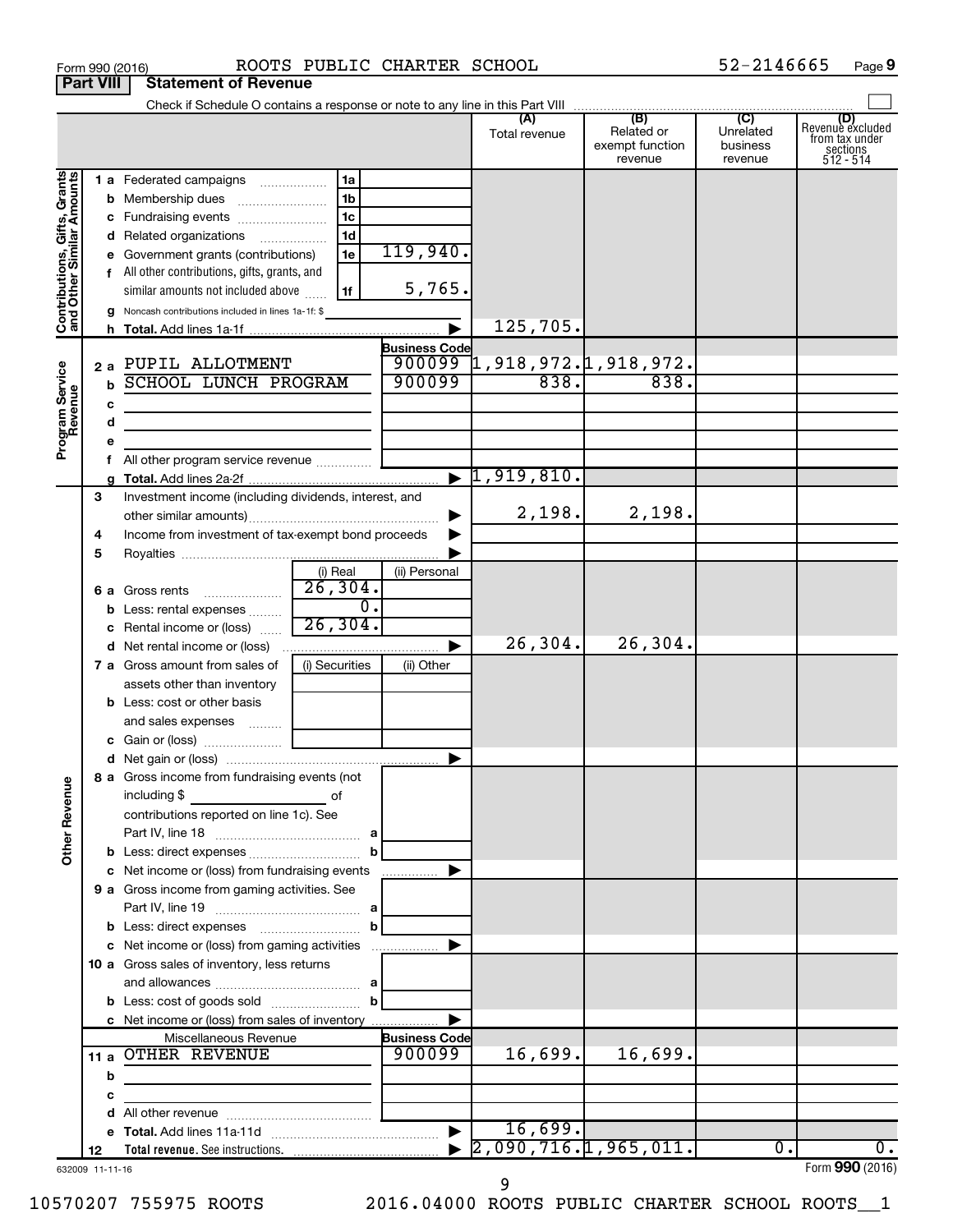**Part IX | Statement of Functional Expenses** 

Form 990 (2016) Page ROOTS PUBLIC CHARTER SCHOOL 52-2146665

|    | Section 501(c)(3) and 501(c)(4) organizations must complete all columns. All other organizations must complete column (A).                                                                                  |                   |                             |                                    |                         |
|----|-------------------------------------------------------------------------------------------------------------------------------------------------------------------------------------------------------------|-------------------|-----------------------------|------------------------------------|-------------------------|
|    | Check if Schedule O contains a response or note to any line in this Part IX                                                                                                                                 | (A)               | (B)                         | (C)                                | (D)                     |
|    | Do not include amounts reported on lines 6b,<br>7b, 8b, 9b, and 10b of Part VIII.                                                                                                                           | Total expenses    | Program service<br>expenses | Management and<br>general expenses | Fundraising<br>expenses |
| 1. | Grants and other assistance to domestic organizations                                                                                                                                                       |                   |                             |                                    |                         |
|    | and domestic governments. See Part IV, line 21                                                                                                                                                              |                   |                             |                                    |                         |
| 2  | Grants and other assistance to domestic                                                                                                                                                                     |                   |                             |                                    |                         |
|    | individuals. See Part IV, line 22<br>$\overline{\phantom{a}}$                                                                                                                                               |                   |                             |                                    |                         |
| 3  | Grants and other assistance to foreign                                                                                                                                                                      |                   |                             |                                    |                         |
|    | organizations, foreign governments, and foreign                                                                                                                                                             |                   |                             |                                    |                         |
|    | individuals. See Part IV, lines 15 and 16                                                                                                                                                                   |                   |                             |                                    |                         |
| 4  | Benefits paid to or for members                                                                                                                                                                             |                   |                             |                                    |                         |
| 5  | Compensation of current officers, directors,                                                                                                                                                                |                   |                             |                                    |                         |
|    | trustees, and key employees                                                                                                                                                                                 |                   |                             |                                    |                         |
| 6  | Compensation not included above, to disqualified                                                                                                                                                            |                   |                             |                                    |                         |
|    | persons (as defined under section 4958(f)(1)) and                                                                                                                                                           |                   |                             |                                    |                         |
|    | persons described in section 4958(c)(3)(B)                                                                                                                                                                  | 1,031,640.        | 534,496.                    | 497,144.                           |                         |
| 7  | Other salaries and wages                                                                                                                                                                                    |                   |                             |                                    |                         |
| 8  | Pension plan accruals and contributions (include                                                                                                                                                            | 6,000.            | 3,073.                      | 2,927.                             |                         |
| 9  | section 401(k) and 403(b) employer contributions)                                                                                                                                                           | 74,658.           | 38, 240.                    | 36,418.                            |                         |
| 10 |                                                                                                                                                                                                             | 79,838.           | 40,893.                     | 38,945.                            |                         |
| 11 | Fees for services (non-employees):                                                                                                                                                                          |                   |                             |                                    |                         |
| a  |                                                                                                                                                                                                             |                   |                             |                                    |                         |
| b  |                                                                                                                                                                                                             |                   |                             |                                    |                         |
| c  |                                                                                                                                                                                                             | 34,750.           |                             | 34,750.                            |                         |
| d  |                                                                                                                                                                                                             |                   |                             |                                    |                         |
|    | Professional fundraising services. See Part IV, line 17                                                                                                                                                     |                   |                             |                                    |                         |
| f  | Investment management fees                                                                                                                                                                                  |                   |                             |                                    |                         |
| g  | Other. (If line 11g amount exceeds 10% of line 25,                                                                                                                                                          |                   |                             |                                    |                         |
|    | column (A) amount, list line 11g expenses on Sch O.)                                                                                                                                                        |                   |                             |                                    |                         |
| 12 |                                                                                                                                                                                                             |                   |                             |                                    |                         |
| 13 |                                                                                                                                                                                                             | 36,851.           |                             | 36,851.                            |                         |
| 14 |                                                                                                                                                                                                             |                   |                             |                                    |                         |
| 15 |                                                                                                                                                                                                             |                   |                             |                                    |                         |
| 16 |                                                                                                                                                                                                             | 334,659.          | 284,460.                    | 50, 199.                           |                         |
| 17 |                                                                                                                                                                                                             |                   |                             |                                    |                         |
| 18 | Payments of travel or entertainment expenses                                                                                                                                                                |                   |                             |                                    |                         |
|    | for any federal, state, or local public officials                                                                                                                                                           |                   |                             |                                    |                         |
| 19 | Conferences, conventions, and meetings                                                                                                                                                                      |                   |                             |                                    |                         |
| 20 | Interest                                                                                                                                                                                                    |                   |                             |                                    |                         |
| 21 |                                                                                                                                                                                                             |                   |                             |                                    |                         |
| 22 | Depreciation, depletion, and amortization                                                                                                                                                                   | 30,070.<br>7,370. | 8,631.<br>3,552.            | 21,439.<br>3,818.                  |                         |
| 23 | Insurance                                                                                                                                                                                                   |                   |                             |                                    |                         |
| 24 | Other expenses. Itemize expenses not covered<br>above. (List miscellaneous expenses in line 24e. If line<br>24e amount exceeds 10% of line 25, column (A)<br>amount, list line 24e expenses on Schedule O.) |                   |                             |                                    |                         |
| a  | <b>FOOD SERVICE</b>                                                                                                                                                                                         | 120,941.          | 120,941.                    |                                    |                         |
|    | SUMMER SCHOOL TUITION A                                                                                                                                                                                     | 69,959.           | 69,959.                     |                                    |                         |
|    | SUPPLIES AND MATERIALS                                                                                                                                                                                      | 53,334.           | 53,334.                     |                                    |                         |
| d  | STUDENT ACTIVITIES                                                                                                                                                                                          | 42,577.           | 42,577.                     |                                    |                         |
| е  | All other expenses                                                                                                                                                                                          | 155,965.          | 122,639.                    | 33,326.                            |                         |
| 25 | Total functional expenses. Add lines 1 through 24e                                                                                                                                                          | 2,078,612.        | 1,322,795.                  | 755, 817.                          | 0.                      |
| 26 | Joint costs. Complete this line only if the organization                                                                                                                                                    |                   |                             |                                    |                         |
|    | reported in column (B) joint costs from a combined                                                                                                                                                          |                   |                             |                                    |                         |
|    | educational campaign and fundraising solicitation.                                                                                                                                                          |                   |                             |                                    |                         |
|    | Check here<br>if following SOP 98-2 (ASC 958-720)                                                                                                                                                           |                   |                             |                                    |                         |

632010 11-11-16

10570207 755975 ROOTS 2016.04000 ROOTS PUBLIC CHARTER SCHOOL ROOTS\_\_1 10

Form (2016) **990**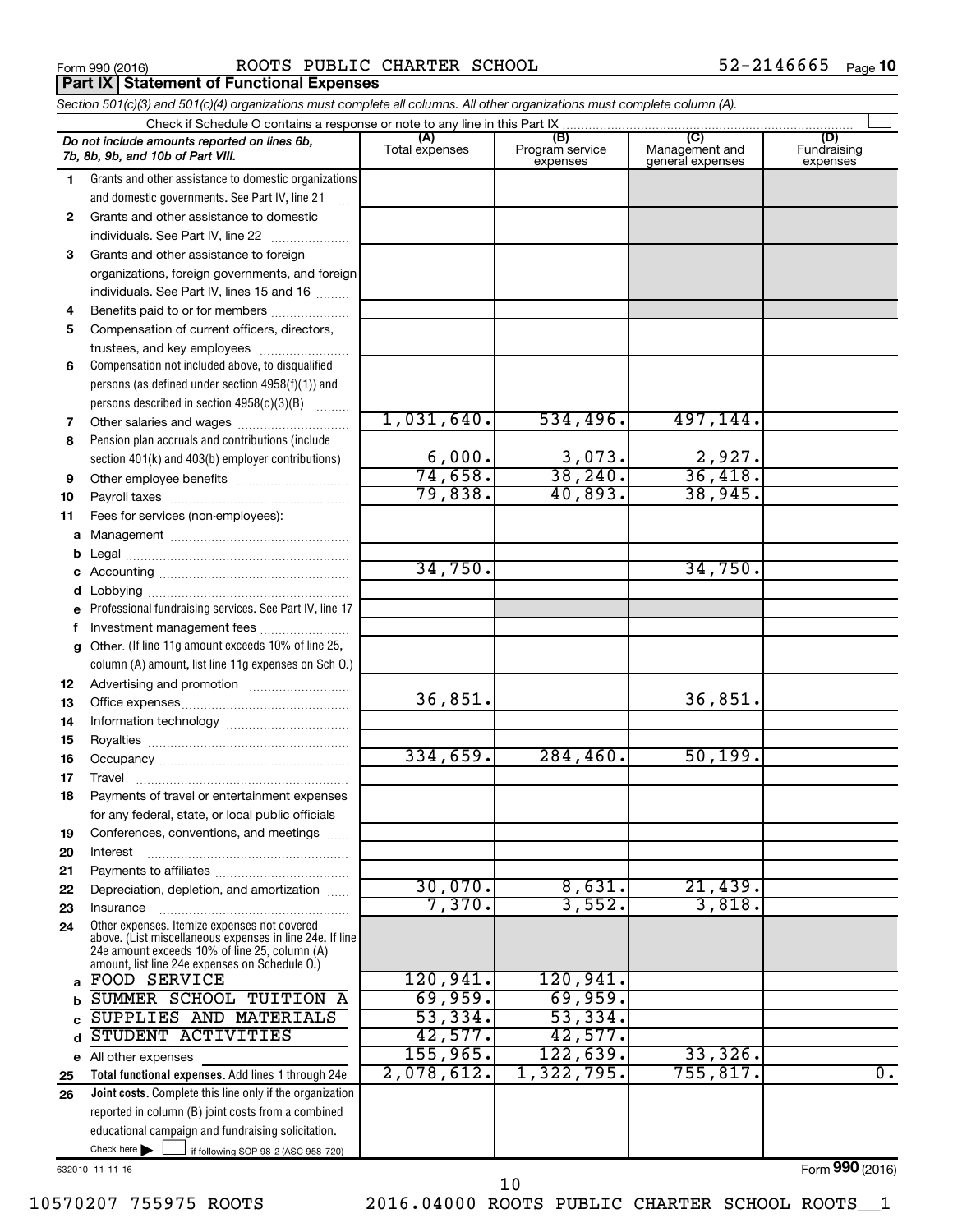Form 990 (2016) Page ROOTS PUBLIC CHARTER SCHOOL 52-2146665

52-2146665 Page 11

|                             |    |                                                                                                                                                                                                                                |          |            | (A)<br>Beginning of year |                 | (B)<br>End of year    |
|-----------------------------|----|--------------------------------------------------------------------------------------------------------------------------------------------------------------------------------------------------------------------------------|----------|------------|--------------------------|-----------------|-----------------------|
|                             | 1. |                                                                                                                                                                                                                                |          |            | 458,917.                 | 1               | 503, 128.             |
|                             | 2  |                                                                                                                                                                                                                                |          |            |                          | $\mathbf{2}$    | 399, 312.             |
|                             | з  |                                                                                                                                                                                                                                |          |            |                          | З               |                       |
|                             | 4  |                                                                                                                                                                                                                                |          | 42, 205.   | 4                        | 37,059.         |                       |
|                             | 5  | Loans and other receivables from current and former officers, directors,                                                                                                                                                       |          |            |                          |                 |                       |
|                             |    | trustees, key employees, and highest compensated employees. Complete                                                                                                                                                           |          |            |                          |                 |                       |
|                             |    | Part II of Schedule Latin and Communication of Schedule Latin and Communication of Schedule Latin and Schedule                                                                                                                 |          |            |                          | 5               |                       |
|                             | 6  | Loans and other receivables from other disqualified persons (as defined under                                                                                                                                                  |          |            |                          |                 |                       |
|                             |    | section 4958(f)(1)), persons described in section 4958(c)(3)(B), and contributing                                                                                                                                              |          |            |                          |                 |                       |
|                             |    | employers and sponsoring organizations of section 501(c)(9) voluntary                                                                                                                                                          |          |            |                          |                 |                       |
|                             |    | employees' beneficiary organizations (see instr). Complete Part II of Sch L                                                                                                                                                    |          |            |                          | 6               |                       |
| Assets                      | 7  |                                                                                                                                                                                                                                |          |            |                          | 7               |                       |
|                             | 8  |                                                                                                                                                                                                                                |          |            | 8                        |                 |                       |
|                             | 9  | Prepaid expenses and deferred charges [11] [11] Prepaid expenses and deferred charges [11] [11] American contract experiment and the Prepaid expension of Prepaid experiment and the Prepaid experiment and the Prepaid experi |          |            | 3,072.                   | 9               | 8,543.                |
|                             |    | 10a Land, buildings, and equipment: cost or other                                                                                                                                                                              |          |            |                          |                 |                       |
|                             |    | basis. Complete Part VI of Schedule D    10a                                                                                                                                                                                   |          | 311,483.   |                          |                 |                       |
|                             |    |                                                                                                                                                                                                                                |          | 271,699.   | 61,382.                  | 10 <sub>c</sub> | 39,784.               |
|                             | 11 |                                                                                                                                                                                                                                |          |            | 11                       |                 |                       |
|                             | 12 |                                                                                                                                                                                                                                | 646,549. | 12         | 249,100.                 |                 |                       |
|                             | 13 |                                                                                                                                                                                                                                |          | 13         |                          |                 |                       |
|                             | 14 |                                                                                                                                                                                                                                |          |            |                          | 14              |                       |
|                             | 15 |                                                                                                                                                                                                                                |          |            | 40,000.                  | 15              | 40,000.               |
|                             | 16 |                                                                                                                                                                                                                                |          |            | 1, 252, 125.<br>84,709.  | 16              | 1,276,926.<br>97,406. |
|                             | 17 |                                                                                                                                                                                                                                |          | 17         |                          |                 |                       |
|                             | 18 |                                                                                                                                                                                                                                |          | 18         |                          |                 |                       |
|                             | 19 |                                                                                                                                                                                                                                |          |            |                          | 19              |                       |
|                             | 20 |                                                                                                                                                                                                                                |          |            |                          | 20              |                       |
|                             | 21 | Escrow or custodial account liability. Complete Part IV of Schedule D                                                                                                                                                          |          |            |                          | 21              |                       |
| Liabilities                 | 22 | Loans and other payables to current and former officers, directors, trustees,                                                                                                                                                  |          |            |                          |                 |                       |
|                             |    | key employees, highest compensated employees, and disqualified persons.                                                                                                                                                        |          |            |                          |                 |                       |
|                             | 23 |                                                                                                                                                                                                                                |          |            |                          | 22<br>23        |                       |
|                             | 24 | Secured mortgages and notes payable to unrelated third parties                                                                                                                                                                 |          |            |                          | 24              |                       |
|                             | 25 | Other liabilities (including federal income tax, payables to related third                                                                                                                                                     |          |            |                          |                 |                       |
|                             |    | parties, and other liabilities not included on lines 17-24). Complete Part X of                                                                                                                                                |          |            |                          |                 |                       |
|                             |    | Schedule D                                                                                                                                                                                                                     |          |            |                          | 25              |                       |
|                             | 26 | Total liabilities. Add lines 17 through 25                                                                                                                                                                                     |          |            | 84,709.                  | 26              | 97,406.               |
|                             |    | Organizations that follow SFAS 117 (ASC 958), check here $\blacktriangleright \begin{array}{c} \boxed{X} \end{array}$ and                                                                                                      |          |            |                          |                 |                       |
|                             |    | complete lines 27 through 29, and lines 33 and 34.                                                                                                                                                                             |          |            |                          |                 |                       |
|                             | 27 |                                                                                                                                                                                                                                |          |            | 1,167,416.               | 27              | 1,179,520.            |
|                             | 28 |                                                                                                                                                                                                                                |          |            |                          | 28              |                       |
|                             | 29 | Permanently restricted net assets                                                                                                                                                                                              |          |            |                          | 29              |                       |
|                             |    | Organizations that do not follow SFAS 117 (ASC 958), check here $\blacktriangleright\Box$                                                                                                                                      |          |            |                          |                 |                       |
|                             |    | and complete lines 30 through 34.                                                                                                                                                                                              |          |            |                          |                 |                       |
|                             | 30 |                                                                                                                                                                                                                                |          |            |                          | 30              |                       |
|                             | 31 | Paid-in or capital surplus, or land, building, or equipment fund                                                                                                                                                               |          |            |                          | 31              |                       |
| Net Assets or Fund Balances | 32 | Retained earnings, endowment, accumulated income, or other funds                                                                                                                                                               |          |            |                          | 32              |                       |
|                             | 33 |                                                                                                                                                                                                                                |          |            | 1,167,416.               | 33              | 1,179,520.            |
|                             | 34 |                                                                                                                                                                                                                                |          | 1,252,125. | 34                       | 1,276,926.      |                       |
|                             |    |                                                                                                                                                                                                                                |          |            |                          |                 | Form 990 (2016)       |

**Part X Balance Sheet**

 $\overline{a}$ 

 $\overline{\phantom{0}}$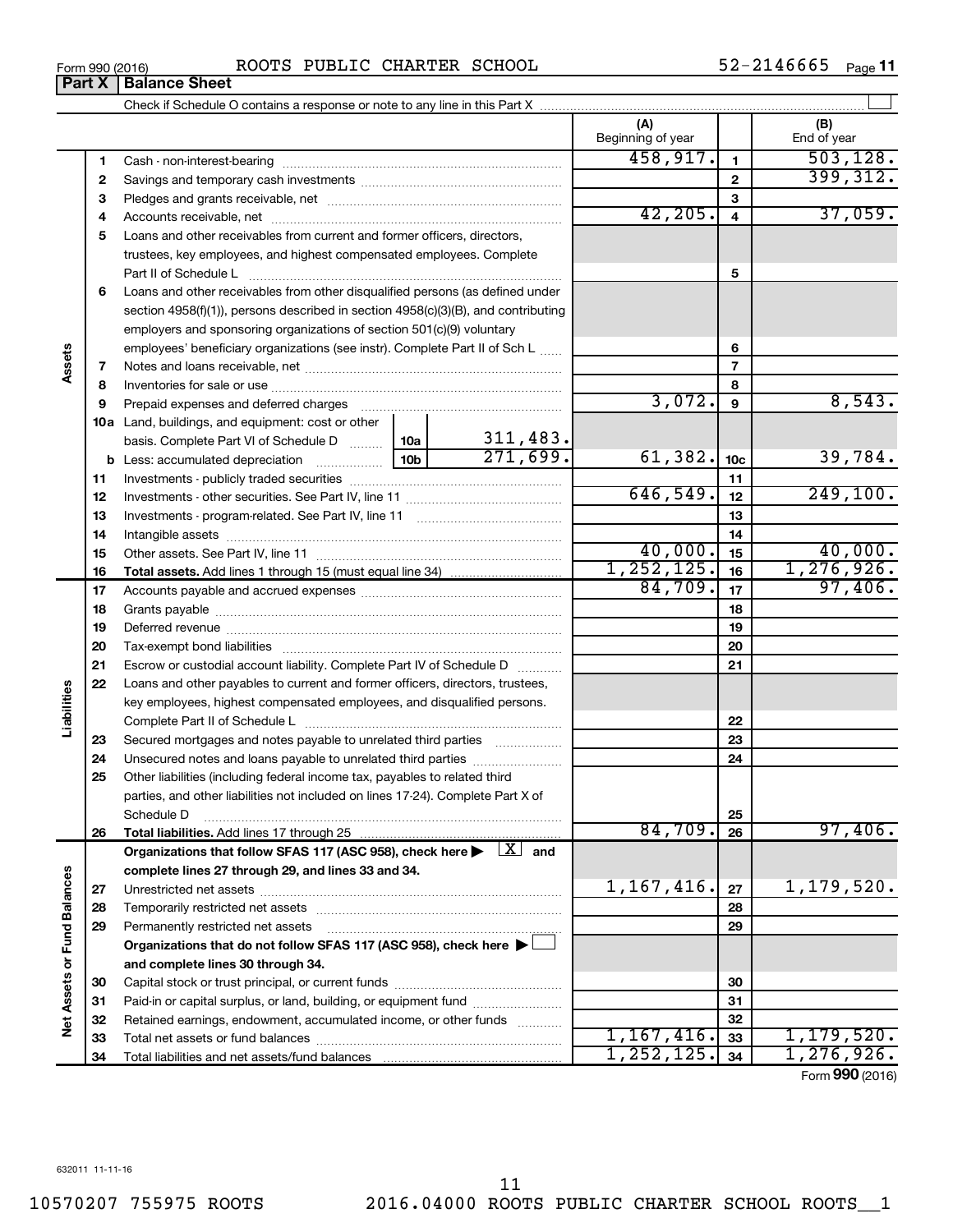|    | ROOTS PUBLIC CHARTER SCHOOL<br>Form 990 (2016)                                                                                                                    |                         | 52-2146665     |                   | Page 12          |
|----|-------------------------------------------------------------------------------------------------------------------------------------------------------------------|-------------------------|----------------|-------------------|------------------|
|    | Part XI<br><b>Reconciliation of Net Assets</b>                                                                                                                    |                         |                |                   |                  |
|    | Check if Schedule O contains a response or note to any line in this Part XI [11] [12] Check if Schedule O contains a response or note to any line in this Part XI |                         |                |                   |                  |
|    |                                                                                                                                                                   |                         |                |                   |                  |
| 1  |                                                                                                                                                                   | 1                       | 2,090,716.     |                   |                  |
| 2  |                                                                                                                                                                   | $\mathbf{2}$            | 2,078,612.     |                   |                  |
| 3  | Revenue less expenses. Subtract line 2 from line 1                                                                                                                | $\overline{3}$          |                |                   | 12, 104.         |
| 4  |                                                                                                                                                                   | $\overline{\mathbf{4}}$ | 1,167,416.     |                   |                  |
| 5  |                                                                                                                                                                   | 5                       |                |                   |                  |
| 6  | Donated services and use of facilities                                                                                                                            | 6                       |                |                   |                  |
| 7  | Investment expenses                                                                                                                                               | $\overline{7}$          |                |                   |                  |
| 8  |                                                                                                                                                                   | 8                       |                |                   |                  |
| 9  |                                                                                                                                                                   | 9                       |                |                   | $\overline{0}$ . |
| 10 | Net assets or fund balances at end of year. Combine lines 3 through 9 (must equal Part X, line 33,                                                                |                         |                |                   |                  |
|    | column (B))                                                                                                                                                       | 10                      | 1,179,520.     |                   |                  |
|    | Part XII Financial Statements and Reporting                                                                                                                       |                         |                |                   |                  |
|    |                                                                                                                                                                   |                         |                |                   |                  |
|    |                                                                                                                                                                   |                         |                | Yes               | <b>No</b>        |
| 1  | $\lfloor \mathbf{X} \rfloor$ Accrual<br>Accounting method used to prepare the Form 990: $\Box$ Cash<br>$\Box$ Other                                               |                         |                |                   |                  |
|    | If the organization changed its method of accounting from a prior year or checked "Other," explain in Schedule O.                                                 |                         |                |                   |                  |
|    |                                                                                                                                                                   |                         | 2a             |                   | x                |
|    | If "Yes," check a box below to indicate whether the financial statements for the year were compiled or reviewed on a                                              |                         |                |                   |                  |
|    | separate basis, consolidated basis, or both:                                                                                                                      |                         |                |                   |                  |
|    | Separate basis<br><b>Consolidated basis</b><br>Both consolidated and separate basis                                                                               |                         |                |                   |                  |
|    |                                                                                                                                                                   |                         | 2 <sub>b</sub> | x                 |                  |
|    | If "Yes," check a box below to indicate whether the financial statements for the year were audited on a separate basis,                                           |                         |                |                   |                  |
|    | consolidated basis, or both:                                                                                                                                      |                         |                |                   |                  |
|    | $ \mathbf{X} $ Separate basis<br><b>Consolidated basis</b><br>Both consolidated and separate basis                                                                |                         |                |                   |                  |
|    | c If "Yes" to line 2a or 2b, does the organization have a committee that assumes responsibility for oversight of the audit,                                       |                         |                |                   |                  |
|    |                                                                                                                                                                   |                         | 2c             | х                 |                  |
|    | If the organization changed either its oversight process or selection process during the tax year, explain in Schedule O.                                         |                         |                |                   |                  |
|    | 3a As a result of a federal award, was the organization required to undergo an audit or audits as set forth in the Single Audit                                   |                         |                |                   |                  |
|    |                                                                                                                                                                   |                         | За             |                   | х                |
|    | <b>b</b> If "Yes," did the organization undergo the required audit or audits? If the organization did not undergo the required audit                              |                         |                |                   |                  |
|    |                                                                                                                                                                   |                         | Зb             | $000 \, \text{m}$ |                  |
|    |                                                                                                                                                                   |                         |                |                   |                  |

Form (2016) **990**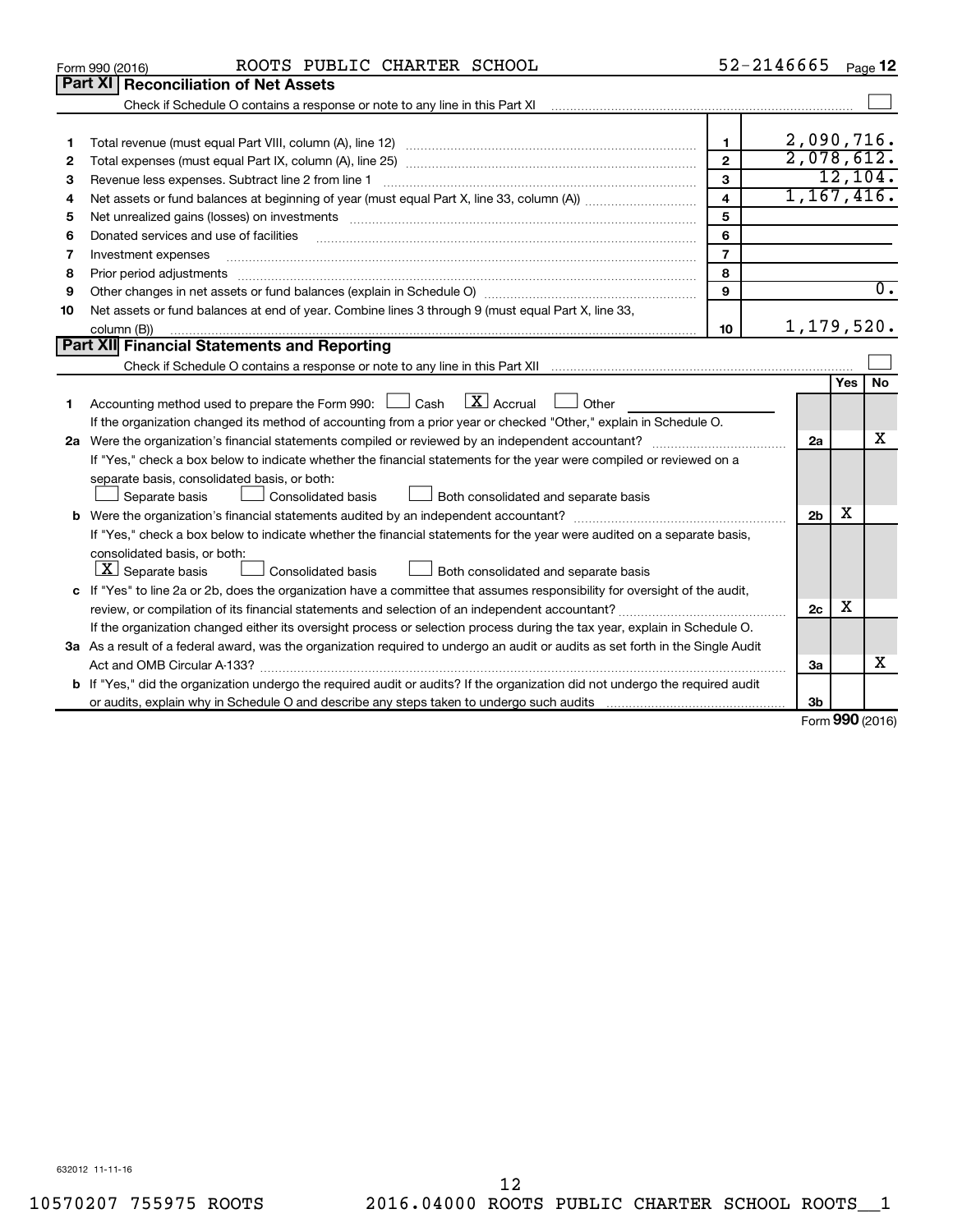# Form 990 or 990-EZ) **Public Charity Status and Public Support**<br>
Complete if the organization is a section 501(c)(3) organization or a section<br> **2016**

**4947(a)(1) nonexempt charitable trust. | Attach to Form 990 or Form 990-EZ.** 

|  | <b>Open to Public</b> |
|--|-----------------------|
|  |                       |
|  | <b>Inspection</b>     |

OMB No. 1545-0047

Department of the Treasury Internal Revenue Service

| Internal Revenue Service | ■ Information about Schedule A (Form 990 or 990-EZ) and its instructions is at WWW.irs.gov/form990. | <b>Inspection</b>                |
|--------------------------|-----------------------------------------------------------------------------------------------------|----------------------------------|
| Name of the organization |                                                                                                     | l Emplover identification number |

|    |                     |                                                                                                                                               |          | ROOTS PUBLIC CHARTER SCHOOL |                             |                                 |                            |  | 52-2146665                 |
|----|---------------------|-----------------------------------------------------------------------------------------------------------------------------------------------|----------|-----------------------------|-----------------------------|---------------------------------|----------------------------|--|----------------------------|
|    | <b>Part I</b>       | Reason for Public Charity Status (All organizations must complete this part.) See instructions.                                               |          |                             |                             |                                 |                            |  |                            |
|    |                     | The organization is not a private foundation because it is: (For lines 1 through 12, check only one box.)                                     |          |                             |                             |                                 |                            |  |                            |
| 1. |                     | A church, convention of churches, or association of churches described in section 170(b)(1)(A)(i).                                            |          |                             |                             |                                 |                            |  |                            |
| 2  | $\lfloor x \rfloor$ | A school described in section 170(b)(1)(A)(ii). (Attach Schedule E (Form 990 or 990-EZ).)                                                     |          |                             |                             |                                 |                            |  |                            |
| 3  |                     | A hospital or a cooperative hospital service organization described in section 170(b)(1)(A)(iii).                                             |          |                             |                             |                                 |                            |  |                            |
| 4  |                     | A medical research organization operated in conjunction with a hospital described in section 170(b)(1)(A)(iii). Enter the hospital's name,    |          |                             |                             |                                 |                            |  |                            |
|    |                     | city, and state:                                                                                                                              |          |                             |                             |                                 |                            |  |                            |
| 5  |                     | An organization operated for the benefit of a college or university owned or operated by a governmental unit described in                     |          |                             |                             |                                 |                            |  |                            |
|    |                     | section 170(b)(1)(A)(iv). (Complete Part II.)                                                                                                 |          |                             |                             |                                 |                            |  |                            |
| 6  |                     | A federal, state, or local government or governmental unit described in section 170(b)(1)(A)(v).                                              |          |                             |                             |                                 |                            |  |                            |
| 7  |                     | An organization that normally receives a substantial part of its support from a governmental unit or from the general public described in     |          |                             |                             |                                 |                            |  |                            |
|    |                     | section 170(b)(1)(A)(vi). (Complete Part II.)                                                                                                 |          |                             |                             |                                 |                            |  |                            |
| 8  |                     | A community trust described in section 170(b)(1)(A)(vi). (Complete Part II.)                                                                  |          |                             |                             |                                 |                            |  |                            |
| 9  |                     | An agricultural research organization described in section 170(b)(1)(A)(ix) operated in conjunction with a land-grant college                 |          |                             |                             |                                 |                            |  |                            |
|    |                     | or university or a non-land-grant college of agriculture (see instructions). Enter the name, city, and state of the college or                |          |                             |                             |                                 |                            |  |                            |
|    |                     | university:                                                                                                                                   |          |                             |                             |                                 |                            |  |                            |
| 10 |                     | An organization that normally receives: (1) more than 33 1/3% of its support from contributions, membership fees, and gross receipts from     |          |                             |                             |                                 |                            |  |                            |
|    |                     | activities related to its exempt functions - subject to certain exceptions, and (2) no more than 33 1/3% of its support from gross investment |          |                             |                             |                                 |                            |  |                            |
|    |                     | income and unrelated business taxable income (less section 511 tax) from businesses acquired by the organization after June 30, 1975.         |          |                             |                             |                                 |                            |  |                            |
|    |                     | See section 509(a)(2). (Complete Part III.)                                                                                                   |          |                             |                             |                                 |                            |  |                            |
| 11 |                     | An organization organized and operated exclusively to test for public safety. See section 509(a)(4).                                          |          |                             |                             |                                 |                            |  |                            |
| 12 |                     | An organization organized and operated exclusively for the benefit of, to perform the functions of, or to carry out the purposes of one or    |          |                             |                             |                                 |                            |  |                            |
|    |                     | more publicly supported organizations described in section 509(a)(1) or section 509(a)(2). See section 509(a)(3). Check the box in            |          |                             |                             |                                 |                            |  |                            |
|    |                     | lines 12a through 12d that describes the type of supporting organization and complete lines 12e, 12f, and 12g.                                |          |                             |                             |                                 |                            |  |                            |
| а  |                     | Type I. A supporting organization operated, supervised, or controlled by its supported organization(s), typically by giving                   |          |                             |                             |                                 |                            |  |                            |
|    |                     | the supported organization(s) the power to regularly appoint or elect a majority of the directors or trustees of the supporting               |          |                             |                             |                                 |                            |  |                            |
|    |                     | organization. You must complete Part IV, Sections A and B.                                                                                    |          |                             |                             |                                 |                            |  |                            |
| b  |                     | Type II. A supporting organization supervised or controlled in connection with its supported organization(s), by having                       |          |                             |                             |                                 |                            |  |                            |
|    |                     | control or management of the supporting organization vested in the same persons that control or manage the supported                          |          |                             |                             |                                 |                            |  |                            |
|    |                     | organization(s). You must complete Part IV, Sections A and C.                                                                                 |          |                             |                             |                                 |                            |  |                            |
| с  |                     | Type III functionally integrated. A supporting organization operated in connection with, and functionally integrated with,                    |          |                             |                             |                                 |                            |  |                            |
|    |                     | its supported organization(s) (see instructions). You must complete Part IV, Sections A, D, and E.                                            |          |                             |                             |                                 |                            |  |                            |
| d  |                     | Type III non-functionally integrated. A supporting organization operated in connection with its supported organization(s)                     |          |                             |                             |                                 |                            |  |                            |
|    |                     | that is not functionally integrated. The organization generally must satisfy a distribution requirement and an attentiveness                  |          |                             |                             |                                 |                            |  |                            |
|    |                     | requirement (see instructions). You must complete Part IV, Sections A and D, and Part V.                                                      |          |                             |                             |                                 |                            |  |                            |
| е  |                     | Check this box if the organization received a written determination from the IRS that it is a Type I, Type II, Type III                       |          |                             |                             |                                 |                            |  |                            |
|    |                     | functionally integrated, or Type III non-functionally integrated supporting organization.                                                     |          |                             |                             |                                 |                            |  |                            |
|    |                     | f Enter the number of supported organizations                                                                                                 |          |                             |                             |                                 |                            |  |                            |
| a  |                     | Provide the following information about the supported organization(s).<br>(i) Name of supported                                               | (ii) EIN | (iii) Type of organization  |                             | (iv) Is the organization listed | (v) Amount of monetary     |  | (vi) Amount of other       |
|    |                     | organization                                                                                                                                  |          | (described on lines 1-10    | in your governing document? |                                 | support (see instructions) |  | support (see instructions) |
|    |                     |                                                                                                                                               |          | above (see instructions))   | Yes                         | No                              |                            |  |                            |
|    |                     |                                                                                                                                               |          |                             |                             |                                 |                            |  |                            |
|    |                     |                                                                                                                                               |          |                             |                             |                                 |                            |  |                            |
|    |                     |                                                                                                                                               |          |                             |                             |                                 |                            |  |                            |
|    |                     |                                                                                                                                               |          |                             |                             |                                 |                            |  |                            |
|    |                     |                                                                                                                                               |          |                             |                             |                                 |                            |  |                            |
|    |                     |                                                                                                                                               |          |                             |                             |                                 |                            |  |                            |
|    |                     |                                                                                                                                               |          |                             |                             |                                 |                            |  |                            |
|    |                     |                                                                                                                                               |          |                             |                             |                                 |                            |  |                            |

LHA For Paperwork Reduction Act Notice, see the Instructions for Form 990 or 990-EZ. 632021 09-21-16 Schedule A (Form 990 or 990-EZ) 2016 13

**Total**

10570207 755975 ROOTS 2016.04000 ROOTS PUBLIC CHARTER SCHOOL ROOTS\_\_1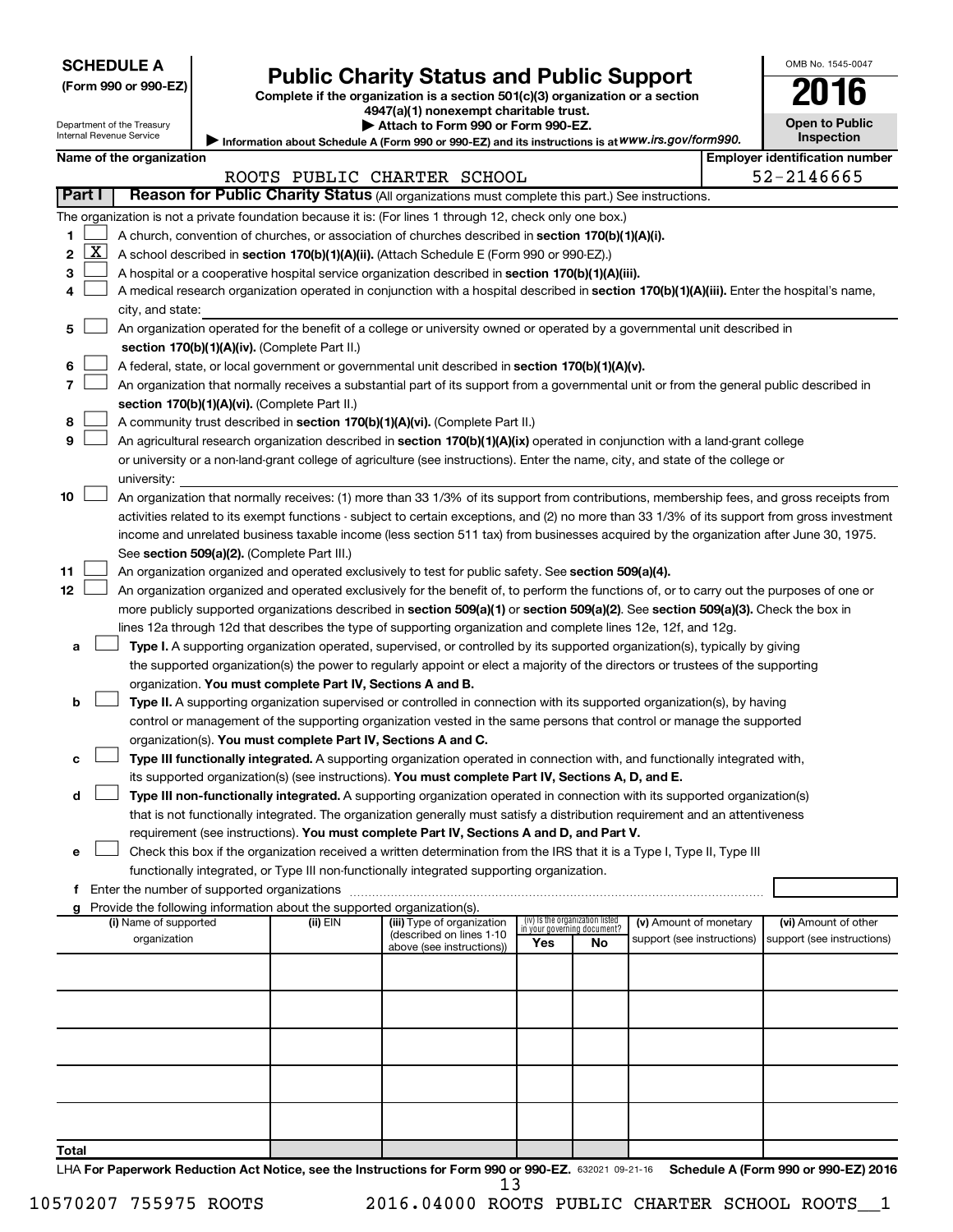### Schedule A (Form 990 or 990-EZ) 2016  $\,$  ROOTS PUBLIC CHARTER SCHOOL  $\,$  52-2146665  $\,$  Page

 $52 - 2146665$  Page 2

(Complete only if you checked the box on line 5, 7, or 8 of Part I or if the organization failed to qualify under Part III. If the organization fails to qualify under the tests listed below, please complete Part III.) **Part II Support Schedule for Organizations Described in Sections 170(b)(1)(A)(iv) and 170(b)(1)(A)(vi)**

|    | <b>Section A. Public Support</b>                                                                                                                                                                                   |          |          |            |            |          |                                      |
|----|--------------------------------------------------------------------------------------------------------------------------------------------------------------------------------------------------------------------|----------|----------|------------|------------|----------|--------------------------------------|
|    | Calendar year (or fiscal year beginning in)                                                                                                                                                                        | (a) 2012 | (b) 2013 | $(c)$ 2014 | $(d)$ 2015 | (e) 2016 | (f) Total                            |
|    | 1 Gifts, grants, contributions, and                                                                                                                                                                                |          |          |            |            |          |                                      |
|    | membership fees received. (Do not                                                                                                                                                                                  |          |          |            |            |          |                                      |
|    | include any "unusual grants.")                                                                                                                                                                                     |          |          |            |            |          |                                      |
|    | 2 Tax revenues levied for the organ-                                                                                                                                                                               |          |          |            |            |          |                                      |
|    | ization's benefit and either paid to                                                                                                                                                                               |          |          |            |            |          |                                      |
|    | or expended on its behalf                                                                                                                                                                                          |          |          |            |            |          |                                      |
|    | 3 The value of services or facilities                                                                                                                                                                              |          |          |            |            |          |                                      |
|    | furnished by a governmental unit to                                                                                                                                                                                |          |          |            |            |          |                                      |
|    | the organization without charge                                                                                                                                                                                    |          |          |            |            |          |                                      |
|    | 4 Total. Add lines 1 through 3                                                                                                                                                                                     |          |          |            |            |          |                                      |
| 5. | The portion of total contributions                                                                                                                                                                                 |          |          |            |            |          |                                      |
|    | by each person (other than a                                                                                                                                                                                       |          |          |            |            |          |                                      |
|    | governmental unit or publicly                                                                                                                                                                                      |          |          |            |            |          |                                      |
|    | supported organization) included                                                                                                                                                                                   |          |          |            |            |          |                                      |
|    | on line 1 that exceeds 2% of the                                                                                                                                                                                   |          |          |            |            |          |                                      |
|    | amount shown on line 11,                                                                                                                                                                                           |          |          |            |            |          |                                      |
|    | column (f)                                                                                                                                                                                                         |          |          |            |            |          |                                      |
|    | 6 Public support. Subtract line 5 from line 4.                                                                                                                                                                     |          |          |            |            |          |                                      |
|    | <b>Section B. Total Support</b>                                                                                                                                                                                    |          |          |            |            |          |                                      |
|    | Calendar year (or fiscal year beginning in)                                                                                                                                                                        | (a) 2012 | (b) 2013 | $(c)$ 2014 | $(d)$ 2015 | (e) 2016 | (f) Total                            |
|    | 7 Amounts from line 4                                                                                                                                                                                              |          |          |            |            |          |                                      |
| 8  | Gross income from interest,                                                                                                                                                                                        |          |          |            |            |          |                                      |
|    | dividends, payments received on                                                                                                                                                                                    |          |          |            |            |          |                                      |
|    | securities loans, rents, royalties                                                                                                                                                                                 |          |          |            |            |          |                                      |
|    | and income from similar sources                                                                                                                                                                                    |          |          |            |            |          |                                      |
| 9. | Net income from unrelated business                                                                                                                                                                                 |          |          |            |            |          |                                      |
|    | activities, whether or not the                                                                                                                                                                                     |          |          |            |            |          |                                      |
|    | business is regularly carried on                                                                                                                                                                                   |          |          |            |            |          |                                      |
|    | 10 Other income. Do not include gain                                                                                                                                                                               |          |          |            |            |          |                                      |
|    | or loss from the sale of capital                                                                                                                                                                                   |          |          |            |            |          |                                      |
|    | assets (Explain in Part VI.)                                                                                                                                                                                       |          |          |            |            |          |                                      |
|    | 11 Total support. Add lines 7 through 10                                                                                                                                                                           |          |          |            |            |          |                                      |
|    |                                                                                                                                                                                                                    |          |          |            |            | 12       |                                      |
|    | <b>12</b> Gross receipts from related activities, etc. (see instructions)<br>13 First five years. If the Form 990 is for the organization's first, second, third, fourth, or fifth tax year as a section 501(c)(3) |          |          |            |            |          |                                      |
|    | organization, check this box and stop here                                                                                                                                                                         |          |          |            |            |          |                                      |
|    | Section C. Computation of Public Support Percentage                                                                                                                                                                |          |          |            |            |          |                                      |
|    |                                                                                                                                                                                                                    |          |          |            |            | 14       | %                                    |
|    |                                                                                                                                                                                                                    |          |          |            |            | 15       | %                                    |
|    | 16a 33 1/3% support test - 2016. If the organization did not check the box on line 13, and line 14 is 33 1/3% or more, check this box and                                                                          |          |          |            |            |          |                                      |
|    | stop here. The organization qualifies as a publicly supported organization matchinary material content and the                                                                                                     |          |          |            |            |          |                                      |
|    | b 33 1/3% support test - 2015. If the organization did not check a box on line 13 or 16a, and line 15 is 33 1/3% or more, check this box                                                                           |          |          |            |            |          |                                      |
|    |                                                                                                                                                                                                                    |          |          |            |            |          |                                      |
|    | 17a 10% -facts-and-circumstances test - 2016. If the organization did not check a box on line 13, 16a, or 16b, and line 14 is 10% or more,                                                                         |          |          |            |            |          |                                      |
|    | and if the organization meets the "facts-and-circumstances" test, check this box and stop here. Explain in Part VI how the organization                                                                            |          |          |            |            |          |                                      |
|    |                                                                                                                                                                                                                    |          |          |            |            |          |                                      |
|    |                                                                                                                                                                                                                    |          |          |            |            |          |                                      |
|    | b 10% -facts-and-circumstances test - 2015. If the organization did not check a box on line 13, 16a, 16b, or 17a, and line 15 is 10% or                                                                            |          |          |            |            |          |                                      |
|    | more, and if the organization meets the "facts-and-circumstances" test, check this box and stop here. Explain in Part VI how the                                                                                   |          |          |            |            |          |                                      |
|    | organization meets the "facts-and-circumstances" test. The organization qualifies as a publicly supported organization                                                                                             |          |          |            |            |          |                                      |
|    | 18 Private foundation. If the organization did not check a box on line 13, 16a, 16b, 17a, or 17b, check this box and see instructions                                                                              |          |          |            |            |          | Schodule A (Form 000 or 000 F7) 2016 |

**Schedule A (Form 990 or 990-EZ) 2016**

632022 09-21-16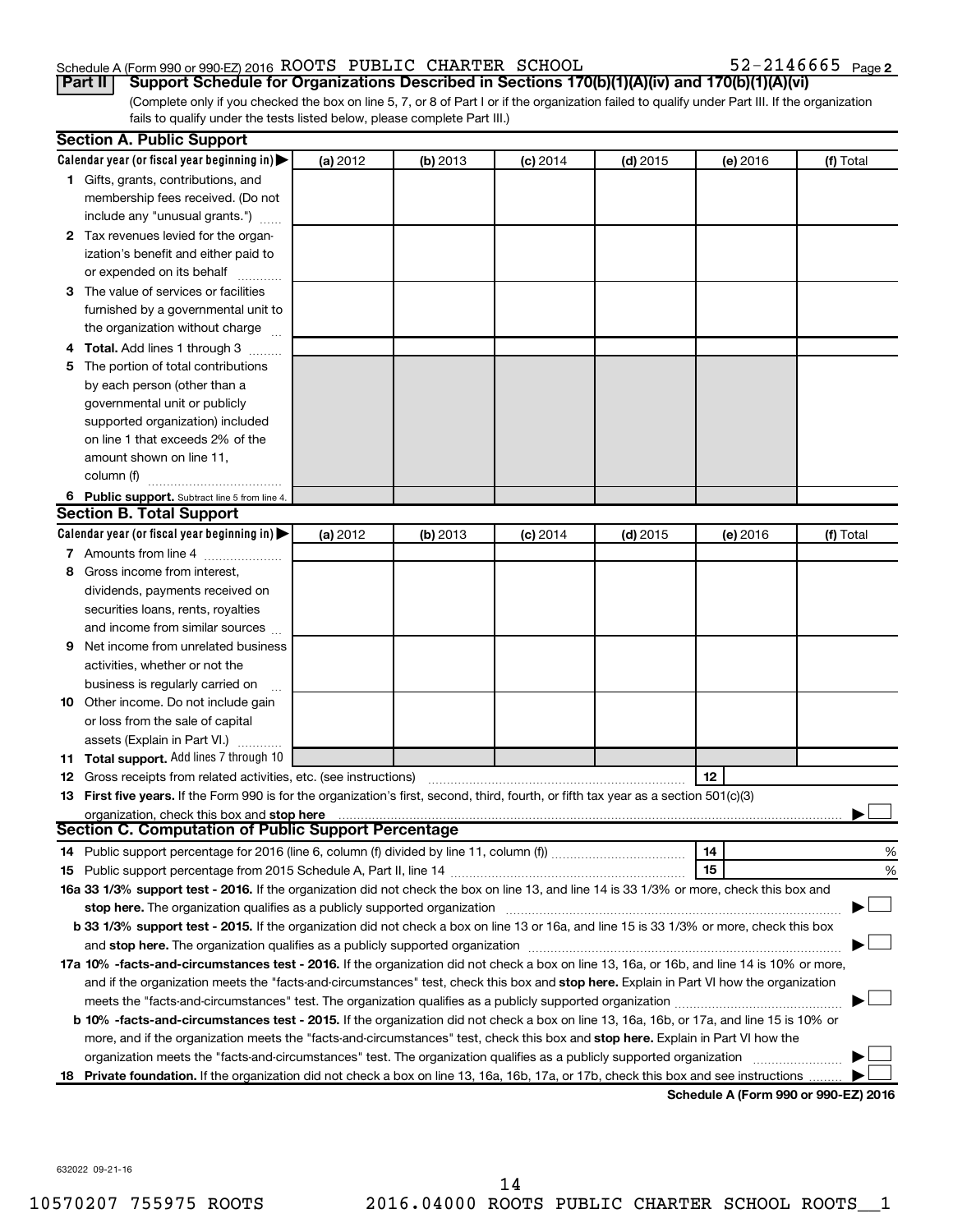### Schedule A (Form 990 or 990-EZ) 2016  $\,$  ROOTS PUBLIC CHARTER SCHOOL  $\,$  52-2146665  $\,$  Page **Part III Support Schedule for Organizations Described in Section 509(a)(2)**

(Complete only if you checked the box on line 10 of Part I or if the organization failed to qualify under Part II. If the organization fails to qualify under the tests listed below, please complete Part II.)

| <b>Section A. Public Support</b>                                                                                                                                                                                                        |          |          |                 |            |          |                                      |
|-----------------------------------------------------------------------------------------------------------------------------------------------------------------------------------------------------------------------------------------|----------|----------|-----------------|------------|----------|--------------------------------------|
| Calendar year (or fiscal year beginning in)                                                                                                                                                                                             | (a) 2012 | (b) 2013 | $(c)$ 2014      | $(d)$ 2015 | (e) 2016 | (f) Total                            |
| 1 Gifts, grants, contributions, and                                                                                                                                                                                                     |          |          |                 |            |          |                                      |
| membership fees received. (Do not                                                                                                                                                                                                       |          |          |                 |            |          |                                      |
| include any "unusual grants.")                                                                                                                                                                                                          |          |          |                 |            |          |                                      |
| 2 Gross receipts from admissions,<br>merchandise sold or services per-<br>formed, or facilities furnished in<br>any activity that is related to the<br>organization's tax-exempt purpose                                                |          |          |                 |            |          |                                      |
| 3 Gross receipts from activities that                                                                                                                                                                                                   |          |          |                 |            |          |                                      |
| are not an unrelated trade or bus-<br>iness under section 513                                                                                                                                                                           |          |          |                 |            |          |                                      |
| 4 Tax revenues levied for the organ-                                                                                                                                                                                                    |          |          |                 |            |          |                                      |
| ization's benefit and either paid to<br>or expended on its behalf                                                                                                                                                                       |          |          |                 |            |          |                                      |
| 5 The value of services or facilities                                                                                                                                                                                                   |          |          |                 |            |          |                                      |
| furnished by a governmental unit to                                                                                                                                                                                                     |          |          |                 |            |          |                                      |
| the organization without charge                                                                                                                                                                                                         |          |          |                 |            |          |                                      |
| 6 Total. Add lines 1 through 5                                                                                                                                                                                                          |          |          |                 |            |          |                                      |
| 7a Amounts included on lines 1, 2, and                                                                                                                                                                                                  |          |          |                 |            |          |                                      |
| 3 received from disqualified persons                                                                                                                                                                                                    |          |          |                 |            |          |                                      |
| <b>b</b> Amounts included on lines 2 and 3 received<br>from other than disqualified persons that<br>exceed the greater of \$5,000 or 1% of the<br>amount on line 13 for the year                                                        |          |          |                 |            |          |                                      |
| c Add lines 7a and 7b                                                                                                                                                                                                                   |          |          |                 |            |          |                                      |
| 8 Public support. (Subtract line 7c from line 6.)                                                                                                                                                                                       |          |          |                 |            |          |                                      |
| <b>Section B. Total Support</b>                                                                                                                                                                                                         |          |          |                 |            |          |                                      |
| Calendar year (or fiscal year beginning in)                                                                                                                                                                                             | (a) 2012 | (b) 2013 | <b>(c)</b> 2014 | $(d)$ 2015 | (e) 2016 | (f) Total                            |
| 9 Amounts from line 6                                                                                                                                                                                                                   |          |          |                 |            |          |                                      |
| <b>10a</b> Gross income from interest,<br>dividends, payments received on<br>securities loans, rents, royalties<br>and income from similar sources                                                                                      |          |          |                 |            |          |                                      |
| <b>b</b> Unrelated business taxable income<br>(less section 511 taxes) from businesses<br>acquired after June 30, 1975                                                                                                                  |          |          |                 |            |          |                                      |
| c Add lines 10a and 10b                                                                                                                                                                                                                 |          |          |                 |            |          |                                      |
| <b>11</b> Net income from unrelated business<br>activities not included in line 10b.<br>whether or not the business is<br>regularly carried on                                                                                          |          |          |                 |            |          |                                      |
| 12 Other income. Do not include gain<br>or loss from the sale of capital<br>assets (Explain in Part VI.)                                                                                                                                |          |          |                 |            |          |                                      |
| <b>13</b> Total support. (Add lines 9, 10c, 11, and 12.)                                                                                                                                                                                |          |          |                 |            |          |                                      |
| 14 First five years. If the Form 990 is for the organization's first, second, third, fourth, or fifth tax year as a section 501(c)(3) organization,                                                                                     |          |          |                 |            |          |                                      |
| check this box and stop here <b>contained and the contained and stop here</b> check this box and stop here <b>contained and the contained and stop here</b> contained and stop here contained and and stop here contained and stop here |          |          |                 |            |          |                                      |
| Section C. Computation of Public Support Percentage                                                                                                                                                                                     |          |          |                 |            |          |                                      |
|                                                                                                                                                                                                                                         |          |          |                 |            | 15       | ℅                                    |
|                                                                                                                                                                                                                                         |          |          |                 |            | 16       | %                                    |
| Section D. Computation of Investment Income Percentage                                                                                                                                                                                  |          |          |                 |            |          |                                      |
|                                                                                                                                                                                                                                         |          |          |                 |            | 17       | %                                    |
| 18 Investment income percentage from 2015 Schedule A, Part III, line 17                                                                                                                                                                 |          |          |                 |            | 18       | %                                    |
| 19a 33 1/3% support tests - 2016. If the organization did not check the box on line 14, and line 15 is more than 33 1/3%, and line 17 is not                                                                                            |          |          |                 |            |          |                                      |
| more than 33 1/3%, check this box and stop here. The organization qualifies as a publicly supported organization                                                                                                                        |          |          |                 |            |          |                                      |
| b 33 1/3% support tests - 2015. If the organization did not check a box on line 14 or line 19a, and line 16 is more than 33 1/3%, and                                                                                                   |          |          |                 |            |          |                                      |
| line 18 is not more than 33 1/3%, check this box and stop here. The organization qualifies as a publicly supported organization                                                                                                         |          |          |                 |            |          |                                      |
|                                                                                                                                                                                                                                         |          |          |                 |            |          |                                      |
| 632023 09-21-16                                                                                                                                                                                                                         |          |          | 15              |            |          | Schedule A (Form 990 or 990-EZ) 2016 |

10570207 755975 ROOTS 2016.04000 ROOTS PUBLIC CHARTER SCHOOL ROOTS\_\_1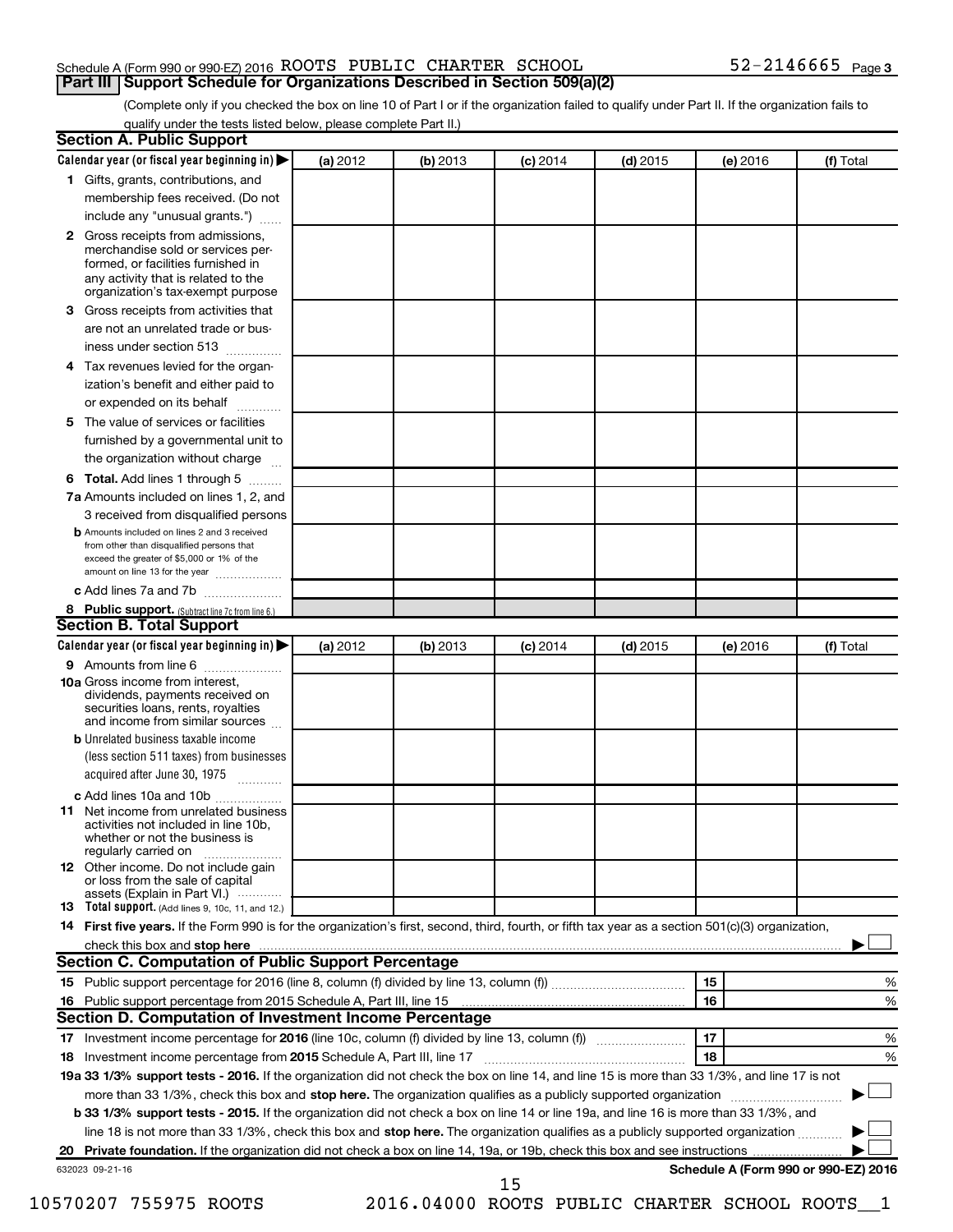### Schedule A (Form 990 or 990-EZ) 2016  $\,$  ROOTS PUBLIC CHARTER SCHOOL  $\,$  52-2146665  $\,$  Page

### **Part IV Supporting Organizations**

(Complete only if you checked a box in line 12 on Part I. If you checked 12a of Part I, complete Sections A and B. If you checked 12b of Part I, complete Sections A and C. If you checked 12c of Part I, complete Sections A, D, and E. If you checked 12d of Part I, complete Sections A and D, and complete Part V.)

### **Section A. All Supporting Organizations**

- **1** Are all of the organization's supported organizations listed by name in the organization's governing documents? If "No," describe in Part VI how the supported organizations are designated. If designated by *class or purpose, describe the designation. If historic and continuing relationship, explain.*
- **2** Did the organization have any supported organization that does not have an IRS determination of status under section 509(a)(1) or (2)? If "Yes," explain in Part VI how the organization determined that the supported *organization was described in section 509(a)(1) or (2).*
- **3a** Did the organization have a supported organization described in section 501(c)(4), (5), or (6)? If "Yes," answer *(b) and (c) below.*
- **b** Did the organization confirm that each supported organization qualified under section 501(c)(4), (5), or (6) and satisfied the public support tests under section 509(a)(2)? If "Yes," describe in Part VI when and how the *organization made the determination.*
- **c** Did the organization ensure that all support to such organizations was used exclusively for section 170(c)(2)(B) purposes? If "Yes," explain in Part VI what controls the organization put in place to ensure such use.
- **4 a** *If* Was any supported organization not organized in the United States ("foreign supported organization")? *"Yes," and if you checked 12a or 12b in Part I, answer (b) and (c) below.*
- **b** Did the organization have ultimate control and discretion in deciding whether to make grants to the foreign supported organization? If "Yes," describe in Part VI how the organization had such control and discretion *despite being controlled or supervised by or in connection with its supported organizations.*
- **c** Did the organization support any foreign supported organization that does not have an IRS determination under sections 501(c)(3) and 509(a)(1) or (2)? If "Yes," explain in Part VI what controls the organization used *to ensure that all support to the foreign supported organization was used exclusively for section 170(c)(2)(B) purposes.*
- **5a** Did the organization add, substitute, or remove any supported organizations during the tax year? If "Yes," answer (b) and (c) below (if applicable). Also, provide detail in Part VI, including (i) the names and EIN *numbers of the supported organizations added, substituted, or removed; (ii) the reasons for each such action; (iii) the authority under the organization's organizing document authorizing such action; and (iv) how the action was accomplished (such as by amendment to the organizing document).*
- **b Type I or Type II only.** Was any added or substituted supported organization part of a class already designated in the organization's organizing document?
- **c Substitutions only.**  Was the substitution the result of an event beyond the organization's control?
- **6** Did the organization provide support (whether in the form of grants or the provision of services or facilities) to support or benefit one or more of the filing organization's supported organizations? If "Yes," provide detail in anyone other than (i) its supported organizations, (ii) individuals that are part of the charitable class benefited by one or more of its supported organizations, or (iii) other supporting organizations that also *Part VI.*
- **7** Did the organization provide a grant, loan, compensation, or other similar payment to a substantial contributor regard to a substantial contributor? If "Yes," complete Part I of Schedule L (Form 990 or 990-EZ). (defined in section 4958(c)(3)(C)), a family member of a substantial contributor, or a 35% controlled entity with
- **8** Did the organization make a loan to a disqualified person (as defined in section 4958) not described in line 7? *If "Yes," complete Part I of Schedule L (Form 990 or 990-EZ).*
- **9 a** Was the organization controlled directly or indirectly at any time during the tax year by one or more in section 509(a)(1) or (2))? If "Yes," provide detail in Part VI. disqualified persons as defined in section 4946 (other than foundation managers and organizations described
- **b** Did one or more disqualified persons (as defined in line 9a) hold a controlling interest in any entity in which the supporting organization had an interest? If "Yes," provide detail in Part VI.
- **c** Did a disqualified person (as defined in line 9a) have an ownership interest in, or derive any personal benefit from, assets in which the supporting organization also had an interest? If "Yes," provide detail in Part VI.
- **10 a** Was the organization subject to the excess business holdings rules of section 4943 because of section supporting organizations)? If "Yes," answer 10b below. 4943(f) (regarding certain Type II supporting organizations, and all Type III non-functionally integrated
	- **b** Did the organization have any excess business holdings in the tax year? (Use Schedule C, Form 4720, to *determine whether the organization had excess business holdings.)*

632024 09-21-16



**Schedule A (Form 990 or 990-EZ) 2016**

**10a**

**10b**

10570207 755975 ROOTS 2016.04000 ROOTS PUBLIC CHARTER SCHOOL ROOTS\_\_1

16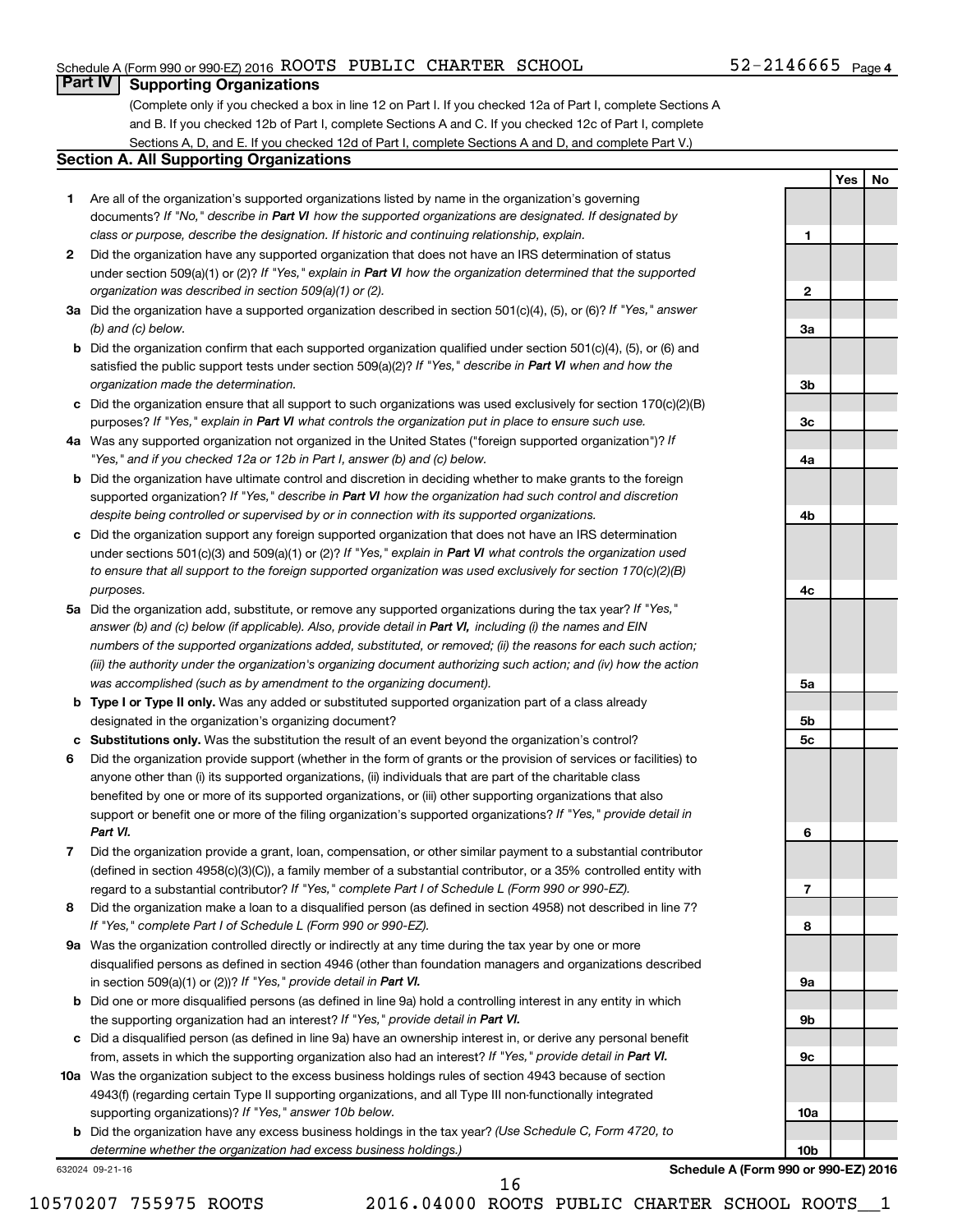#### Schedule A (Form 990 or 990-EZ) 2016 ROOTS PUBLIC CHARTER SCHOOL 5 Z - Z I 4 6 6 6 5 Page ROOTS PUBLIC CHARTER SCHOOL 52-2146665

|        | <b>Part IV</b><br><b>Supporting Organizations (continued)</b>                                                                                                                                                                    |                                      |     |    |
|--------|----------------------------------------------------------------------------------------------------------------------------------------------------------------------------------------------------------------------------------|--------------------------------------|-----|----|
|        |                                                                                                                                                                                                                                  |                                      | Yes | No |
| 11     | Has the organization accepted a gift or contribution from any of the following persons?                                                                                                                                          |                                      |     |    |
| а      | A person who directly or indirectly controls, either alone or together with persons described in (b) and (c)                                                                                                                     |                                      |     |    |
|        | below, the governing body of a supported organization?                                                                                                                                                                           | 11a                                  |     |    |
|        | <b>b</b> A family member of a person described in (a) above?                                                                                                                                                                     | 11 <sub>b</sub>                      |     |    |
|        | c A 35% controlled entity of a person described in (a) or (b) above? If "Yes" to a, b, or c, provide detail in Part VI.                                                                                                          | 11c                                  |     |    |
|        | <b>Section B. Type I Supporting Organizations</b>                                                                                                                                                                                |                                      |     |    |
|        |                                                                                                                                                                                                                                  |                                      | Yes | No |
| 1.     | Did the directors, trustees, or membership of one or more supported organizations have the power to                                                                                                                              |                                      |     |    |
|        | regularly appoint or elect at least a majority of the organization's directors or trustees at all times during the                                                                                                               |                                      |     |    |
|        | tax year? If "No," describe in Part VI how the supported organization(s) effectively operated, supervised, or                                                                                                                    |                                      |     |    |
|        | controlled the organization's activities. If the organization had more than one supported organization,                                                                                                                          |                                      |     |    |
|        | describe how the powers to appoint and/or remove directors or trustees were allocated among the supported                                                                                                                        |                                      |     |    |
|        | organizations and what conditions or restrictions, if any, applied to such powers during the tax year.                                                                                                                           | 1                                    |     |    |
| 2      | Did the organization operate for the benefit of any supported organization other than the supported                                                                                                                              |                                      |     |    |
|        | organization(s) that operated, supervised, or controlled the supporting organization? If "Yes," explain in                                                                                                                       |                                      |     |    |
|        | Part VI how providing such benefit carried out the purposes of the supported organization(s) that operated,                                                                                                                      |                                      |     |    |
|        | supervised, or controlled the supporting organization.                                                                                                                                                                           | $\mathbf{2}$                         |     |    |
|        | <b>Section C. Type II Supporting Organizations</b>                                                                                                                                                                               |                                      |     |    |
|        |                                                                                                                                                                                                                                  |                                      | Yes | No |
| 1.     | Were a majority of the organization's directors or trustees during the tax year also a majority of the directors                                                                                                                 |                                      |     |    |
|        | or trustees of each of the organization's supported organization(s)? If "No," describe in Part VI how control                                                                                                                    |                                      |     |    |
|        | or management of the supporting organization was vested in the same persons that controlled or managed                                                                                                                           |                                      |     |    |
|        | the supported organization(s).                                                                                                                                                                                                   | 1                                    |     |    |
|        | <b>Section D. All Type III Supporting Organizations</b>                                                                                                                                                                          |                                      |     |    |
|        |                                                                                                                                                                                                                                  |                                      | Yes | No |
| 1      | Did the organization provide to each of its supported organizations, by the last day of the fifth month of the                                                                                                                   |                                      |     |    |
|        | organization's tax year, (i) a written notice describing the type and amount of support provided during the prior tax                                                                                                            |                                      |     |    |
|        | year, (ii) a copy of the Form 990 that was most recently filed as of the date of notification, and (iii) copies of the                                                                                                           |                                      |     |    |
|        | organization's governing documents in effect on the date of notification, to the extent not previously provided?                                                                                                                 | 1                                    |     |    |
| 2      | Were any of the organization's officers, directors, or trustees either (i) appointed or elected by the supported                                                                                                                 |                                      |     |    |
|        | organization(s) or (ii) serving on the governing body of a supported organization? If "No," explain in Part VI how                                                                                                               |                                      |     |    |
|        | the organization maintained a close and continuous working relationship with the supported organization(s).                                                                                                                      | $\mathbf{2}$                         |     |    |
| 3      | By reason of the relationship described in (2), did the organization's supported organizations have a                                                                                                                            |                                      |     |    |
|        | significant voice in the organization's investment policies and in directing the use of the organization's                                                                                                                       |                                      |     |    |
|        | income or assets at all times during the tax year? If "Yes," describe in Part VI the role the organization's                                                                                                                     |                                      |     |    |
|        | supported organizations played in this regard.                                                                                                                                                                                   | з                                    |     |    |
|        | Section E. Type III Functionally Integrated Supporting Organizations                                                                                                                                                             |                                      |     |    |
| 1      | Check the box next to the method that the organization used to satisfy the Integral Part Test during the yea(see instructions).                                                                                                  |                                      |     |    |
| a      | The organization satisfied the Activities Test. Complete line 2 below.                                                                                                                                                           |                                      |     |    |
| b      | The organization is the parent of each of its supported organizations. Complete line 3 below.<br>The organization supported a governmental entity. Describe in Part VI how you supported a government entity (see instructions). |                                      |     |    |
| c      | Activities Test. Answer (a) and (b) below.                                                                                                                                                                                       |                                      |     |    |
| 2<br>а | Did substantially all of the organization's activities during the tax year directly further the exempt purposes of                                                                                                               |                                      | Yes | No |
|        | the supported organization(s) to which the organization was responsive? If "Yes," then in Part VI identify                                                                                                                       |                                      |     |    |
|        | those supported organizations and explain<br>how these activities directly furthered their exempt purposes,                                                                                                                      |                                      |     |    |
|        | how the organization was responsive to those supported organizations, and how the organization determined                                                                                                                        |                                      |     |    |
|        | that these activities constituted substantially all of its activities.                                                                                                                                                           | 2a                                   |     |    |
| b      | Did the activities described in (a) constitute activities that, but for the organization's involvement, one or more                                                                                                              |                                      |     |    |
|        | of the organization's supported organization(s) would have been engaged in? If "Yes," explain in Part VI the                                                                                                                     |                                      |     |    |
|        | reasons for the organization's position that its supported organization(s) would have engaged in these                                                                                                                           |                                      |     |    |
|        | activities but for the organization's involvement.                                                                                                                                                                               | 2b                                   |     |    |
| з      | Parent of Supported Organizations. Answer (a) and (b) below.                                                                                                                                                                     |                                      |     |    |
| а      | Did the organization have the power to regularly appoint or elect a majority of the officers, directors, or                                                                                                                      |                                      |     |    |
|        | trustees of each of the supported organizations? Provide details in Part VI.                                                                                                                                                     | За                                   |     |    |
| b      | Did the organization exercise a substantial degree of direction over the policies, programs, and activities of each                                                                                                              |                                      |     |    |
|        | of its supported organizations? If "Yes," describe in Part VI the role played by the organization in this regard.                                                                                                                | 3b                                   |     |    |
|        |                                                                                                                                                                                                                                  | $\sim$ 000 $\sim$ 000 $\Gamma$ 7) 00 |     |    |

632025 09-21-16

**Schedule A (Form 990 or 990-EZ) 2016**

17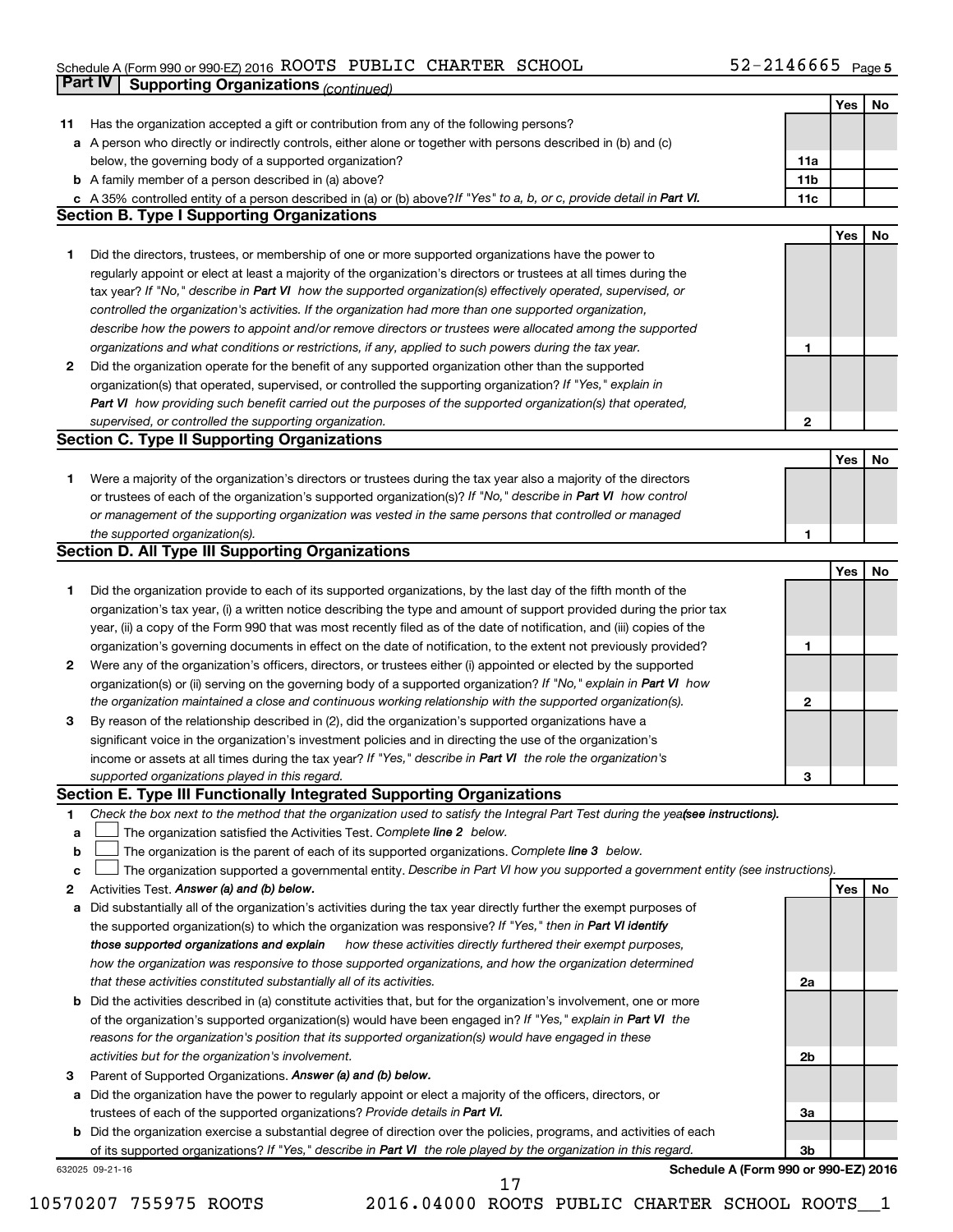### Schedule A (Form 990 or 990-EZ) 2016  $\,$  ROOTS PUBLIC CHARTER SCHOOL  $\,$  52-2146665  $\,$  Page **Part V Type III Non-Functionally Integrated 509(a)(3) Supporting Organizations**

1 **Letter See instructions.** All Check here if the organization satisfied the Integral Part Test as a qualifying trust on Nov. 20, 1970 (explain in Part VI.) See instructions. All other Type III non-functionally integrated supporting organizations must complete Sections A through E.

| Section A - Adjusted Net Income |                                                                                                                                   |                | (A) Prior Year | (B) Current Year<br>(optional) |
|---------------------------------|-----------------------------------------------------------------------------------------------------------------------------------|----------------|----------------|--------------------------------|
| 1                               | Net short-term capital gain                                                                                                       | $\mathbf{1}$   |                |                                |
| 2                               | Recoveries of prior-year distributions                                                                                            | $\mathbf{2}$   |                |                                |
| 3                               | Other gross income (see instructions)                                                                                             | 3              |                |                                |
| 4                               | Add lines 1 through 3                                                                                                             | 4              |                |                                |
| 5                               | Depreciation and depletion                                                                                                        | 5              |                |                                |
| 6                               | Portion of operating expenses paid or incurred for production or                                                                  |                |                |                                |
|                                 | collection of gross income or for management, conservation, or                                                                    |                |                |                                |
|                                 | maintenance of property held for production of income (see instructions)                                                          | 6              |                |                                |
| 7                               | Other expenses (see instructions)                                                                                                 | $\overline{7}$ |                |                                |
| 8                               | Adjusted Net Income (subtract lines 5, 6, and 7 from line 4)                                                                      | 8              |                |                                |
|                                 | <b>Section B - Minimum Asset Amount</b>                                                                                           |                | (A) Prior Year | (B) Current Year<br>(optional) |
| 1                               | Aggregate fair market value of all non-exempt-use assets (see                                                                     |                |                |                                |
|                                 | instructions for short tax year or assets held for part of year):                                                                 |                |                |                                |
|                                 | <b>a</b> Average monthly value of securities                                                                                      | 1a             |                |                                |
|                                 | <b>b</b> Average monthly cash balances                                                                                            | 1 <sub>b</sub> |                |                                |
|                                 | <b>c</b> Fair market value of other non-exempt-use assets                                                                         | 1c             |                |                                |
|                                 | <b>d</b> Total (add lines 1a, 1b, and 1c)                                                                                         | 1d             |                |                                |
|                                 | e Discount claimed for blockage or other                                                                                          |                |                |                                |
|                                 | factors (explain in detail in Part VI):                                                                                           |                |                |                                |
| 2                               | Acquisition indebtedness applicable to non-exempt-use assets                                                                      | $\mathbf{2}$   |                |                                |
| 3                               | Subtract line 2 from line 1d                                                                                                      | 3              |                |                                |
| 4                               | Cash deemed held for exempt use. Enter 1-1/2% of line 3 (for greater amount,                                                      |                |                |                                |
|                                 | see instructions)                                                                                                                 | 4              |                |                                |
| 5                               | Net value of non-exempt-use assets (subtract line 4 from line 3)                                                                  | 5              |                |                                |
| 6                               | Multiply line 5 by .035                                                                                                           | 6              |                |                                |
| 7                               | Recoveries of prior-year distributions                                                                                            | $\overline{7}$ |                |                                |
| 8                               | Minimum Asset Amount (add line 7 to line 6)                                                                                       | 8              |                |                                |
|                                 | <b>Section C - Distributable Amount</b>                                                                                           |                |                | <b>Current Year</b>            |
| 1                               | Adjusted net income for prior year (from Section A, line 8, Column A)                                                             | $\mathbf{1}$   |                |                                |
| 2                               | Enter 85% of line 1                                                                                                               | $\mathbf{2}$   |                |                                |
| з                               | Minimum asset amount for prior year (from Section B, line 8, Column A)                                                            | 3              |                |                                |
| 4                               | Enter greater of line 2 or line 3                                                                                                 | 4              |                |                                |
| 5                               | Income tax imposed in prior year                                                                                                  | 5              |                |                                |
| 6                               | <b>Distributable Amount.</b> Subtract line 5 from line 4, unless subject to                                                       |                |                |                                |
|                                 | emergency temporary reduction (see instructions)                                                                                  | 6              |                |                                |
| 7                               | Check here if the current year is the organization's first as a non-functionally integrated Type III supporting organization (see |                |                |                                |

instructions).

**Schedule A (Form 990 or 990-EZ) 2016**

632026 09-21-16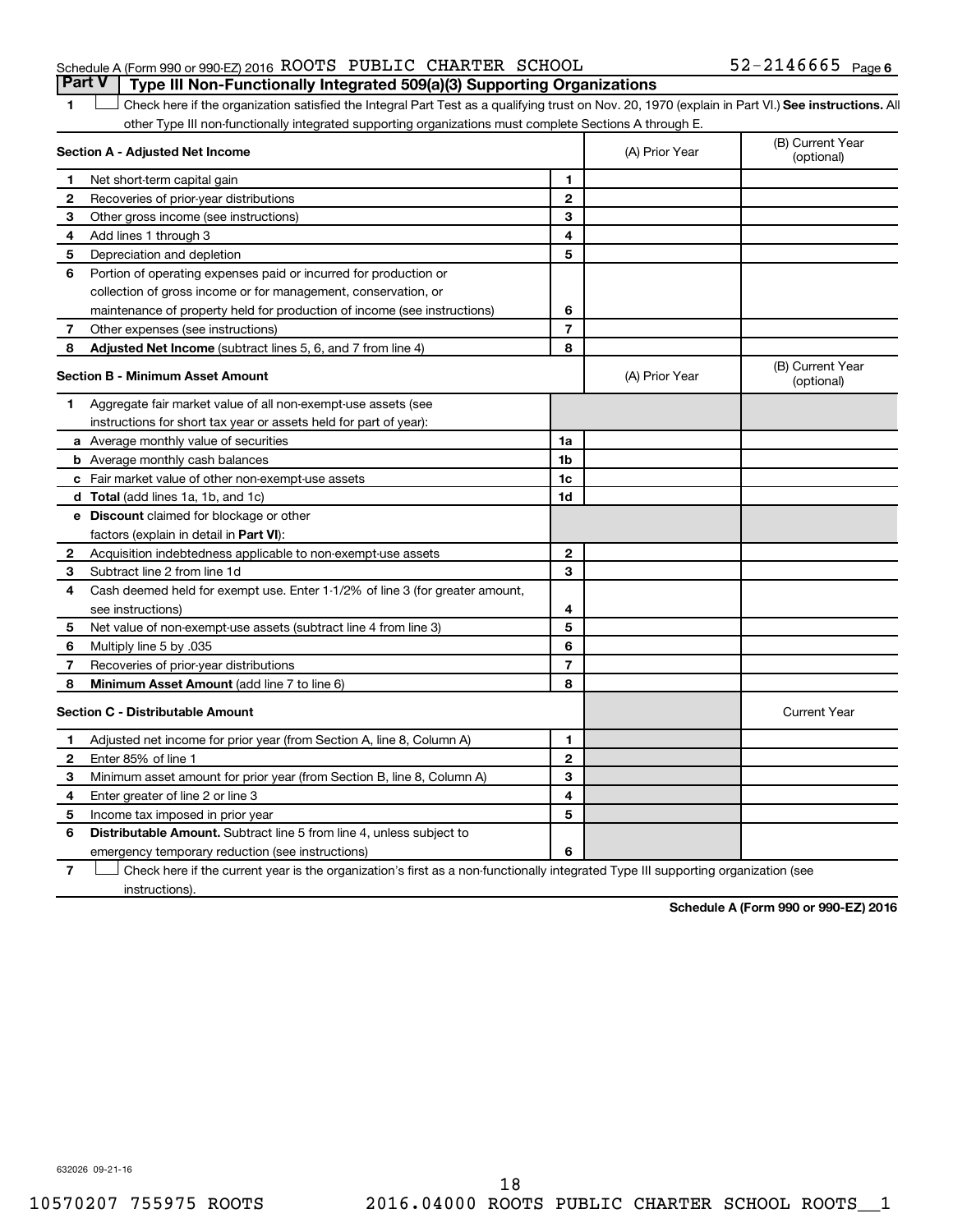### Schedule A (Form 990 or 990-EZ) 2016  $\,$  ROOTS PUBLIC CHARTER SCHOOL  $\,$  52-2146665  $\,$  Page

| <b>Part V</b><br>Type III Non-Functionally Integrated 509(a)(3) Supporting Organizations (continued) |                                                                                                     |                             |                                       |                                         |  |  |  |
|------------------------------------------------------------------------------------------------------|-----------------------------------------------------------------------------------------------------|-----------------------------|---------------------------------------|-----------------------------------------|--|--|--|
|                                                                                                      | <b>Current Year</b><br><b>Section D - Distributions</b>                                             |                             |                                       |                                         |  |  |  |
| 1                                                                                                    | Amounts paid to supported organizations to accomplish exempt purposes                               |                             |                                       |                                         |  |  |  |
| 2                                                                                                    | Amounts paid to perform activity that directly furthers exempt purposes of supported                |                             |                                       |                                         |  |  |  |
|                                                                                                      | organizations, in excess of income from activity                                                    |                             |                                       |                                         |  |  |  |
| 3                                                                                                    | Administrative expenses paid to accomplish exempt purposes of supported organizations               |                             |                                       |                                         |  |  |  |
| 4                                                                                                    | Amounts paid to acquire exempt-use assets                                                           |                             |                                       |                                         |  |  |  |
| 5                                                                                                    | Qualified set-aside amounts (prior IRS approval required)                                           |                             |                                       |                                         |  |  |  |
| 6                                                                                                    | Other distributions (describe in Part VI). See instructions                                         |                             |                                       |                                         |  |  |  |
| 7                                                                                                    | <b>Total annual distributions.</b> Add lines 1 through 6                                            |                             |                                       |                                         |  |  |  |
| 8                                                                                                    | Distributions to attentive supported organizations to which the organization is responsive          |                             |                                       |                                         |  |  |  |
|                                                                                                      | (provide details in Part VI). See instructions                                                      |                             |                                       |                                         |  |  |  |
| 9                                                                                                    | Distributable amount for 2016 from Section C, line 6                                                |                             |                                       |                                         |  |  |  |
| 10                                                                                                   | Line 8 amount divided by Line 9 amount                                                              |                             |                                       |                                         |  |  |  |
|                                                                                                      |                                                                                                     | (i)                         | (ii)                                  | (iii)                                   |  |  |  |
|                                                                                                      | Section E - Distribution Allocations (see instructions)                                             | <b>Excess Distributions</b> | <b>Underdistributions</b><br>Pre-2016 | <b>Distributable</b><br>Amount for 2016 |  |  |  |
|                                                                                                      |                                                                                                     |                             |                                       |                                         |  |  |  |
| 1                                                                                                    | Distributable amount for 2016 from Section C, line 6                                                |                             |                                       |                                         |  |  |  |
| $\mathbf{2}$                                                                                         | Underdistributions, if any, for years prior to 2016 (reason-                                        |                             |                                       |                                         |  |  |  |
|                                                                                                      | able cause required- explain in Part VI). See instructions                                          |                             |                                       |                                         |  |  |  |
| 3                                                                                                    | Excess distributions carryover, if any, to 2016:                                                    |                             |                                       |                                         |  |  |  |
| а                                                                                                    |                                                                                                     |                             |                                       |                                         |  |  |  |
| b                                                                                                    |                                                                                                     |                             |                                       |                                         |  |  |  |
|                                                                                                      | c From 2013                                                                                         |                             |                                       |                                         |  |  |  |
|                                                                                                      | <b>d</b> From 2014                                                                                  |                             |                                       |                                         |  |  |  |
|                                                                                                      | e From 2015                                                                                         |                             |                                       |                                         |  |  |  |
|                                                                                                      | f Total of lines 3a through e                                                                       |                             |                                       |                                         |  |  |  |
|                                                                                                      | <b>g</b> Applied to underdistributions of prior years                                               |                             |                                       |                                         |  |  |  |
|                                                                                                      | <b>h</b> Applied to 2016 distributable amount<br>Carryover from 2011 not applied (see instructions) |                             |                                       |                                         |  |  |  |
|                                                                                                      | Remainder. Subtract lines 3g, 3h, and 3i from 3f.                                                   |                             |                                       |                                         |  |  |  |
| 4                                                                                                    | Distributions for 2016 from Section D,                                                              |                             |                                       |                                         |  |  |  |
|                                                                                                      | $line 7$ :                                                                                          |                             |                                       |                                         |  |  |  |
|                                                                                                      | a Applied to underdistributions of prior years                                                      |                             |                                       |                                         |  |  |  |
|                                                                                                      | <b>b</b> Applied to 2016 distributable amount                                                       |                             |                                       |                                         |  |  |  |
| с                                                                                                    | Remainder. Subtract lines 4a and 4b from 4                                                          |                             |                                       |                                         |  |  |  |
| 5                                                                                                    | Remaining underdistributions for years prior to 2016, if                                            |                             |                                       |                                         |  |  |  |
|                                                                                                      | any. Subtract lines 3g and 4a from line 2. For result greater                                       |                             |                                       |                                         |  |  |  |
|                                                                                                      | than zero, explain in Part VI. See instructions                                                     |                             |                                       |                                         |  |  |  |
| 6                                                                                                    | Remaining underdistributions for 2016. Subtract lines 3h                                            |                             |                                       |                                         |  |  |  |
|                                                                                                      | and 4b from line 1. For result greater than zero, explain in                                        |                             |                                       |                                         |  |  |  |
|                                                                                                      | Part VI. See instructions                                                                           |                             |                                       |                                         |  |  |  |
| $\mathbf{7}$                                                                                         | Excess distributions carryover to 2017. Add lines 3j                                                |                             |                                       |                                         |  |  |  |
|                                                                                                      | and 4c                                                                                              |                             |                                       |                                         |  |  |  |
| 8                                                                                                    | Breakdown of line 7:                                                                                |                             |                                       |                                         |  |  |  |
| a                                                                                                    |                                                                                                     |                             |                                       |                                         |  |  |  |
|                                                                                                      | <b>b</b> Excess from 2013                                                                           |                             |                                       |                                         |  |  |  |
|                                                                                                      | c Excess from 2014                                                                                  |                             |                                       |                                         |  |  |  |
|                                                                                                      | d Excess from 2015                                                                                  |                             |                                       |                                         |  |  |  |
|                                                                                                      | e Excess from 2016                                                                                  |                             |                                       |                                         |  |  |  |

**Schedule A (Form 990 or 990-EZ) 2016**

632027 09-21-16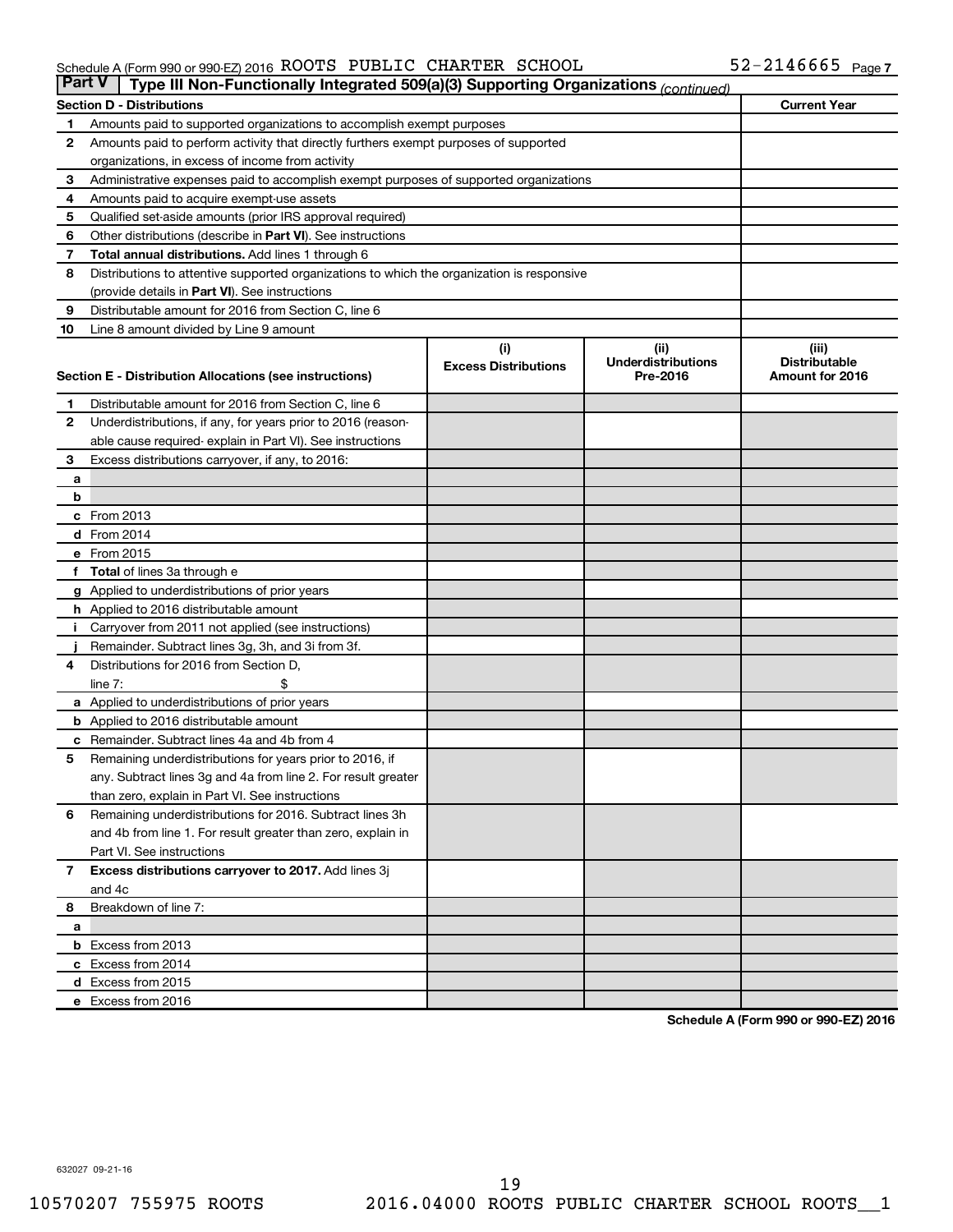| <b>Part VI</b>        | Schedule A (Form 990 or 990-EZ) 2016 ROOTS PUBLIC CHARTER SCHOOL |      | $52 - 2146665$ Page 8<br>Supplemental Information. Provide the explanations required by Part II, line 10; Part II, line 17a or 17b; Part III, line 12;                                                                                                                                           |
|-----------------------|------------------------------------------------------------------|------|--------------------------------------------------------------------------------------------------------------------------------------------------------------------------------------------------------------------------------------------------------------------------------------------------|
|                       |                                                                  |      | Part IV, Section A, lines 1, 2, 3b, 3c, 4b, 4c, 5a, 6, 9a, 9b, 9c, 11a, 11b, and 11c; Part IV, Section B, lines 1 and 2; Part IV, Section C,<br>line 1; Part IV, Section D, lines 2 and 3; Part IV, Section E, lines 1c, 2a, 2b, 3a, and 3b; Part V, line 1; Part V, Section B, line 1e; Part V, |
| (See instructions.)   |                                                                  |      | Section D, lines 5, 6, and 8; and Part V, Section E, lines 2, 5, and 6. Also complete this part for any additional information.                                                                                                                                                                  |
|                       |                                                                  |      |                                                                                                                                                                                                                                                                                                  |
|                       |                                                                  |      |                                                                                                                                                                                                                                                                                                  |
|                       |                                                                  |      |                                                                                                                                                                                                                                                                                                  |
|                       |                                                                  |      |                                                                                                                                                                                                                                                                                                  |
|                       |                                                                  |      |                                                                                                                                                                                                                                                                                                  |
|                       |                                                                  |      |                                                                                                                                                                                                                                                                                                  |
|                       |                                                                  |      |                                                                                                                                                                                                                                                                                                  |
|                       |                                                                  |      |                                                                                                                                                                                                                                                                                                  |
|                       |                                                                  |      |                                                                                                                                                                                                                                                                                                  |
|                       |                                                                  |      |                                                                                                                                                                                                                                                                                                  |
|                       |                                                                  |      |                                                                                                                                                                                                                                                                                                  |
|                       |                                                                  |      |                                                                                                                                                                                                                                                                                                  |
|                       |                                                                  |      |                                                                                                                                                                                                                                                                                                  |
|                       |                                                                  |      |                                                                                                                                                                                                                                                                                                  |
|                       |                                                                  |      |                                                                                                                                                                                                                                                                                                  |
|                       |                                                                  |      |                                                                                                                                                                                                                                                                                                  |
|                       |                                                                  |      |                                                                                                                                                                                                                                                                                                  |
|                       |                                                                  |      |                                                                                                                                                                                                                                                                                                  |
|                       |                                                                  |      |                                                                                                                                                                                                                                                                                                  |
|                       |                                                                  |      |                                                                                                                                                                                                                                                                                                  |
|                       |                                                                  |      |                                                                                                                                                                                                                                                                                                  |
|                       |                                                                  |      |                                                                                                                                                                                                                                                                                                  |
|                       |                                                                  |      |                                                                                                                                                                                                                                                                                                  |
|                       |                                                                  |      |                                                                                                                                                                                                                                                                                                  |
|                       |                                                                  |      |                                                                                                                                                                                                                                                                                                  |
|                       |                                                                  |      |                                                                                                                                                                                                                                                                                                  |
|                       |                                                                  |      |                                                                                                                                                                                                                                                                                                  |
|                       |                                                                  |      |                                                                                                                                                                                                                                                                                                  |
|                       |                                                                  |      |                                                                                                                                                                                                                                                                                                  |
|                       |                                                                  |      |                                                                                                                                                                                                                                                                                                  |
|                       |                                                                  |      |                                                                                                                                                                                                                                                                                                  |
|                       |                                                                  |      |                                                                                                                                                                                                                                                                                                  |
|                       |                                                                  |      |                                                                                                                                                                                                                                                                                                  |
|                       |                                                                  |      |                                                                                                                                                                                                                                                                                                  |
|                       |                                                                  |      |                                                                                                                                                                                                                                                                                                  |
|                       |                                                                  |      |                                                                                                                                                                                                                                                                                                  |
|                       |                                                                  |      |                                                                                                                                                                                                                                                                                                  |
|                       |                                                                  |      |                                                                                                                                                                                                                                                                                                  |
|                       |                                                                  |      |                                                                                                                                                                                                                                                                                                  |
|                       |                                                                  |      |                                                                                                                                                                                                                                                                                                  |
|                       |                                                                  |      |                                                                                                                                                                                                                                                                                                  |
|                       |                                                                  |      |                                                                                                                                                                                                                                                                                                  |
| 632028 09-21-16       |                                                                  |      | Schedule A (Form 990 or 990-EZ) 2016                                                                                                                                                                                                                                                             |
|                       |                                                                  | $20$ |                                                                                                                                                                                                                                                                                                  |
| 10570207 755975 ROOTS |                                                                  |      | 2016.04000 ROOTS PUBLIC CHARTER SCHOOL ROOTS                                                                                                                                                                                                                                                     |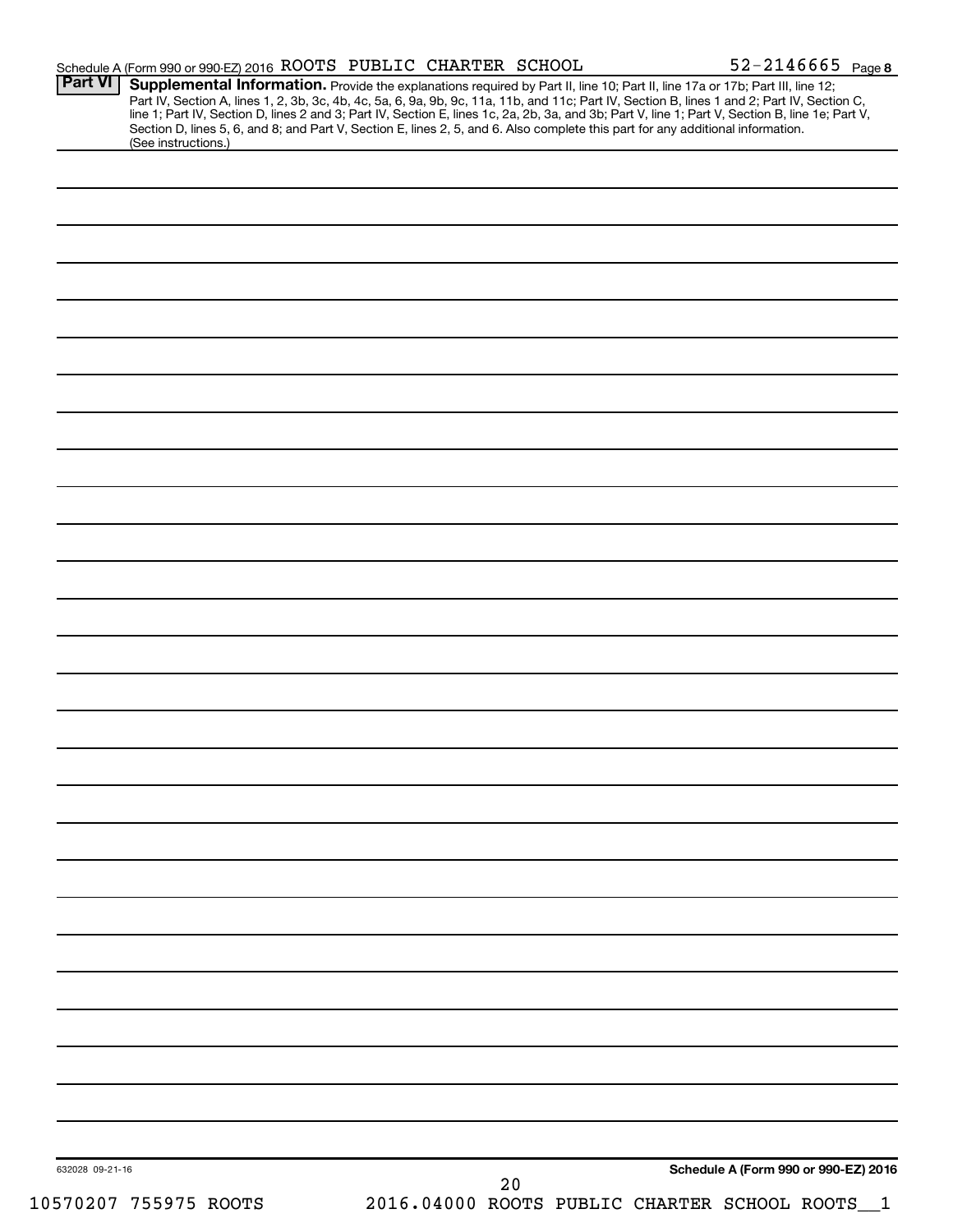| <b>Schedule B</b><br>(Form 990, 990-EZ.<br>or 990-PF)         |
|---------------------------------------------------------------|
| Department of the Treasury<br><b>Internal Revenue Service</b> |

## **Schedule of Contributors**

**or 990-PF) | Attach to Form 990, Form 990-EZ, or Form 990-PF. | Information about Schedule B (Form 990, 990-EZ, or 990-PF) and** its instructions is at www.irs.gov/form990.

OMB No. 1545-0047

**2016**

**Employer identification number** 

| ROOTS PUBLIC CHARTER SCHOOL | $1.52 - 2146665$ |
|-----------------------------|------------------|
|-----------------------------|------------------|

|  | Name of the organization |
|--|--------------------------|
|  |                          |

| <b>Organization type</b> (check one): |                                                                           |  |  |  |
|---------------------------------------|---------------------------------------------------------------------------|--|--|--|
| Filers of:                            | Section:                                                                  |  |  |  |
| Form 990 or 990-EZ                    | $\lfloor x \rfloor$ 501(c)( 3) (enter number) organization                |  |  |  |
|                                       | 4947(a)(1) nonexempt charitable trust not treated as a private foundation |  |  |  |
|                                       | 527 political organization                                                |  |  |  |
| Form 990-PF                           | 501(c)(3) exempt private foundation                                       |  |  |  |
|                                       | 4947(a)(1) nonexempt charitable trust treated as a private foundation     |  |  |  |
|                                       | 501(c)(3) taxable private foundation                                      |  |  |  |

Check if your organization is covered by the General Rule or a Special Rule.

**Note:**  Only a section 501(c)(7), (8), or (10) organization can check boxes for both the General Rule and a Special Rule. See instructions.

### **General Rule**

**K** For an organization filing Form 990, 990-EZ, or 990-PF that received, during the year, contributions totaling \$5,000 or more (in money or property) from any one contributor. Complete Parts I and II. See instructions for determining a contributor's total contributions.

### **Special Rules**

 $\Box$ 

any one contributor, during the year, total contributions of the greater of **(1)** \$5,000 or **(2)** 2% of the amount on (i) Form 990, Part VIII, line 1h, For an organization described in section 501(c)(3) filing Form 990 or 990-EZ that met the 33 1/3% support test of the regulations under sections 509(a)(1) and 170(b)(1)(A)(vi), that checked Schedule A (Form 990 or 990-EZ), Part II, line 13, 16a, or 16b, and that received from or (ii) Form 990-EZ, line 1. Complete Parts I and II.  $\Box$ 

year, total contributions of more than \$1,000 *exclusively* for religious, charitable, scientific, literary, or educational purposes, or for For an organization described in section 501(c)(7), (8), or (10) filing Form 990 or 990-EZ that received from any one contributor, during the the prevention of cruelty to children or animals. Complete Parts I, II, and III.  $\Box$ 

purpose. Don't complete any of the parts unless the General Rule applies to this organization because it received nonexclusively year, contributions exclusively for religious, charitable, etc., purposes, but no such contributions totaled more than \$1,000. If this box is checked, enter here the total contributions that were received during the year for an exclusively religious, charitable, etc., For an organization described in section 501(c)(7), (8), or (10) filing Form 990 or 990-EZ that received from any one contributor, during the religious, charitable, etc., contributions totaling \$5,000 or more during the year  $\ldots$  $\ldots$  $\ldots$  $\ldots$  $\ldots$  $\ldots$ 

**Caution:**  An organization that isn't covered by the General Rule and/or the Special Rules doesn't file Schedule B (Form 990, 990-EZ, or 990-PF),  **must** but it answer "No" on Part IV, line 2, of its Form 990; or check the box on line H of its Form 990-EZ or on its Form 990-PF, Part I, line 2, to certify that it doesn't meet the filing requirements of Schedule B (Form 990, 990-EZ, or 990-PF).

LHA For Paperwork Reduction Act Notice, see the Instructions for Form 990, 990-EZ, or 990-PF. Schedule B (Form 990, 990-EZ, or 990-PF) (2016)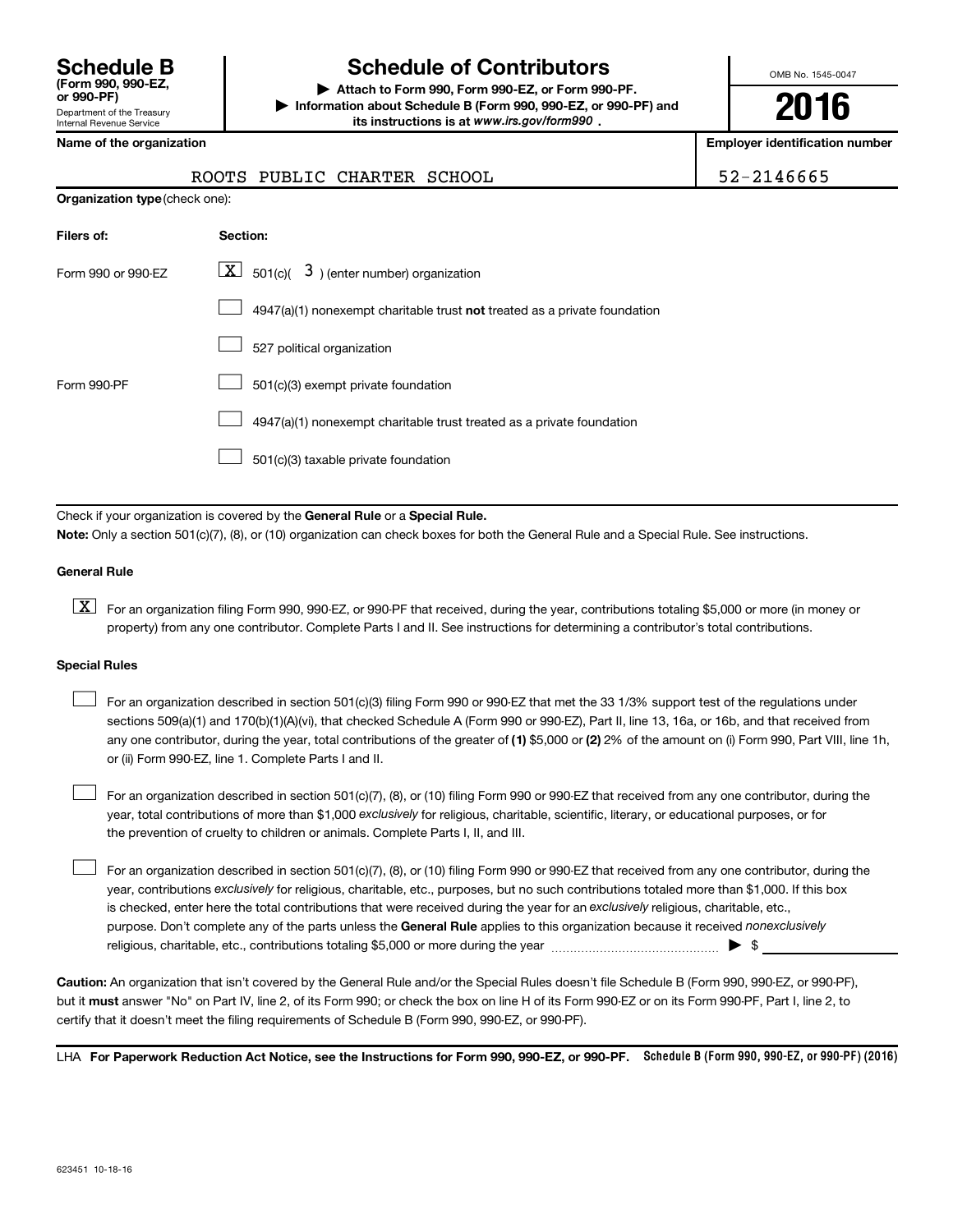### Schedule B (Form 990, 990-EZ, or 990-PF) (2016)

|--|--|

**Name of organization Employer identification number**

### ROOTS PUBLIC CHARTER SCHOOL 52-2146665

| (a)<br>No. | (b)                                                                          | (c)<br><b>Total contributions</b> | (d)<br>Type of contribution                                                                                        |
|------------|------------------------------------------------------------------------------|-----------------------------------|--------------------------------------------------------------------------------------------------------------------|
|            | Name, address, and ZIP + 4                                                   |                                   |                                                                                                                    |
| 1          | DISTRICT OF COLUMBIA GOVERNMENT<br>801 1ST STREET NE<br>WASHINGTON, DC 20002 | 123, 100.<br>\$                   | $\overline{\mathbf{X}}$<br>Person<br>Payroll<br><b>Noncash</b><br>(Complete Part II for<br>noncash contributions.) |
|            |                                                                              |                                   |                                                                                                                    |
| (a)<br>No. | (b)<br>Name, address, and ZIP + 4                                            | (c)<br><b>Total contributions</b> | (d)<br>Type of contribution                                                                                        |
|            |                                                                              | \$                                | Person<br>Payroll<br>Noncash<br>(Complete Part II for<br>noncash contributions.)                                   |
| (a)<br>No. | (b)<br>Name, address, and ZIP + 4                                            | (c)<br><b>Total contributions</b> | (d)<br>Type of contribution                                                                                        |
|            |                                                                              | \$                                | Person<br>Payroll<br>Noncash<br>(Complete Part II for<br>noncash contributions.)                                   |
| (a)<br>No. | (b)<br>Name, address, and ZIP + 4                                            | (c)<br><b>Total contributions</b> | (d)<br>Type of contribution                                                                                        |
|            |                                                                              | \$                                | Person<br>Payroll<br>Noncash<br>(Complete Part II for<br>noncash contributions.)                                   |
| (a)        | (b)                                                                          | (c)                               | (d)                                                                                                                |
| No.        | Name, address, and ZIP + 4                                                   | <b>Total contributions</b><br>\$  | Type of contribution<br>Person<br>Payroll<br><b>Noncash</b><br>(Complete Part II for<br>noncash contributions.)    |
| (a)<br>No. | (b)<br>Name, address, and ZIP + 4                                            | (c)<br><b>Total contributions</b> | (d)<br>Type of contribution                                                                                        |
|            |                                                                              | \$                                | Person<br>Payroll<br><b>Noncash</b><br>(Complete Part II for<br>noncash contributions.)                            |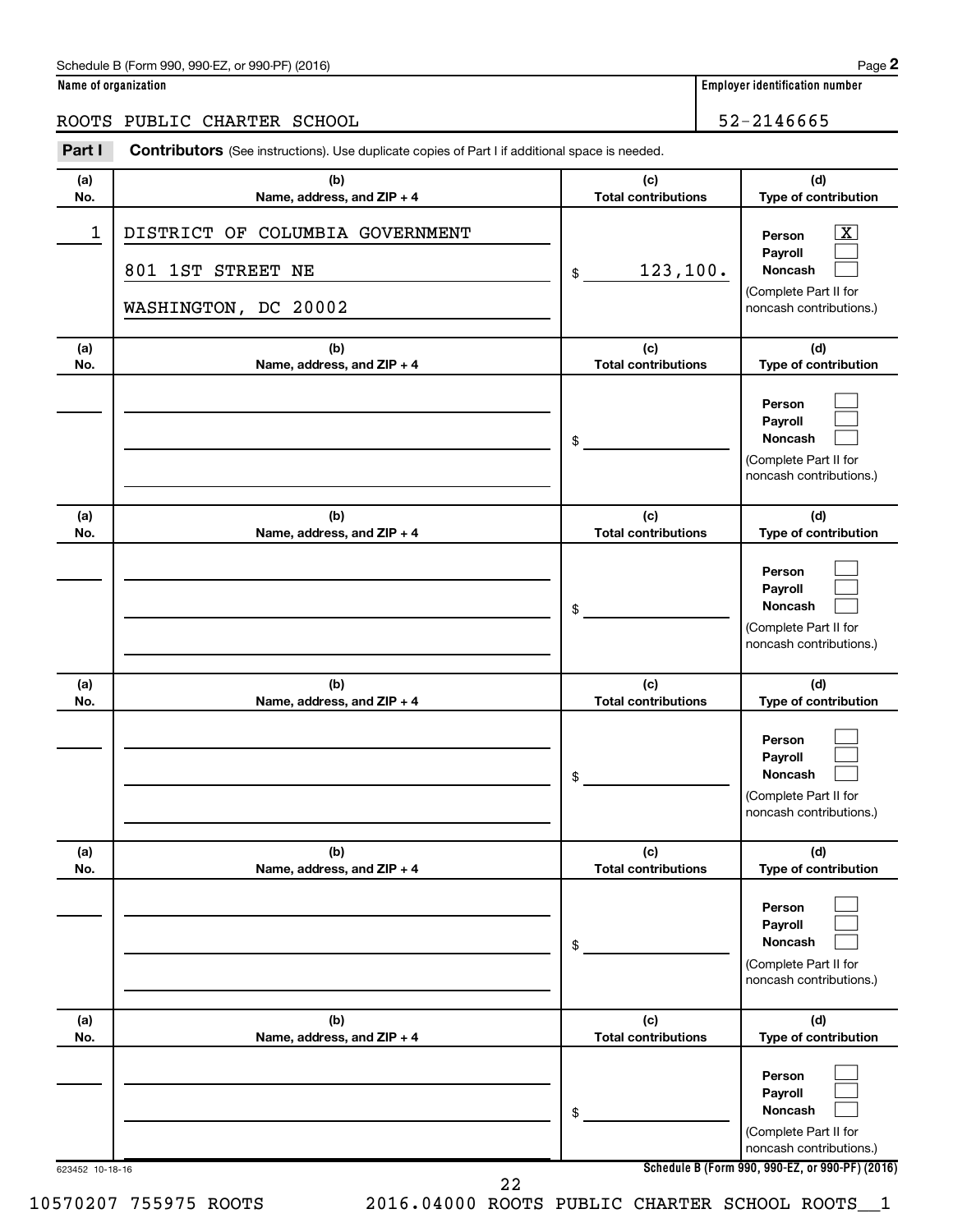**3**

ROOTS PUBLIC CHARTER SCHOOL 52-2146665

Part II Noncash Property (See instructions). Use duplicate copies of Part II if additional space is needed.

| (a)<br>No.<br>from<br>Part I | (b)<br>Description of noncash property given | (c)<br>FMV (or estimate)<br>(See instructions) | (d)<br>Date received                            |
|------------------------------|----------------------------------------------|------------------------------------------------|-------------------------------------------------|
|                              |                                              | \$                                             |                                                 |
| (a)<br>No.<br>from<br>Part I | (b)<br>Description of noncash property given | (c)<br>FMV (or estimate)<br>(See instructions) | (d)<br>Date received                            |
|                              |                                              | \$                                             |                                                 |
| (a)<br>No.<br>from<br>Part I | (b)<br>Description of noncash property given | (c)<br>FMV (or estimate)<br>(See instructions) | (d)<br>Date received                            |
|                              |                                              | \$                                             |                                                 |
| (a)<br>No.<br>from<br>Part I | (b)<br>Description of noncash property given | (c)<br>FMV (or estimate)<br>(See instructions) | (d)<br>Date received                            |
|                              |                                              | $\$$                                           |                                                 |
| (a)<br>No.<br>from<br>Part I | (b)<br>Description of noncash property given | (c)<br>FMV (or estimate)<br>(See instructions) | (d)<br>Date received                            |
|                              |                                              | \$                                             |                                                 |
| (a)<br>No.<br>from<br>Part I | (b)<br>Description of noncash property given | (c)<br>FMV (or estimate)<br>(See instructions) | (d)<br>Date received                            |
|                              |                                              | \$                                             |                                                 |
| 623453 10-18-16              | 23                                           |                                                | Schedule B (Form 990, 990-EZ, or 990-PF) (2016) |

10570207 755975 ROOTS 2016.04000 ROOTS PUBLIC CHARTER SCHOOL ROOTS\_\_1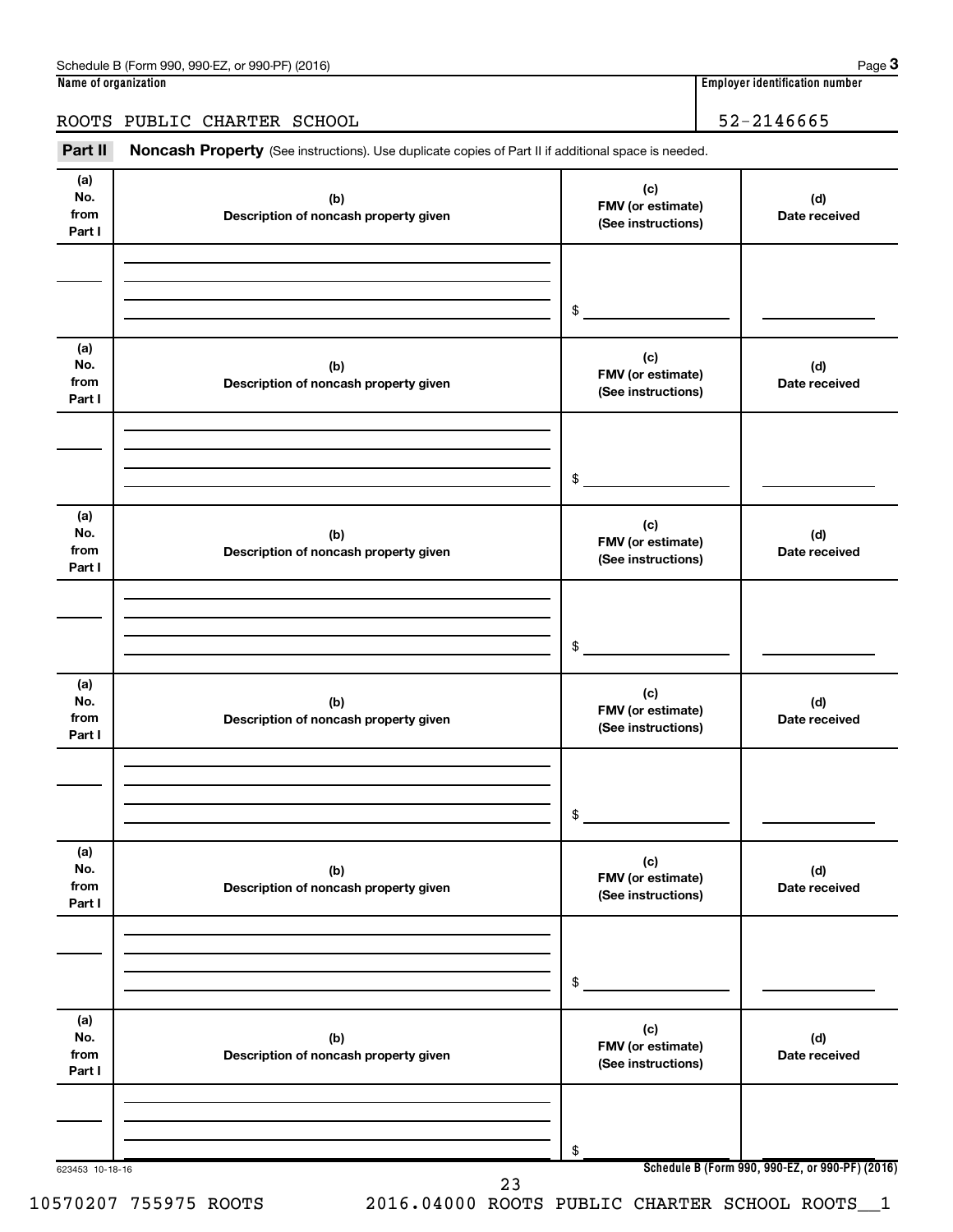| Name of organization      |                                                                                                                                                                                                                             |                      | <b>Employer identification number</b>                                                                                                                 |
|---------------------------|-----------------------------------------------------------------------------------------------------------------------------------------------------------------------------------------------------------------------------|----------------------|-------------------------------------------------------------------------------------------------------------------------------------------------------|
|                           | ROOTS PUBLIC CHARTER SCHOOL                                                                                                                                                                                                 |                      | 52-2146665                                                                                                                                            |
| Part III                  | the year from any one contributor. Complete columns (a) through (e) and the following line entry. For organizations                                                                                                         |                      | Exclusively religious, charitable, etc., contributions to organizations described in section 501(c)(7), (8), or (10) that total more than \$1,000 for |
|                           | completing Part III, enter the total of exclusively religious, charitable, etc., contributions of \$1,000 or less for the year. (Enter this info. once.)<br>Use duplicate copies of Part III if additional space is needed. |                      |                                                                                                                                                       |
| (a) No.<br>from<br>Part I | (b) Purpose of gift                                                                                                                                                                                                         | (c) Use of gift      | (d) Description of how gift is held                                                                                                                   |
|                           |                                                                                                                                                                                                                             |                      |                                                                                                                                                       |
|                           |                                                                                                                                                                                                                             | (e) Transfer of gift |                                                                                                                                                       |
|                           | Transferee's name, address, and ZIP + 4                                                                                                                                                                                     |                      | Relationship of transferor to transferee                                                                                                              |
| (a) No.<br>from<br>Part I | (b) Purpose of gift                                                                                                                                                                                                         | (c) Use of gift      | (d) Description of how gift is held                                                                                                                   |
|                           |                                                                                                                                                                                                                             |                      |                                                                                                                                                       |
|                           |                                                                                                                                                                                                                             | (e) Transfer of gift |                                                                                                                                                       |
|                           | Transferee's name, address, and ZIP + 4                                                                                                                                                                                     |                      | Relationship of transferor to transferee                                                                                                              |
|                           |                                                                                                                                                                                                                             |                      |                                                                                                                                                       |
| (a) No.<br>from<br>Part I | (b) Purpose of gift                                                                                                                                                                                                         | (c) Use of gift      | (d) Description of how gift is held                                                                                                                   |
|                           |                                                                                                                                                                                                                             |                      |                                                                                                                                                       |
|                           |                                                                                                                                                                                                                             | (e) Transfer of gift |                                                                                                                                                       |
|                           | Transferee's name, address, and ZIP + 4                                                                                                                                                                                     |                      | Relationship of transferor to transferee                                                                                                              |
| (a) No.<br>from           | (b) Purpose of gift                                                                                                                                                                                                         | (c) Use of gift      | (d) Description of how gift is held                                                                                                                   |
| Part I                    |                                                                                                                                                                                                                             |                      |                                                                                                                                                       |
|                           |                                                                                                                                                                                                                             | (e) Transfer of gift |                                                                                                                                                       |
|                           | Transferee's name, address, and ZIP + 4                                                                                                                                                                                     |                      | Relationship of transferor to transferee                                                                                                              |
|                           |                                                                                                                                                                                                                             |                      |                                                                                                                                                       |
| 623454 10-18-16           |                                                                                                                                                                                                                             | 24                   | Schedule B (Form 990, 990-EZ, or 990-PF) (2016)                                                                                                       |

10570207 755975 ROOTS 2016.04000 ROOTS PUBLIC CHARTER SCHOOL ROOTS\_\_1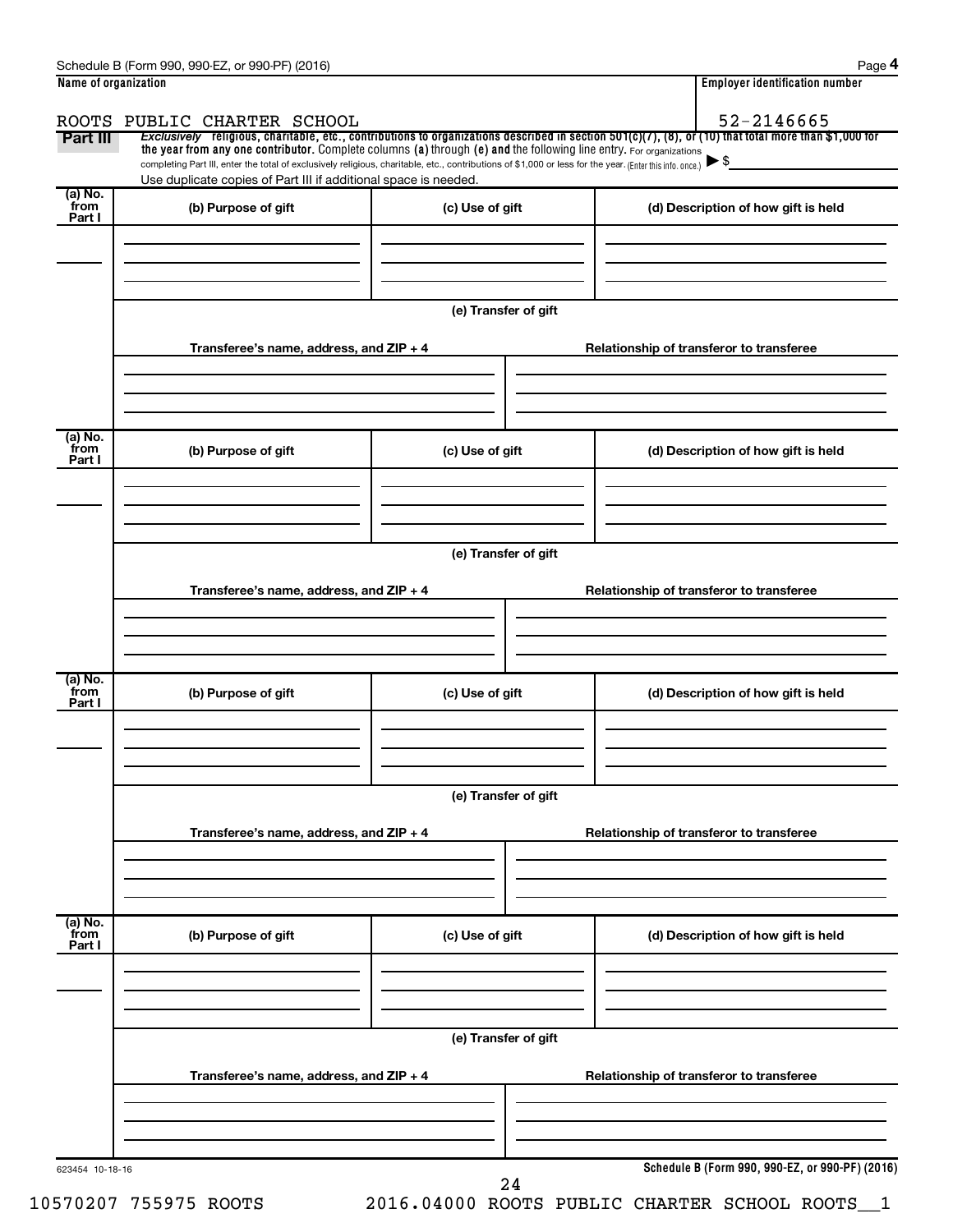|         | <b>SCHEDULE D</b>                                                                                        |                                                                                                                                                                               | Supplemental Financial Statements                                                                                                                          |  |                | OMB No. 1545-0047               |
|---------|----------------------------------------------------------------------------------------------------------|-------------------------------------------------------------------------------------------------------------------------------------------------------------------------------|------------------------------------------------------------------------------------------------------------------------------------------------------------|--|----------------|---------------------------------|
|         | (Form 990)                                                                                               |                                                                                                                                                                               | Complete if the organization answered "Yes" on Form 990,                                                                                                   |  |                |                                 |
|         | Department of the Treasury                                                                               |                                                                                                                                                                               | Part IV, line 6, 7, 8, 9, 10, 11a, 11b, 11c, 11d, 11e, 11f, 12a, or 12b.<br>Attach to Form 990.                                                            |  |                | <b>Open to Public</b>           |
|         | Internal Revenue Service                                                                                 | Information about Schedule D (Form 990) and its instructions is at www.irs.gov/form990.                                                                                       | Inspection                                                                                                                                                 |  |                |                                 |
|         | Name of the organization                                                                                 |                                                                                                                                                                               | <b>Employer identification number</b><br>52-2146665                                                                                                        |  |                |                                 |
| Part I  |                                                                                                          | ROOTS PUBLIC CHARTER SCHOOL                                                                                                                                                   | Organizations Maintaining Donor Advised Funds or Other Similar Funds or Accounts. Complete if the                                                          |  |                |                                 |
|         |                                                                                                          | organization answered "Yes" on Form 990, Part IV, line 6.                                                                                                                     |                                                                                                                                                            |  |                |                                 |
|         | (a) Donor advised funds<br>(b) Funds and other accounts                                                  |                                                                                                                                                                               |                                                                                                                                                            |  |                |                                 |
| 1       |                                                                                                          |                                                                                                                                                                               |                                                                                                                                                            |  |                |                                 |
| 2       |                                                                                                          | Aggregate value of contributions to (during year)                                                                                                                             |                                                                                                                                                            |  |                |                                 |
| 3       |                                                                                                          | Aggregate value of grants from (during year)                                                                                                                                  |                                                                                                                                                            |  |                |                                 |
| 4       |                                                                                                          |                                                                                                                                                                               |                                                                                                                                                            |  |                |                                 |
| 5       |                                                                                                          |                                                                                                                                                                               | Did the organization inform all donors and donor advisors in writing that the assets held in donor advised funds                                           |  |                |                                 |
|         |                                                                                                          |                                                                                                                                                                               |                                                                                                                                                            |  |                | Yes<br>No                       |
| 6       |                                                                                                          |                                                                                                                                                                               | Did the organization inform all grantees, donors, and donor advisors in writing that grant funds can be used only                                          |  |                |                                 |
|         |                                                                                                          |                                                                                                                                                                               | for charitable purposes and not for the benefit of the donor or donor advisor, or for any other purpose conferring                                         |  |                |                                 |
|         | impermissible private benefit?                                                                           |                                                                                                                                                                               |                                                                                                                                                            |  |                | Yes<br>No                       |
| Part II |                                                                                                          |                                                                                                                                                                               | <b>Conservation Easements.</b> Complete if the organization answered "Yes" on Form 990, Part IV, line 7.                                                   |  |                |                                 |
| 1       |                                                                                                          | Purpose(s) of conservation easements held by the organization (check all that apply).                                                                                         |                                                                                                                                                            |  |                |                                 |
|         |                                                                                                          | Preservation of land for public use (e.g., recreation or education)                                                                                                           | Preservation of a historically important land area                                                                                                         |  |                |                                 |
|         |                                                                                                          | Protection of natural habitat                                                                                                                                                 | Preservation of a certified historic structure                                                                                                             |  |                |                                 |
|         |                                                                                                          | Preservation of open space                                                                                                                                                    |                                                                                                                                                            |  |                |                                 |
| 2       |                                                                                                          |                                                                                                                                                                               | Complete lines 2a through 2d if the organization held a qualified conservation contribution in the form of a conservation easement on the last             |  |                |                                 |
|         | day of the tax year.                                                                                     |                                                                                                                                                                               |                                                                                                                                                            |  |                | Held at the End of the Tax Year |
| а       |                                                                                                          |                                                                                                                                                                               |                                                                                                                                                            |  | 2a             |                                 |
| b       |                                                                                                          | Total acreage restricted by conservation easements                                                                                                                            |                                                                                                                                                            |  | 2 <sub>b</sub> |                                 |
| с       |                                                                                                          |                                                                                                                                                                               |                                                                                                                                                            |  | 2c             |                                 |
| d       | Number of conservation easements included in (c) acquired after 8/17/06, and not on a historic structure |                                                                                                                                                                               |                                                                                                                                                            |  |                |                                 |
|         | 2d                                                                                                       |                                                                                                                                                                               |                                                                                                                                                            |  |                |                                 |
| 3       |                                                                                                          |                                                                                                                                                                               | Number of conservation easements modified, transferred, released, extinguished, or terminated by the organization during the tax                           |  |                |                                 |
|         | $\vee$ ear $\blacktriangleright$                                                                         |                                                                                                                                                                               |                                                                                                                                                            |  |                |                                 |
| 4       |                                                                                                          | Number of states where property subject to conservation easement is located >                                                                                                 |                                                                                                                                                            |  |                |                                 |
| 5       |                                                                                                          | Does the organization have a written policy regarding the periodic monitoring, inspection, handling of<br>violations, and enforcement of the conservation easements it holds? |                                                                                                                                                            |  |                | Yes<br>No                       |
| 6       |                                                                                                          |                                                                                                                                                                               | Staff and volunteer hours devoted to monitoring, inspecting, handling of violations, and enforcing conservation easements during the year                  |  |                |                                 |
|         |                                                                                                          |                                                                                                                                                                               |                                                                                                                                                            |  |                |                                 |
| 7       |                                                                                                          |                                                                                                                                                                               | Amount of expenses incurred in monitoring, inspecting, handling of violations, and enforcing conservation easements during the year                        |  |                |                                 |
|         | $\blacktriangleright$ \$                                                                                 |                                                                                                                                                                               |                                                                                                                                                            |  |                |                                 |
| 8       |                                                                                                          |                                                                                                                                                                               | Does each conservation easement reported on line 2(d) above satisfy the requirements of section 170(h)(4)(B)(i)                                            |  |                |                                 |
|         |                                                                                                          |                                                                                                                                                                               |                                                                                                                                                            |  |                | Yes<br>No                       |
| 9       |                                                                                                          |                                                                                                                                                                               | In Part XIII, describe how the organization reports conservation easements in its revenue and expense statement, and balance sheet, and                    |  |                |                                 |
|         |                                                                                                          |                                                                                                                                                                               | include, if applicable, the text of the footnote to the organization's financial statements that describes the organization's accounting for               |  |                |                                 |
|         | conservation easements.                                                                                  |                                                                                                                                                                               |                                                                                                                                                            |  |                |                                 |
|         | Part III                                                                                                 |                                                                                                                                                                               | Organizations Maintaining Collections of Art, Historical Treasures, or Other Similar Assets.                                                               |  |                |                                 |
|         |                                                                                                          | Complete if the organization answered "Yes" on Form 990, Part IV, line 8.                                                                                                     |                                                                                                                                                            |  |                |                                 |
|         |                                                                                                          |                                                                                                                                                                               | 1a If the organization elected, as permitted under SFAS 116 (ASC 958), not to report in its revenue statement and balance sheet works of art,              |  |                |                                 |
|         |                                                                                                          |                                                                                                                                                                               | historical treasures, or other similar assets held for public exhibition, education, or research in furtherance of public service, provide, in Part XIII,  |  |                |                                 |
|         |                                                                                                          | the text of the footnote to its financial statements that describes these items.                                                                                              |                                                                                                                                                            |  |                |                                 |
|         |                                                                                                          |                                                                                                                                                                               | <b>b</b> If the organization elected, as permitted under SFAS 116 (ASC 958), to report in its revenue statement and balance sheet works of art, historical |  |                |                                 |
|         |                                                                                                          |                                                                                                                                                                               | treasures, or other similar assets held for public exhibition, education, or research in furtherance of public service, provide the following amounts      |  |                |                                 |
|         | relating to these items:                                                                                 |                                                                                                                                                                               |                                                                                                                                                            |  |                |                                 |
|         |                                                                                                          |                                                                                                                                                                               |                                                                                                                                                            |  |                |                                 |
|         |                                                                                                          |                                                                                                                                                                               | (ii) Assets included in Form 990, Part X [11] Marten and Martin Martin Marten and Martin Martin Marten and Mar                                             |  |                |                                 |
| 2       |                                                                                                          |                                                                                                                                                                               | If the organization received or held works of art, historical treasures, or other similar assets for financial gain, provide                               |  |                |                                 |
|         |                                                                                                          | the following amounts required to be reported under SFAS 116 (ASC 958) relating to these items:                                                                               |                                                                                                                                                            |  |                |                                 |
| а       |                                                                                                          |                                                                                                                                                                               |                                                                                                                                                            |  |                |                                 |
|         |                                                                                                          |                                                                                                                                                                               |                                                                                                                                                            |  | - \$           |                                 |
|         |                                                                                                          | LHA For Paperwork Reduction Act Notice, see the Instructions for Form 990.                                                                                                    |                                                                                                                                                            |  |                | Schedule D (Form 990) 2016      |
|         | 632051 08-29-16                                                                                          |                                                                                                                                                                               |                                                                                                                                                            |  |                |                                 |

10570207 755975 ROOTS 2016.04000 ROOTS PUBLIC CHARTER SCHOOL ROOTS\_\_1 25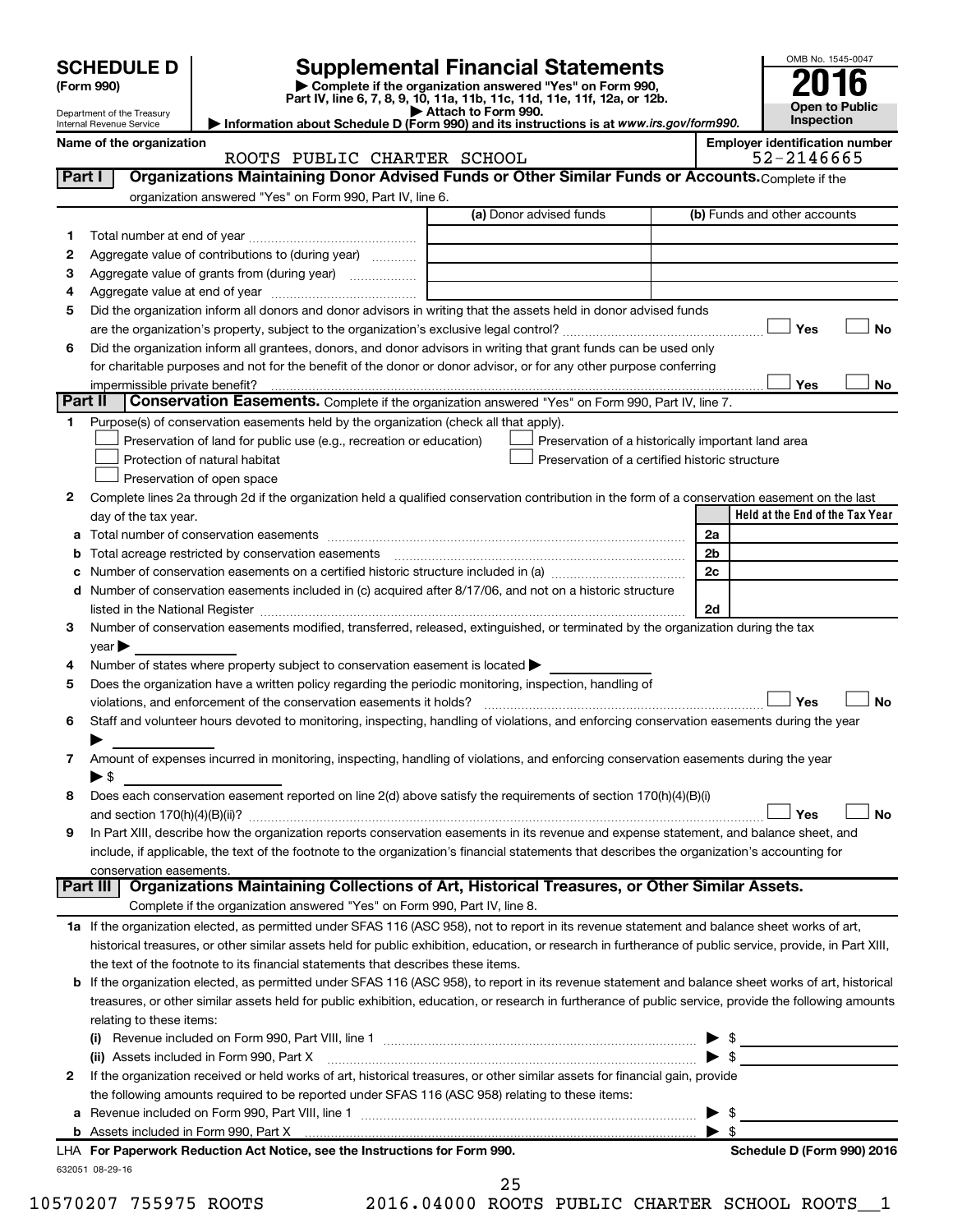|               | Schedule D (Form 990) 2016                                                                                                                                                                                                     | ROOTS PUBLIC CHARTER SCHOOL |   |                |                                                                             |  |                 | $52 - 2146665$ Page 2 |                |          |    |
|---------------|--------------------------------------------------------------------------------------------------------------------------------------------------------------------------------------------------------------------------------|-----------------------------|---|----------------|-----------------------------------------------------------------------------|--|-----------------|-----------------------|----------------|----------|----|
|               | Organizations Maintaining Collections of Art, Historical Treasures, or Other Similar Assets (continued)<br>Part III                                                                                                            |                             |   |                |                                                                             |  |                 |                       |                |          |    |
| 3             | Using the organization's acquisition, accession, and other records, check any of the following that are a significant use of its collection items                                                                              |                             |   |                |                                                                             |  |                 |                       |                |          |    |
|               | (check all that apply):                                                                                                                                                                                                        |                             |   |                |                                                                             |  |                 |                       |                |          |    |
| a             | Public exhibition<br>Loan or exchange programs                                                                                                                                                                                 |                             |   |                |                                                                             |  |                 |                       |                |          |    |
| b             | Other<br>Scholarly research                                                                                                                                                                                                    |                             |   |                |                                                                             |  |                 |                       |                |          |    |
| c             | Preservation for future generations                                                                                                                                                                                            |                             |   |                |                                                                             |  |                 |                       |                |          |    |
| 4             | Provide a description of the organization's collections and explain how they further the organization's exempt purpose in Part XIII.                                                                                           |                             |   |                |                                                                             |  |                 |                       |                |          |    |
|               | During the year, did the organization solicit or receive donations of art, historical treasures, or other similar assets<br>5                                                                                                  |                             |   |                |                                                                             |  |                 |                       |                |          |    |
|               | Part IV<br><b>Escrow and Custodial Arrangements.</b> Complete if the organization answered "Yes" on Form 990, Part IV, line 9, or                                                                                              |                             |   |                |                                                                             |  |                 |                       | Yes            |          | No |
|               | reported an amount on Form 990, Part X, line 21.                                                                                                                                                                               |                             |   |                |                                                                             |  |                 |                       |                |          |    |
|               | 1a Is the organization an agent, trustee, custodian or other intermediary for contributions or other assets not included                                                                                                       |                             |   |                |                                                                             |  |                 |                       |                |          |    |
|               |                                                                                                                                                                                                                                |                             |   |                |                                                                             |  |                 |                       | Yes            |          | No |
|               | b If "Yes," explain the arrangement in Part XIII and complete the following table:                                                                                                                                             |                             |   |                |                                                                             |  |                 |                       |                |          |    |
|               |                                                                                                                                                                                                                                |                             |   |                |                                                                             |  |                 |                       | Amount         |          |    |
|               | c Beginning balance measurements and the contract of the contract of the contract of the contract of the contract of the contract of the contract of the contract of the contract of the contract of the contract of the contr |                             |   |                |                                                                             |  | 1c              |                       |                |          |    |
|               |                                                                                                                                                                                                                                |                             |   |                |                                                                             |  | 1d              |                       |                |          |    |
| е             | Distributions during the year manufactured and an account of the year manufactured and the year manufactured and the year manufactured and the year manufactured and the year manufactured and the year manufactured and the y |                             |   |                |                                                                             |  | 1e              |                       |                |          |    |
| f.            |                                                                                                                                                                                                                                |                             |   |                |                                                                             |  | 1f              |                       |                |          |    |
|               | 2a Did the organization include an amount on Form 990, Part X, line 21, for escrow or custodial account liability?                                                                                                             |                             |   |                |                                                                             |  |                 |                       | Yes            |          | No |
|               | b If "Yes," explain the arrangement in Part XIII. Check here if the explanation has been provided on Part XIII                                                                                                                 |                             |   |                |                                                                             |  |                 |                       |                |          |    |
| <b>Part V</b> | Endowment Funds. Complete if the organization answered "Yes" on Form 990, Part IV, line 10.                                                                                                                                    |                             |   |                |                                                                             |  |                 |                       |                |          |    |
|               |                                                                                                                                                                                                                                | (a) Current year            |   | (b) Prior year | (c) Two years back $\vert$ (d) Three years back $\vert$ (e) Four years back |  |                 |                       |                |          |    |
|               | <b>1a</b> Beginning of year balance                                                                                                                                                                                            |                             |   |                |                                                                             |  |                 |                       |                |          |    |
| b             |                                                                                                                                                                                                                                |                             |   |                |                                                                             |  |                 |                       |                |          |    |
| с             | Net investment earnings, gains, and losses                                                                                                                                                                                     |                             |   |                |                                                                             |  |                 |                       |                |          |    |
| d             | Grants or scholarships                                                                                                                                                                                                         |                             |   |                |                                                                             |  |                 |                       |                |          |    |
|               | e Other expenditures for facilities                                                                                                                                                                                            |                             |   |                |                                                                             |  |                 |                       |                |          |    |
|               | and programs                                                                                                                                                                                                                   |                             |   |                |                                                                             |  |                 |                       |                |          |    |
| t.            | Administrative expenses                                                                                                                                                                                                        |                             |   |                |                                                                             |  |                 |                       |                |          |    |
| g             |                                                                                                                                                                                                                                |                             |   |                |                                                                             |  |                 |                       |                |          |    |
| 2             | Provide the estimated percentage of the current year end balance (line 1g, column (a)) held as:                                                                                                                                |                             |   |                |                                                                             |  |                 |                       |                |          |    |
| а             | Board designated or quasi-endowment                                                                                                                                                                                            |                             | % |                |                                                                             |  |                 |                       |                |          |    |
| b             | Permanent endowment                                                                                                                                                                                                            | %                           |   |                |                                                                             |  |                 |                       |                |          |    |
|               | c Temporarily restricted endowment $\blacktriangleright$                                                                                                                                                                       | %                           |   |                |                                                                             |  |                 |                       |                |          |    |
|               | The percentages on lines 2a, 2b, and 2c should equal 100%.                                                                                                                                                                     |                             |   |                |                                                                             |  |                 |                       |                |          |    |
|               | 3a Are there endowment funds not in the possession of the organization that are held and administered for the organization                                                                                                     |                             |   |                |                                                                             |  |                 |                       |                |          |    |
|               | by:                                                                                                                                                                                                                            |                             |   |                |                                                                             |  |                 |                       |                | Yes      | No |
|               | (i)                                                                                                                                                                                                                            |                             |   |                |                                                                             |  |                 |                       | 3a(i)          |          |    |
|               |                                                                                                                                                                                                                                |                             |   |                |                                                                             |  |                 |                       | 3a(ii)         |          |    |
| 4             |                                                                                                                                                                                                                                |                             |   |                |                                                                             |  |                 |                       | 3b             |          |    |
|               | Describe in Part XIII the intended uses of the organization's endowment funds.<br><b>Part VI</b><br>  Land, Buildings, and Equipment.                                                                                          |                             |   |                |                                                                             |  |                 |                       |                |          |    |
|               | Complete if the organization answered "Yes" on Form 990, Part IV, line 11a. See Form 990, Part X, line 10.                                                                                                                     |                             |   |                |                                                                             |  |                 |                       |                |          |    |
|               | Description of property                                                                                                                                                                                                        | (a) Cost or other           |   |                | (b) Cost or other                                                           |  | (c) Accumulated |                       |                |          |    |
|               |                                                                                                                                                                                                                                | basis (investment)          |   |                | basis (other)                                                               |  | depreciation    |                       | (d) Book value |          |    |
|               |                                                                                                                                                                                                                                |                             |   |                |                                                                             |  |                 |                       |                |          |    |
| b             |                                                                                                                                                                                                                                |                             |   |                |                                                                             |  |                 |                       |                |          |    |
|               |                                                                                                                                                                                                                                |                             |   |                | 188,589.                                                                    |  | 153, 354.       |                       |                | 35, 235. |    |
| d             |                                                                                                                                                                                                                                |                             |   |                | 62, 239.                                                                    |  | 62, 239.        |                       |                |          | υ. |
|               |                                                                                                                                                                                                                                |                             |   |                | 60,655.                                                                     |  | 56,106.         |                       |                | 4,549.   |    |
|               | Total. Add lines 1a through 1e. (Column (d) must equal Form 990, Part X, column (B), line 10c.)                                                                                                                                |                             |   |                |                                                                             |  |                 |                       |                | 39,784.  |    |
|               |                                                                                                                                                                                                                                |                             |   |                |                                                                             |  |                 |                       |                |          |    |

**Schedule D (Form 990) 2016**

632052 08-29-16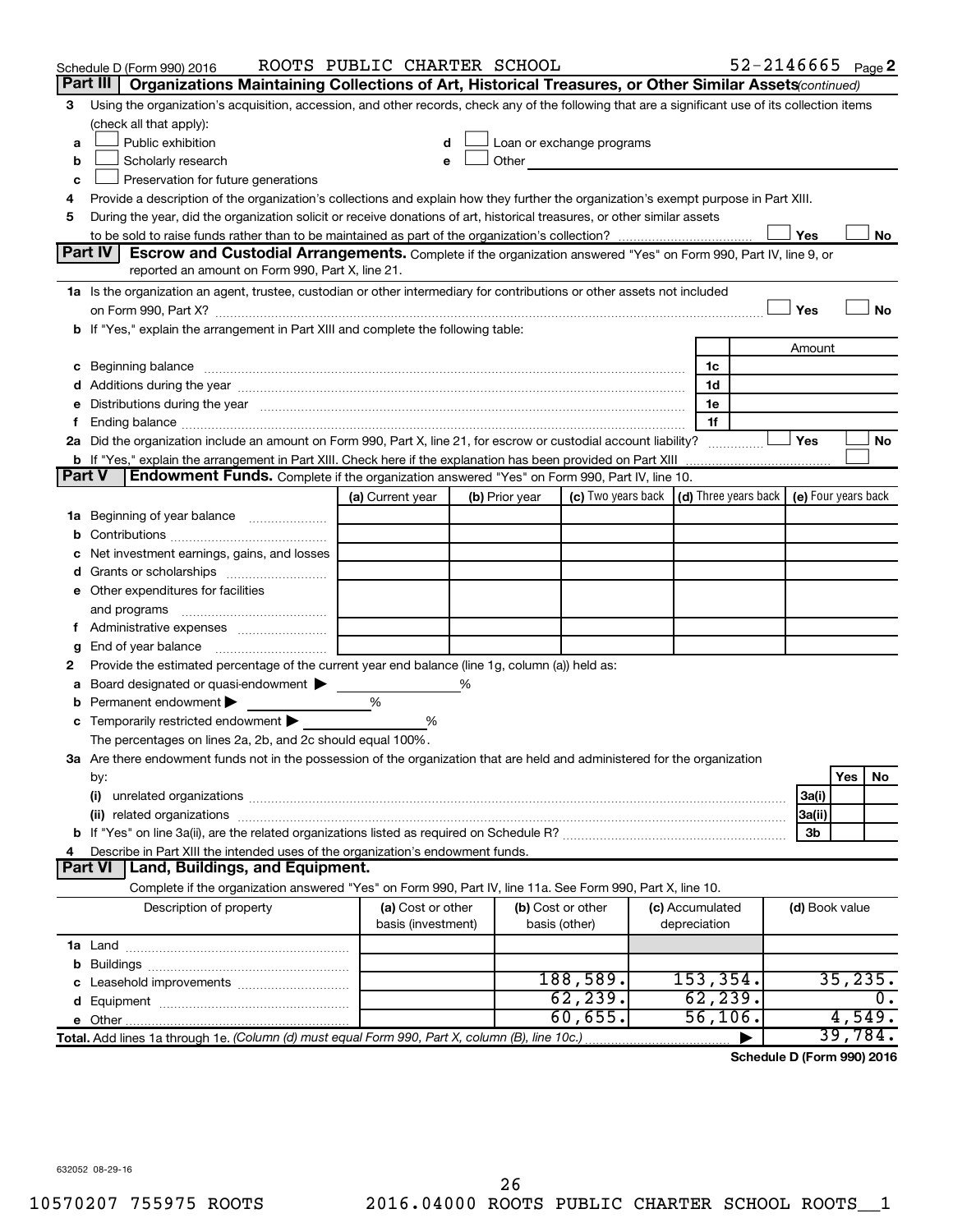| Schedule D (Form 990) 2016                                                                                                                                            | ROOTS PUBLIC CHARTER SCHOOL |                                                           | $52 - 2146665$ Page 3      |
|-----------------------------------------------------------------------------------------------------------------------------------------------------------------------|-----------------------------|-----------------------------------------------------------|----------------------------|
| Part VII Investments - Other Securities.<br>Complete if the organization answered "Yes" on Form 990, Part IV, line 11b. See Form 990, Part X, line 12.                |                             |                                                           |                            |
| (a) Description of security or category (including name of security)                                                                                                  | (b) Book value              | (c) Method of valuation: Cost or end-of-year market value |                            |
|                                                                                                                                                                       | 249,100.                    | END-OF-YEAR MARKET VALUE                                  |                            |
|                                                                                                                                                                       |                             |                                                           |                            |
| $(3)$ Other                                                                                                                                                           |                             |                                                           |                            |
| (A)                                                                                                                                                                   |                             |                                                           |                            |
| (B)                                                                                                                                                                   |                             |                                                           |                            |
| (C)                                                                                                                                                                   |                             |                                                           |                            |
| (D)                                                                                                                                                                   |                             |                                                           |                            |
| (E)                                                                                                                                                                   |                             |                                                           |                            |
| (F)                                                                                                                                                                   |                             |                                                           |                            |
| (G)                                                                                                                                                                   |                             |                                                           |                            |
| (H)                                                                                                                                                                   | 249,100.                    |                                                           |                            |
| Total. (Col. (b) must equal Form 990, Part X, col. (B) line 12.)<br>Part VIII Investments - Program Related.                                                          |                             |                                                           |                            |
| Complete if the organization answered "Yes" on Form 990, Part IV, line 11c. See Form 990, Part X, line 13.                                                            |                             |                                                           |                            |
| (a) Description of investment                                                                                                                                         | (b) Book value              | (c) Method of valuation: Cost or end-of-year market value |                            |
| (1)                                                                                                                                                                   |                             |                                                           |                            |
| (2)                                                                                                                                                                   |                             |                                                           |                            |
| (3)                                                                                                                                                                   |                             |                                                           |                            |
| (4)                                                                                                                                                                   |                             |                                                           |                            |
| (5)                                                                                                                                                                   |                             |                                                           |                            |
| (6)                                                                                                                                                                   |                             |                                                           |                            |
| (7)                                                                                                                                                                   |                             |                                                           |                            |
| (8)                                                                                                                                                                   |                             |                                                           |                            |
| (9)                                                                                                                                                                   |                             |                                                           |                            |
| Total. (Col. (b) must equal Form 990, Part X, col. (B) line 13.)<br><b>Other Assets.</b><br>Part IX                                                                   |                             |                                                           |                            |
| Complete if the organization answered "Yes" on Form 990, Part IV, line 11d. See Form 990, Part X, line 15.                                                            |                             |                                                           |                            |
|                                                                                                                                                                       | (a) Description             |                                                           | (b) Book value             |
| (1)                                                                                                                                                                   |                             |                                                           |                            |
| (2)                                                                                                                                                                   |                             |                                                           |                            |
| (3)                                                                                                                                                                   |                             |                                                           |                            |
| (4)                                                                                                                                                                   |                             |                                                           |                            |
| (5)                                                                                                                                                                   |                             |                                                           |                            |
| (6)                                                                                                                                                                   |                             |                                                           |                            |
| (7)                                                                                                                                                                   |                             |                                                           |                            |
| (8)                                                                                                                                                                   |                             |                                                           |                            |
| (9)                                                                                                                                                                   |                             |                                                           |                            |
| Total. (Column (b) must equal Form 990, Part X, col. (B) line 15.)<br><b>Other Liabilities.</b>                                                                       |                             |                                                           |                            |
| Part X                                                                                                                                                                |                             |                                                           |                            |
| Complete if the organization answered "Yes" on Form 990, Part IV, line 11e or 11f. See Form 990, Part X, line 25.<br>(a) Description of liability                     |                             | (b) Book value                                            |                            |
| 1.                                                                                                                                                                    |                             |                                                           |                            |
| Federal income taxes<br>(1)<br>(2)                                                                                                                                    |                             |                                                           |                            |
| (3)                                                                                                                                                                   |                             |                                                           |                            |
| (4)                                                                                                                                                                   |                             |                                                           |                            |
| (5)                                                                                                                                                                   |                             |                                                           |                            |
| (6)                                                                                                                                                                   |                             |                                                           |                            |
| (7)                                                                                                                                                                   |                             |                                                           |                            |
| (8)                                                                                                                                                                   |                             |                                                           |                            |
| (9)                                                                                                                                                                   |                             |                                                           |                            |
| Total. (Column (b) must equal Form 990, Part X, col. (B) line 25.)                                                                                                    |                             |                                                           |                            |
| Liability for uncertain tax positions. In Part XIII, provide the text of the footnote to the organization's financial statements that reports the<br>2.               |                             |                                                           |                            |
| organization's liability for uncertain tax positions under FIN 48 (ASC 740). Check here if the text of the footnote has been provided in Part XIII $\boxed{\text{X}}$ |                             |                                                           |                            |
|                                                                                                                                                                       |                             |                                                           | Schedule D (Form 990) 2016 |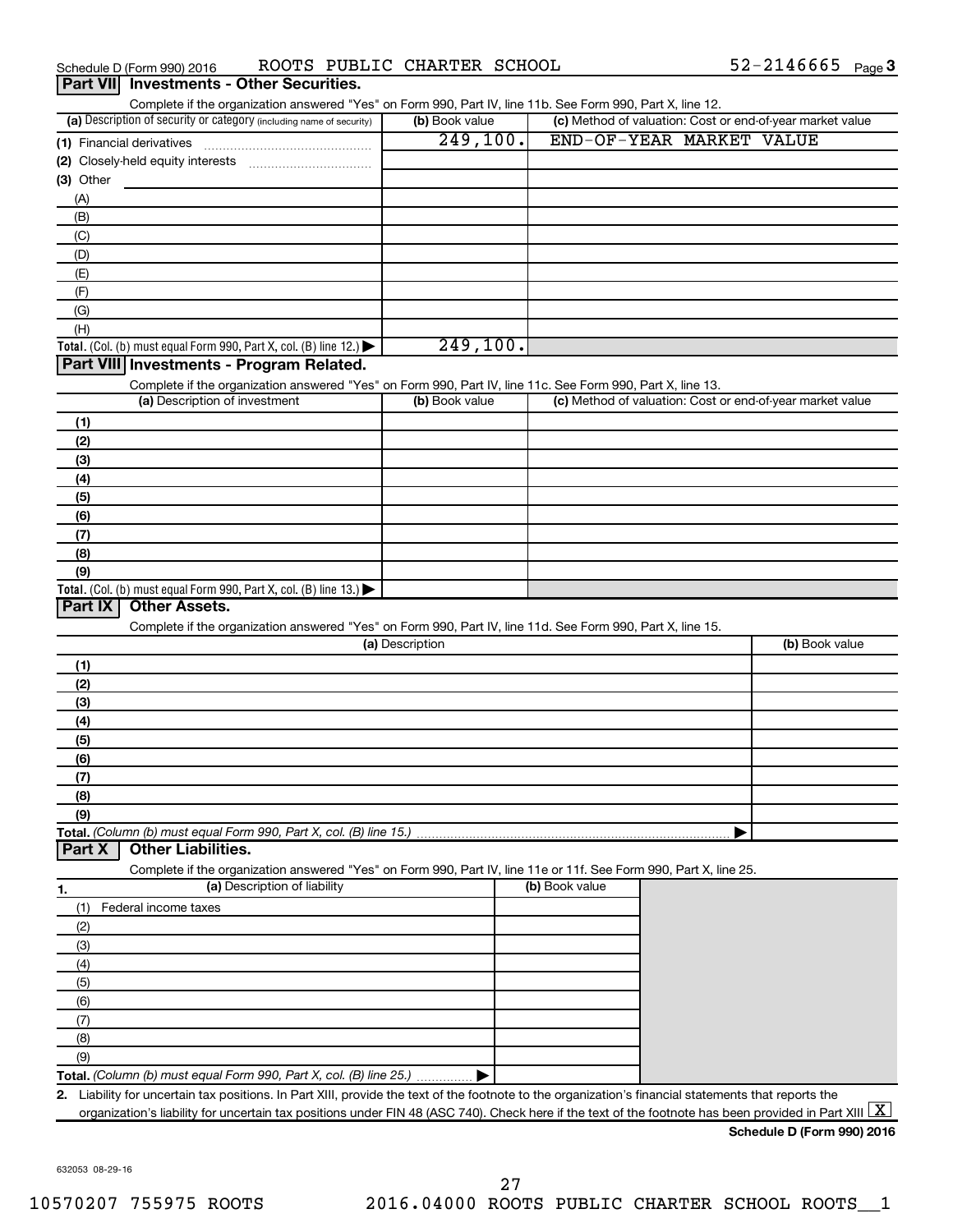|    | ROOTS PUBLIC CHARTER SCHOOL<br>Schedule D (Form 990) 2016                                                                                                                                                                           |                |                | $52 - 2146665$ Page 4 |
|----|-------------------------------------------------------------------------------------------------------------------------------------------------------------------------------------------------------------------------------------|----------------|----------------|-----------------------|
|    | Reconciliation of Revenue per Audited Financial Statements With Revenue per Return.<br>Part XI                                                                                                                                      |                |                |                       |
|    | Complete if the organization answered "Yes" on Form 990, Part IV, line 12a.                                                                                                                                                         |                |                |                       |
| 1  | Total revenue, gains, and other support per audited financial statements                                                                                                                                                            |                | $\overline{1}$ | 2,090,716.            |
| 2  | Amounts included on line 1 but not on Form 990, Part VIII, line 12:                                                                                                                                                                 |                |                |                       |
| a  |                                                                                                                                                                                                                                     | 2a             |                |                       |
| b  |                                                                                                                                                                                                                                     | 2 <sub>b</sub> |                |                       |
| c  |                                                                                                                                                                                                                                     | 2 <sub>c</sub> |                |                       |
| d  | Other (Describe in Part XIII.) <b>2006</b> 2007 2010 2010 2010 2010 2011 2012 2013 2014 2015 2016 2017 2018 2019 2016 2016 2017 2018 2019 2016 2017 2018 2019 2016 2017 2018 2019 2018 2019 2016 2017 2018 2019 2018 2019 2018 2019 | 2d             |                |                       |
| е  |                                                                                                                                                                                                                                     |                | 2e             | υ.                    |
| З  |                                                                                                                                                                                                                                     |                | $\mathbf{3}$   | 2,090,716.            |
| 4  | Amounts included on Form 990, Part VIII, line 12, but not on line 1:                                                                                                                                                                |                |                |                       |
|    |                                                                                                                                                                                                                                     |                |                |                       |
| b  | Other (Describe in Part XIII.) (2000) (2000) (2000) (2010) (2010) (2010) (2010) (2010) (2010) (2010) (2010) (20                                                                                                                     | 4 <sub>h</sub> |                |                       |
| c. | Add lines 4a and 4b                                                                                                                                                                                                                 |                | 4c             |                       |
|    |                                                                                                                                                                                                                                     | $\mathbf{5}$   | 2,090,716.     |                       |
|    |                                                                                                                                                                                                                                     |                |                |                       |
|    | Part XII   Reconciliation of Expenses per Audited Financial Statements With Expenses per Return.                                                                                                                                    |                |                |                       |
|    | Complete if the organization answered "Yes" on Form 990, Part IV, line 12a.                                                                                                                                                         |                |                |                       |
| 1  |                                                                                                                                                                                                                                     |                | $\mathbf{1}$   | 2,078,612.            |
| 2  | Amounts included on line 1 but not on Form 990, Part IX, line 25:                                                                                                                                                                   |                |                |                       |
| a  |                                                                                                                                                                                                                                     | 2a             |                |                       |
| b  |                                                                                                                                                                                                                                     | 2 <sub>b</sub> |                |                       |
| c. |                                                                                                                                                                                                                                     | 2 <sub>c</sub> |                |                       |
| d  |                                                                                                                                                                                                                                     | 2d             |                |                       |
|    |                                                                                                                                                                                                                                     |                | 2e             |                       |
| з  |                                                                                                                                                                                                                                     |                | 3              | 2,078,612.            |
| 4  | Amounts included on Form 990, Part IX, line 25, but not on line 1:                                                                                                                                                                  |                |                |                       |
| a  |                                                                                                                                                                                                                                     | 4a             |                |                       |
| b  |                                                                                                                                                                                                                                     | 4 <sub>h</sub> |                |                       |
| c. | Add lines 4a and 4b                                                                                                                                                                                                                 |                | 4с             | 0.                    |
|    | Part XIII Supplemental Information.                                                                                                                                                                                                 |                | $\mathbf{5}$   | 2,078,612.            |

Provide the descriptions required for Part II, lines 3, 5, and 9; Part III, lines 1a and 4; Part IV, lines 1b and 2b; Part V, line 4; Part X, line 2; Part XI, lines 2d and 4b; and Part XII, lines 2d and 4b. Also complete this part to provide any additional information.

PART X, LINE 2:

| FINANCIAL ACCOUNTING STANDARDS BOARD (FASB), ACCOUNTING STANDARDS          |  |  |  |  |  |  |  |  |
|----------------------------------------------------------------------------|--|--|--|--|--|--|--|--|
| CODIFICATION 740, INCOME TAXES (ASC 740) REQUIRES THAT A TAX POSITION BE   |  |  |  |  |  |  |  |  |
| RECOGNIZED OR DERECOGNIZED BASED ON A "MORE-LIKELY-THAN NOT" THRESHOLD.    |  |  |  |  |  |  |  |  |
| THIS APPLIES TO POSITIONS TAKEN OR EXPECTED TO BE TAKEN IN A TAX RETURN.   |  |  |  |  |  |  |  |  |
| AS OF JUNE 30, 2017, THE SCHOOL HAS ASSESSED ITS VARIOUS TAX POSITIONS AND |  |  |  |  |  |  |  |  |
| IT BELIEVES THERE ARE NO LIABILITIES FOR UNCERTAIN TAX POSITIONS.          |  |  |  |  |  |  |  |  |
|                                                                            |  |  |  |  |  |  |  |  |
|                                                                            |  |  |  |  |  |  |  |  |

632054 08-29-16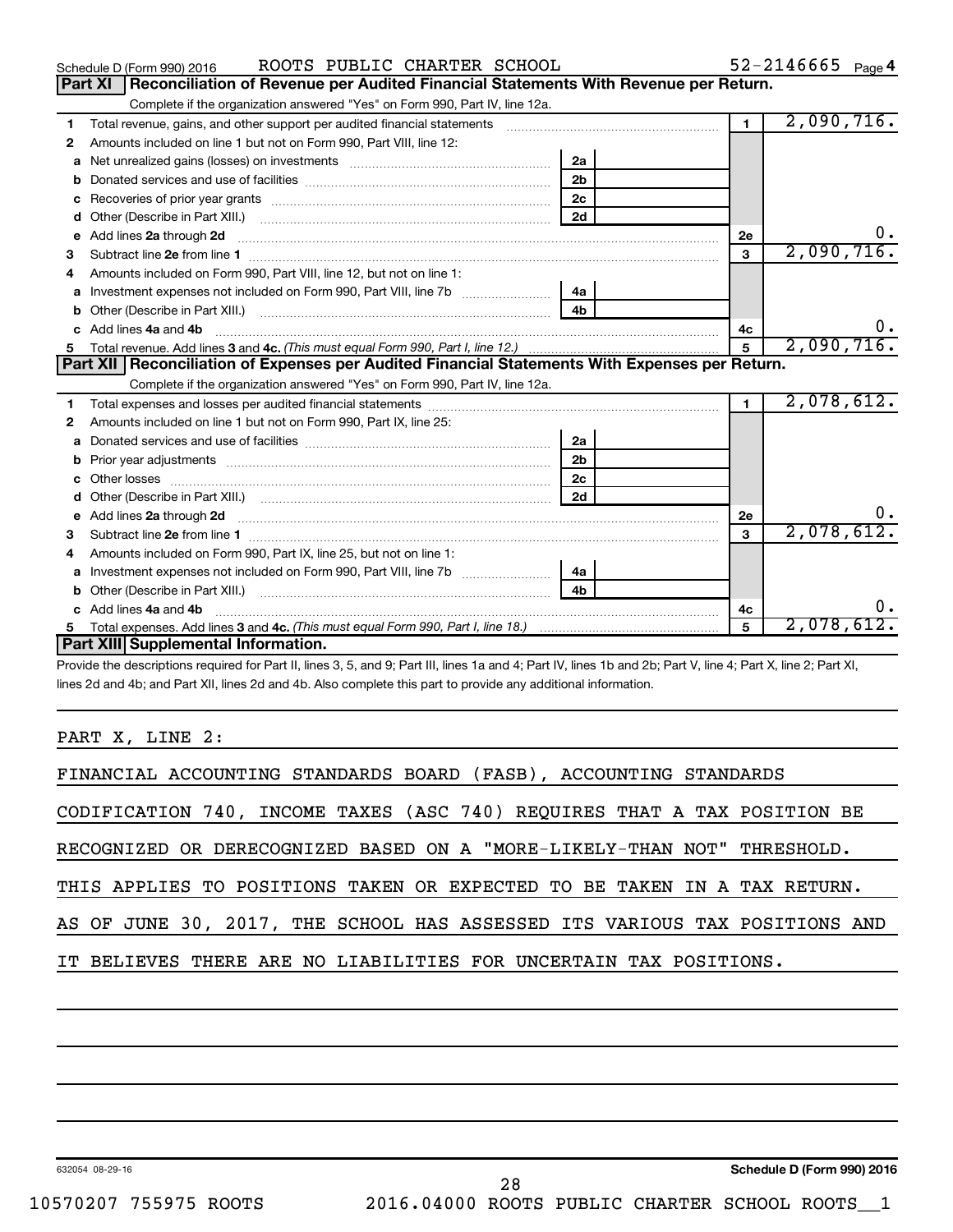| <b>SCHEDULE L</b>                                                                                                    |                  | <b>Transactions With Interested Persons</b>                                                                                        |                           |                |                  |                                                                                             |  |                                |     |                          |                                     |            | OMB No. 1545-0047     |                                       |
|----------------------------------------------------------------------------------------------------------------------|------------------|------------------------------------------------------------------------------------------------------------------------------------|---------------------------|----------------|------------------|---------------------------------------------------------------------------------------------|--|--------------------------------|-----|--------------------------|-------------------------------------|------------|-----------------------|---------------------------------------|
| (Form 990 or 990-EZ) ▶ Complete if the organization answered "Yes" on Form 990, Part IV, line 25a, 25b, 26, 27, 28a, |                  |                                                                                                                                    |                           |                |                  |                                                                                             |  |                                |     |                          |                                     |            |                       |                                       |
|                                                                                                                      |                  |                                                                                                                                    |                           |                |                  | 28b, or 28c, or Form 990-EZ, Part V, line 38a or 40b.<br>Attach to Form 990 or Form 990-EZ. |  |                                |     |                          |                                     |            |                       |                                       |
| Department of the Treasury<br>Internal Revenue Service                                                               |                  | Information about Schedule L (Form 990 or 990-EZ) and its instructions is at www.irs.gov/form990.                                  |                           |                |                  |                                                                                             |  |                                |     |                          |                                     | Inspection | <b>Open To Public</b> |                                       |
| Name of the organization                                                                                             |                  |                                                                                                                                    |                           |                |                  |                                                                                             |  |                                |     |                          |                                     |            |                       | <b>Employer identification number</b> |
|                                                                                                                      |                  | ROOTS PUBLIC CHARTER SCHOOL                                                                                                        |                           |                |                  |                                                                                             |  |                                |     |                          | 52-2146665                          |            |                       |                                       |
| Part I                                                                                                               |                  | Excess Benefit Transactions (section 501(c)(3), section 501(c)(4), and 501(c)(29) organizations only).                             |                           |                |                  |                                                                                             |  |                                |     |                          |                                     |            |                       |                                       |
|                                                                                                                      |                  | Complete if the organization answered "Yes" on Form 990, Part IV, line 25a or 25b, or Form 990-EZ, Part V, line 40b.               |                           |                |                  |                                                                                             |  |                                |     |                          |                                     |            |                       |                                       |
| 1<br>(a) Name of disqualified person                                                                                 |                  | (b) Relationship between disqualified<br>person and organization                                                                   |                           |                |                  |                                                                                             |  | (c) Description of transaction |     |                          |                                     |            | Yes                   | (d) Corrected?<br>No                  |
|                                                                                                                      |                  |                                                                                                                                    |                           |                |                  |                                                                                             |  |                                |     |                          |                                     |            |                       |                                       |
|                                                                                                                      |                  |                                                                                                                                    |                           |                |                  |                                                                                             |  |                                |     |                          |                                     |            |                       |                                       |
|                                                                                                                      |                  |                                                                                                                                    |                           |                |                  |                                                                                             |  |                                |     |                          |                                     |            |                       |                                       |
|                                                                                                                      |                  |                                                                                                                                    |                           |                |                  |                                                                                             |  |                                |     |                          |                                     |            |                       |                                       |
|                                                                                                                      |                  |                                                                                                                                    |                           |                |                  |                                                                                             |  |                                |     |                          |                                     |            |                       |                                       |
| 2 Enter the amount of tax incurred by the organization managers or disqualified persons during the year under        |                  |                                                                                                                                    |                           |                |                  |                                                                                             |  |                                |     |                          |                                     |            |                       |                                       |
| section 4958                                                                                                         |                  |                                                                                                                                    |                           |                |                  |                                                                                             |  |                                |     | $\blacktriangleright$ \$ |                                     |            |                       |                                       |
|                                                                                                                      |                  |                                                                                                                                    |                           |                |                  |                                                                                             |  |                                |     |                          |                                     |            |                       |                                       |
| Part II                                                                                                              |                  | Loans to and/or From Interested Persons.                                                                                           |                           |                |                  |                                                                                             |  |                                |     |                          |                                     |            |                       |                                       |
|                                                                                                                      |                  | Complete if the organization answered "Yes" on Form 990-EZ, Part V, line 38a or Form 990, Part IV, line 26; or if the organization |                           |                |                  |                                                                                             |  |                                |     |                          |                                     |            |                       |                                       |
|                                                                                                                      |                  | reported an amount on Form 990, Part X, line 5, 6, or 22.                                                                          |                           |                |                  |                                                                                             |  |                                |     |                          |                                     |            |                       |                                       |
| (a) Name of                                                                                                          | (b) Relationship | (c) Purpose                                                                                                                        |                           | (d) Loan to or |                  | (e) Original                                                                                |  | (f) Balance due                |     | $(g)$ In                 | <b>(h)</b> Approved<br>`by board or |            |                       | (i) Written                           |
| with organization<br>interested person                                                                               |                  | of loan                                                                                                                            | from the<br>organization? |                | principal amount |                                                                                             |  | default?                       |     |                          | agreement?<br>committee?            |            |                       |                                       |
|                                                                                                                      |                  |                                                                                                                                    | To                        | From           |                  |                                                                                             |  |                                | Yes | No                       | Yes                                 | No         | Yes                   | No.                                   |
|                                                                                                                      |                  |                                                                                                                                    |                           |                |                  |                                                                                             |  |                                |     |                          |                                     |            |                       |                                       |
|                                                                                                                      |                  |                                                                                                                                    |                           |                |                  |                                                                                             |  |                                |     |                          |                                     |            |                       |                                       |
|                                                                                                                      |                  |                                                                                                                                    |                           |                |                  |                                                                                             |  |                                |     |                          |                                     |            |                       |                                       |
|                                                                                                                      |                  |                                                                                                                                    |                           |                |                  |                                                                                             |  |                                |     |                          |                                     |            |                       |                                       |
|                                                                                                                      |                  |                                                                                                                                    |                           |                |                  |                                                                                             |  |                                |     |                          |                                     |            |                       |                                       |
|                                                                                                                      |                  |                                                                                                                                    |                           |                |                  |                                                                                             |  |                                |     |                          |                                     |            |                       |                                       |
|                                                                                                                      |                  |                                                                                                                                    |                           |                |                  |                                                                                             |  |                                |     |                          |                                     |            |                       |                                       |
|                                                                                                                      |                  |                                                                                                                                    |                           |                |                  |                                                                                             |  |                                |     |                          |                                     |            |                       |                                       |
| Total                                                                                                                |                  |                                                                                                                                    |                           |                |                  | $\blacktriangleright$ \$                                                                    |  |                                |     |                          |                                     |            |                       |                                       |
| Part III                                                                                                             |                  | <b>Grants or Assistance Benefiting Interested Persons.</b>                                                                         |                           |                |                  |                                                                                             |  |                                |     |                          |                                     |            |                       |                                       |
|                                                                                                                      |                  | Complete if the organization answered "Yes" on Form 990, Part IV, line 27.                                                         |                           |                |                  |                                                                                             |  |                                |     |                          |                                     |            |                       |                                       |
| (a) Name of interested person                                                                                        |                  | (b) Relationship between<br>interested person and<br>the organization                                                              |                           |                |                  | <b>(c)</b> Amount of<br>assistance                                                          |  | (d) Type of<br>assistance      |     |                          |                                     | assistance | (e) Purpose of        |                                       |
|                                                                                                                      |                  |                                                                                                                                    |                           |                |                  |                                                                                             |  |                                |     |                          |                                     |            |                       |                                       |
|                                                                                                                      |                  |                                                                                                                                    |                           |                |                  |                                                                                             |  |                                |     |                          |                                     |            |                       |                                       |
|                                                                                                                      |                  |                                                                                                                                    |                           |                |                  |                                                                                             |  |                                |     |                          |                                     |            |                       |                                       |
|                                                                                                                      |                  |                                                                                                                                    |                           |                |                  |                                                                                             |  |                                |     |                          |                                     |            |                       |                                       |
|                                                                                                                      |                  |                                                                                                                                    |                           |                |                  |                                                                                             |  |                                |     |                          |                                     |            |                       |                                       |
|                                                                                                                      |                  |                                                                                                                                    |                           |                |                  |                                                                                             |  |                                |     |                          |                                     |            |                       |                                       |
|                                                                                                                      |                  |                                                                                                                                    |                           |                |                  |                                                                                             |  |                                |     |                          |                                     |            |                       |                                       |
|                                                                                                                      |                  |                                                                                                                                    |                           |                |                  |                                                                                             |  |                                |     |                          |                                     |            |                       |                                       |
|                                                                                                                      |                  |                                                                                                                                    |                           |                | 0 <sup>0</sup>   | .000E7                                                                                      |  |                                |     |                          | $\sim$                              |            |                       | $-000.520046$                         |

LHA For Paperwork Reduction Act Notice, see the Instructions for Form 990 or 990-EZ. Schedule L (Form 990 or 990-EZ) 2016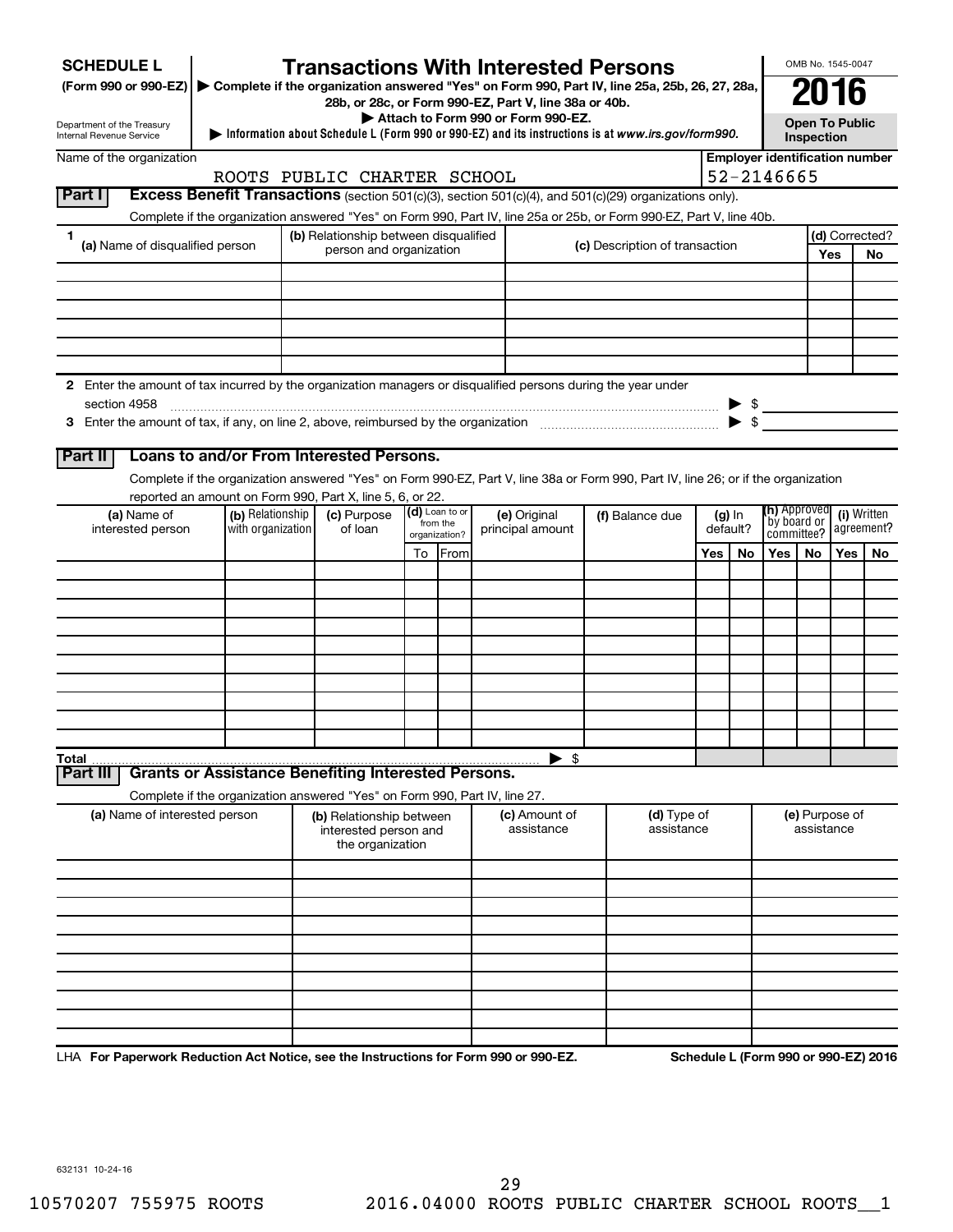### Schedule L (Form 990 or 990-EZ) 2016  $\,$  ROOTS PUBLIC CHARTER SCHOOL  $\,$  52-2146665  $\,$  Page

Complete if the organization answered "Yes" on Form 990, Part IV, line 28a, 28b, or 28c.

| (a) Name of interested person               | (b) Relationship between interested<br>person and the organization | (c) Amount of<br>transaction | (d) Description of<br>transaction | organization's<br>revenues? | (e) Sharing of |
|---------------------------------------------|--------------------------------------------------------------------|------------------------------|-----------------------------------|-----------------------------|----------------|
|                                             |                                                                    |                              |                                   | Yes                         | No             |
| 15TH<br>STREET<br>KENNEDY                   | ASSOCIBERNIDA<br>IS<br>THOMPSON                                    | 198,717.THE                  | <b>SCHOOL</b>                     |                             | х              |
| SHERROD-ALI<br>GILDA                        | SHERROD-ALIS<br>GILDA                                              | 24,000.THE                   | <b>SCHOOL</b>                     |                             | X              |
| <b>LEARNING</b><br><b>ROOTS</b><br>ACTIVITY | CEBERNIDA<br>IS<br>THOMPSON                                        | 69,959.THE                   | ROOTS A                           |                             | х              |
| ACTIVITY<br>LEARNING<br><b>ROOTS</b>        | CEBERNIDA<br>THOMPSON<br>ISI                                       | 133,951.THE                  | <b>SCHOOL</b>                     |                             | х              |
| SHARPE SOLUTIONS                            | JESSE<br>SHARPE<br>IS THE                                          | $2,750.$ THE                 | BOARD M                           |                             | x              |
|                                             |                                                                    |                              |                                   |                             |                |
|                                             |                                                                    |                              |                                   |                             |                |
|                                             |                                                                    |                              |                                   |                             |                |
|                                             |                                                                    |                              |                                   |                             |                |
|                                             |                                                                    |                              |                                   |                             |                |

#### **Part V Supplemental Information**

Provide additional information for responses to questions on Schedule L (see instructions).

SCH L, PART IV, BUSINESS TRANSACTIONS INVOLVING INTERESTED PERSONS:

(A) NAME OF PERSON: 15TH KENNEDY STREET ASSOCIATES LLP

(B) RELATIONSHIP BETWEEN INTERESTED PERSON AND ORGANIZATION:

BERNIDA THOMPSON IS A PARTNER AT THE ORGANIZATION

(D) DESCRIPTION OF TRANSACTION: THE SCHOOL LEASES THE MAIN SCHOOL

BUILDING FROM THE ORGANIZATION

(A) NAME OF PERSON: GILDA SHERROD-ALI

(B) RELATIONSHIP BETWEEN INTERESTED PERSON AND ORGANIZATION:

GILDA SHERROD-ALIS IS THE BOARD CHAIRPERSON

(D) DESCRIPTION OF TRANSACTION: THE SCHOOL RECEIVED LEGAL SERVICES FROM

THE BOARD CHAIRPERSON

(A) NAME OF PERSON: ROOTS ACTIVITY LEARNING CENTER

(B) RELATIONSHIP BETWEEN INTERESTED PERSON AND ORGANIZATION:

BERNIDA THOMPSON IS THE OWNER OF THE ORGANIZATION

(D) DESCRIPTION OF TRANSACTION: THE ROOTS ACTIVITY LEARNING CENTER

OPERATES THE SCHOOL'S SUMMER SCHOOL PROGRAM.

### (A) NAME OF PERSON: ROOTS ACTIVITY LEARNING CENTER

632132 10-24-16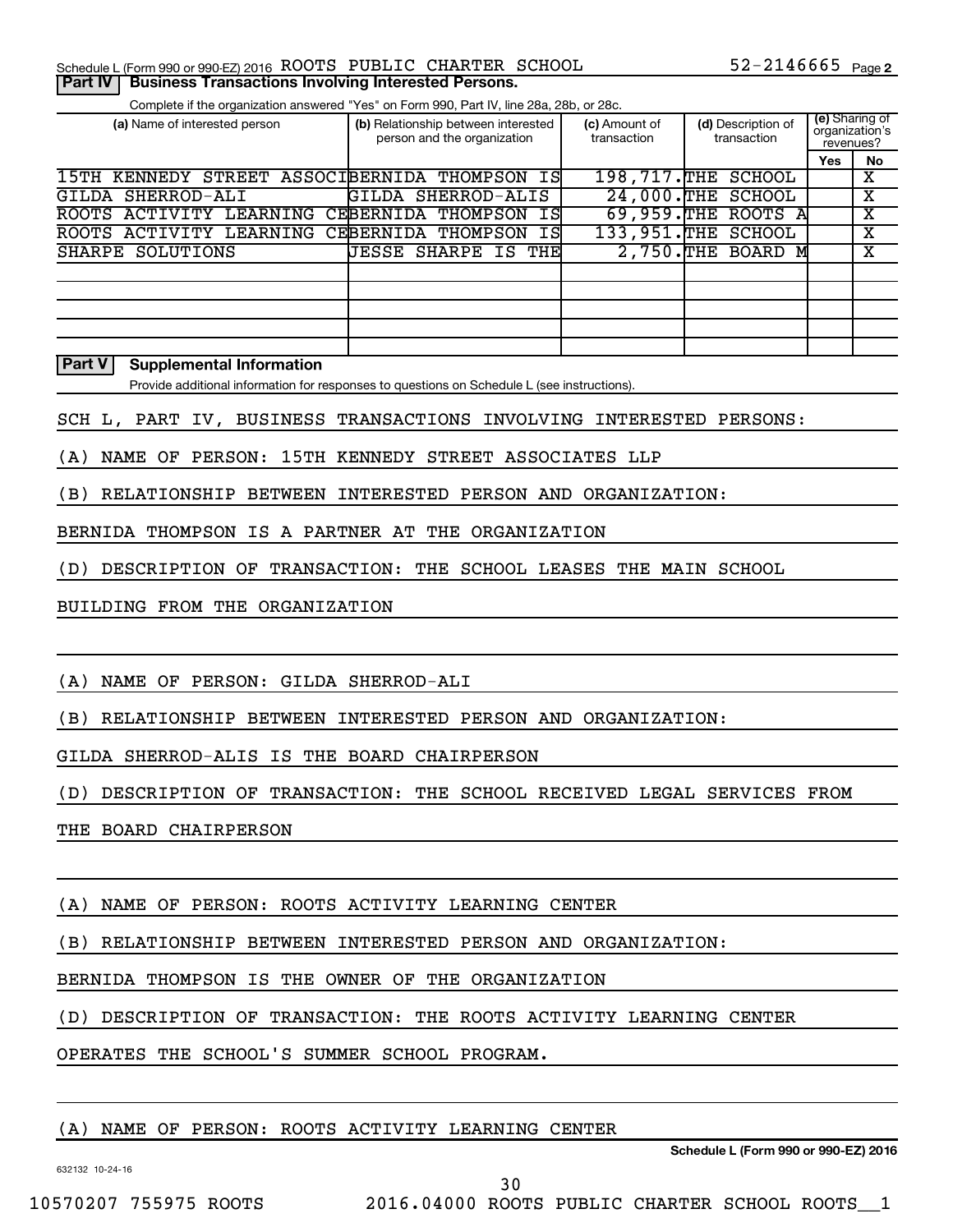Complete this part to provide additional information for responses to questions on Schedule L (see instructions).

### (B) RELATIONSHIP BETWEEN INTERESTED PERSON AND ORGANIZATION:

BERNIDA THOMPSON IS THE OWNER OF THE ORGANIZATION

(D) DESCRIPTION OF TRANSACTION: THE SCHOOL LEASES SPACE FROM THE

ORGANIZATION

(A) NAME OF PERSON: SHARPE SOLUTIONS

(B) RELATIONSHIP BETWEEN INTERESTED PERSON AND ORGANIZATION:

JESSE SHARPE IS THE OWNER OF THE ORGANIZATION

(D) DESCRIPTION OF TRANSACTION: THE BOARD MEMBER MAINTAINED THE SCHOOL'S

WEBSITE

632461 04-01-16